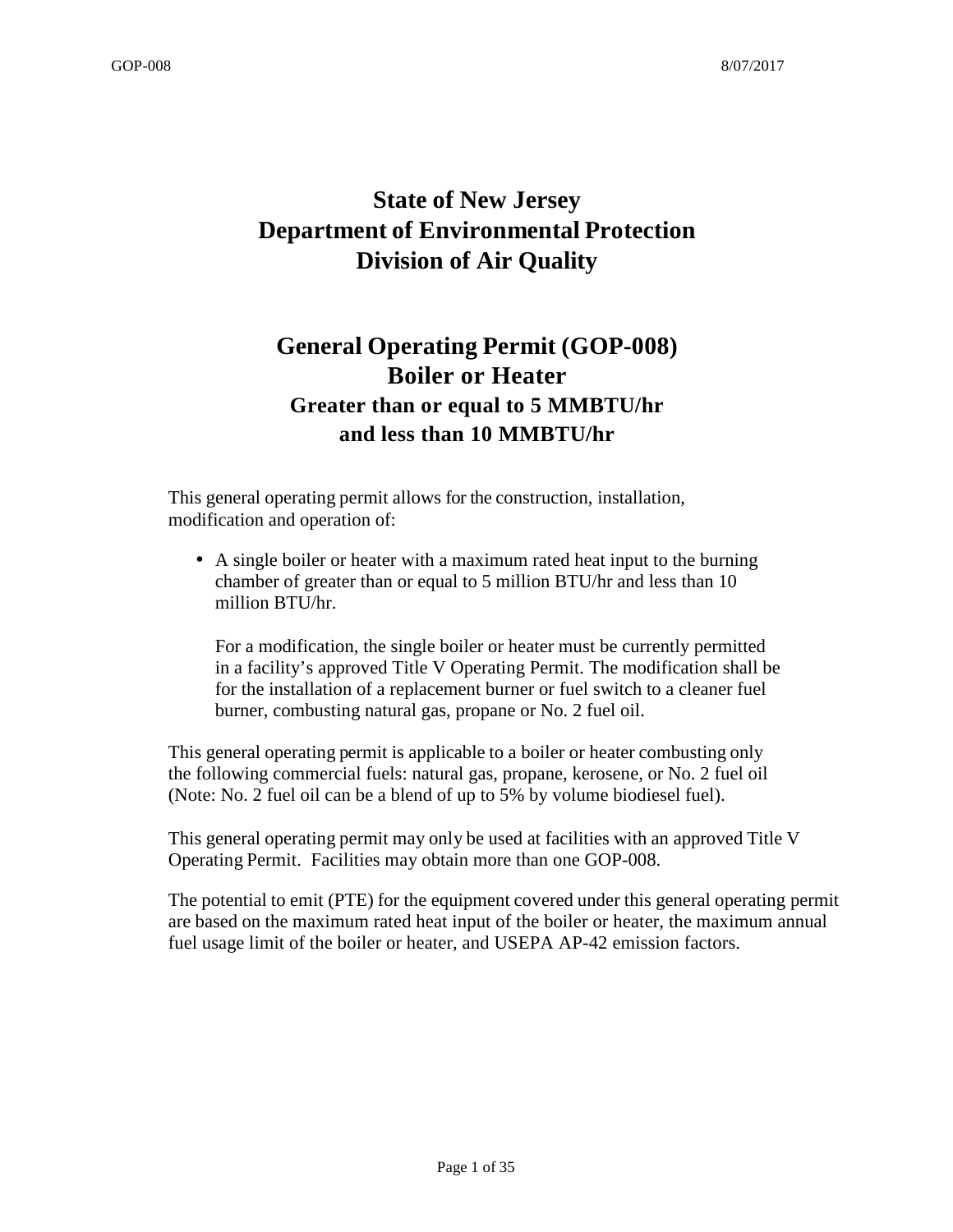#### **I. DEFINITIONS**

The terms used in this general operating permit shall have the meanings given to them in N.J.A.C. 7:27 or as listed below:

**"Area Source"** means any stationary source of hazardous air pollutants that is not a major source as defined in 40 CFR 63.2.

**"Biodiesel Fuel"** means a commercial fuel that meets American Society for Testing and Materials (ASTM) 6751 Specification.

**"Boiler"** means fuel burning equipment used to produce hot water or steam.

**"Commercial boiler"** means a boiler used in commercial establishments such as hotels, restaurants, and laundries to provide electricity, steam, and/or hot water.

**"Department"** means the New Jersey Department of Environmental Protection.

**"De-Rated Boiler"** means any physical change or de-rate methods for limiting fuel and/or air flow (including, but not limited to, orifice plate restrictions, control valve limiting mechanisms, and reduction of fan impellers) used to lower the manufacturer's maximum design heat input rating.

**"Direct-fired process heater"** means any process heater in which the combustion gases mix with and exhaust to the atmosphere from the same stack(s), vent(s), etc. with gases originating with the process or material being processed.

**"Emergency"** means any situation that arises from sudden and reasonably unforeseeable events beyond the control of an owner or operator of a facility, such as an unforeseen system capacity shortage caused by an act of God, that requires immediate corrective action to prevent system collapse or to restore normal operations at the facility.

**"Fuel Totalizer"** means a non-resettable fuel meter that totalizes the amount of fuel consumed in a time period. Note: Fuel consumed by other combustion sources operating outside of this general operating permit but share the same fuel totalizer with a source permitted under this general operating permit will be counted as part of the total annual fuel limit selected by permittee under the applicable PTE Option Number.

**"Gas-fired boiler"** includes any boiler that burns gaseous fuels not combined with any solid fuels and burns liquid fuel only during periods of gas curtailment, gas supply interruption, startups, or for periodic testing, maintenance, or operator training on liquid fuel. Periodic testing, maintenance, or operator training on liquid fuel shall not exceed a combined total of 48 hours during any calendar year.

**"Hazardous Air Pollutants" or "HAP"** means an air contaminant listed in or pursuant to 42 U.S.C. §7412(b).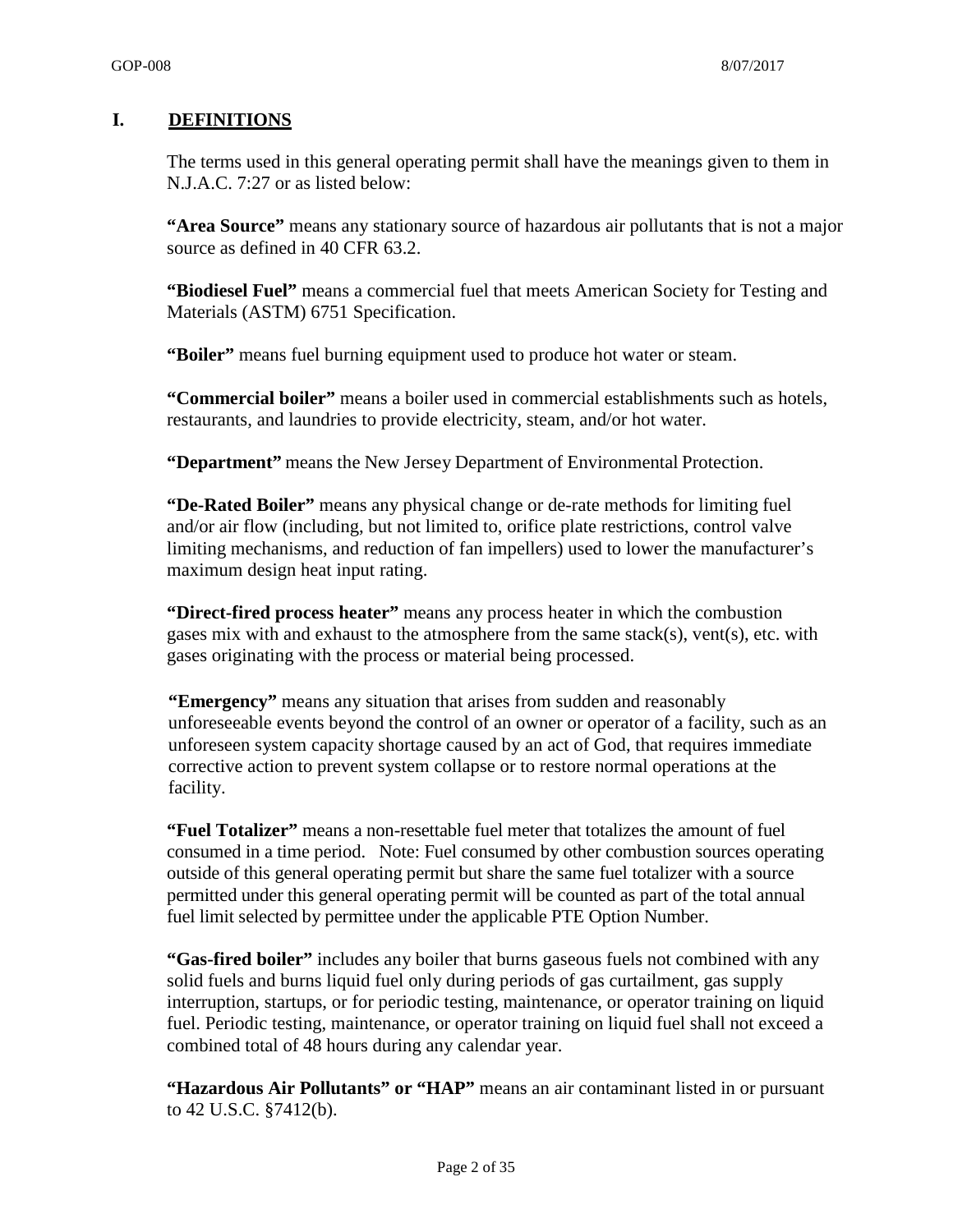**"Heater"** means a space heater and/or indirect fired process heater.

**"ICI"** means Industrial, Commercial, or Institutional boiler.

**"Indirect-fired process heater"** means any process heater in which the combustion gases is not mixed with and exhaust to the atmosphere from the same stack(s), vent(s), etc. with gases originating with the process or material being processed.

**"Industrial boiler"** means a boiler used in manufacturing, processing, mining, and refining or any other industry to provide steam, hot water, and/or electricity.

**"Institutional boiler"** means a boiler used in institutional establishments such as, but not limited to, medical centers, nursing homes, research centers, institutions of higher education, elementary and secondary schools, libraries, religious establishments, and governmental buildings to provide electricity, steam, and/or hot water.

**"Limited-use boiler"** means any boiler that burns any amount of solid or liquid fuels and has a federally enforceable average annual capacity factor of no more than 10 percent.

**"MACT Subpart DDDDD"** means National Emission Standards for Hazardous Air Pollutants for Industrial, Commercial, and Institutional Boilers and Process Heaters, at a Major Hazardous Air Pollutant (HAP) facility.

**"MACT Subpart JJJJJJ" or "National Emission Standards for Hazardous Air Pollutants" (also known as Maximum Achievable Control Technology, MACT) Subpart JJJJJJ** means the federal National Emission Standards for Hazardous Air Pollutants for Industrial, Commercial, and Institutional Boilers Area Sources (NESHAP), Subpart JJJJJJ codified at 40 CFR 63.11193 seq.

**"Major Hazardous Air Pollutant (HAP) facility"** means a major facility, or part thereof, which emits or has the potential to emit:

- 1. Ten (10) tons or more per year of any HAP;
- 2. Twenty five (25) tons or more per year of any combination of HAPs; or
- 3. Such lesser quantity, or different criterion, as the EPA may establish by rule.

**"Maximum gross heat input" or "Maximum rated heat input"** means the maximum amount of fuel a combustion source is able to combust in a given period as stated by the manufacturer of the combustion source. This term is expressed in BTUs per hour, based on the higher heating value of the fuel.

**"MMBTU/hr (HHV)"** means a unit of heat input rate shown as millions of British Thermal Units per hour, based on the higher heating value of the fuel.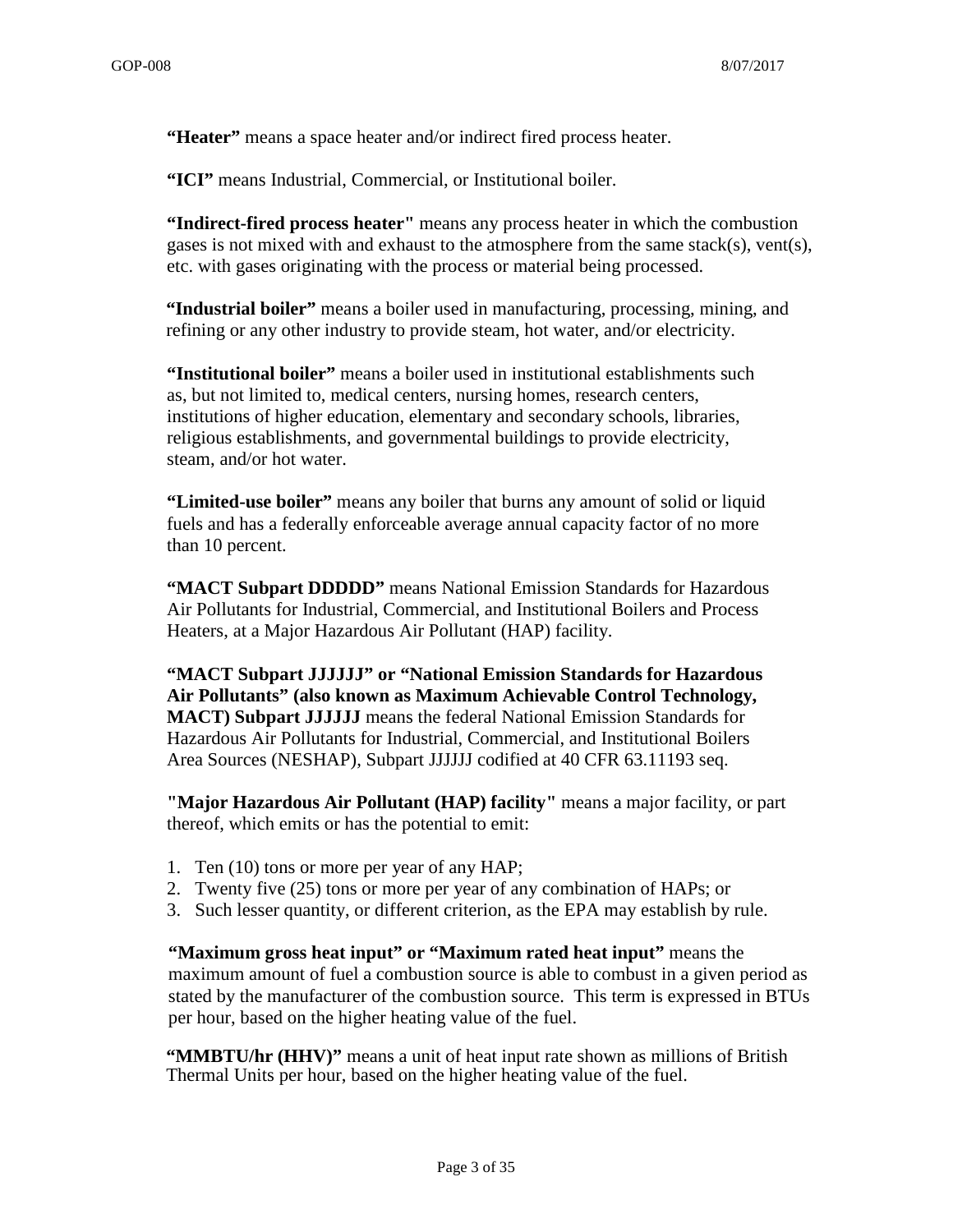**"Oxygen trim system"** means a system of monitors that is used to maintain excess air at the desired level in a combustion device. A typical system consists of a flue gas oxygen and/or carbon monoxide monitor that automatically provides a feedback signal to the combustion air controller.

**"Period of gas curtailment or supply interruption"** means a period of time during which the supply of gaseous fuel to an affected boiler is restricted or halted for reasons beyond the control of the facility. The act of entering into a contractual agreement with a supplier of natural gas established for curtailment purposes does not constitute a reason that is under the control of a facility for the purposes of this definition. An increase in the cost or unit price of natural gas due to normal market fluctuations not during periods of supplier delivery restriction does not constitute a period of natural gas curtailment or supply interruption. On-site gaseous fuel system emergencies or equipment failures qualify as periods of supply interruption when the emergency or failure is beyond the control of the facility.

**"Residential boiler"** means a boiler used to provide heat and/or hot water and/or as part of a residential combined heat and power system. This definition includes boilers located at an institutional facility (e.g., university campus, military base, church grounds) or commercial/industrial facility (e.g., farm) used primarily to provide heat and/or hot water for:

(1) A dwelling containing four or fewer families, or

(2) A single unit residence dwelling that has since been converted or subdivided into condominiums or apartments.

**"Seasonal boiler"** means a boiler that undergoes a shutdown for a period of at least 7 consecutive months (or 210 consecutive days) each 12-month period due to seasonal conditions, except for periodic testing. Periodic testing shall not exceed a combined total of 15 days during the 7-month shutdown. This definition only applies to boilers that would otherwise be included in the biomass subcategory or the oil subcategory.

**"Space heater"** means a heating appliance used for warming the air of a designated area.

**"USEPA AP-42 Emission Factors"** means a compilation of air pollutant emissions factors by source category as the primary compilation of EPA's emission factors information. https://www.epa.gov/air-emissions-factors-and-quantification/ap-42 compilation-air-emission-factors

#### **II. AUTHORITY AND STATEMENT OF BASIS**

#### **A. Applicability**

1. This general operating permit is issued under the authority granted to Air Quality Permitting pursuant to N.J.S.A. 26:2C-9.2. This general operating permit shall allow for inspections and evaluations to assure compliance with all applicable provisions of N.J.A.C. 7:27, MACT Subpart A and MACT Subpart JJJJJJ.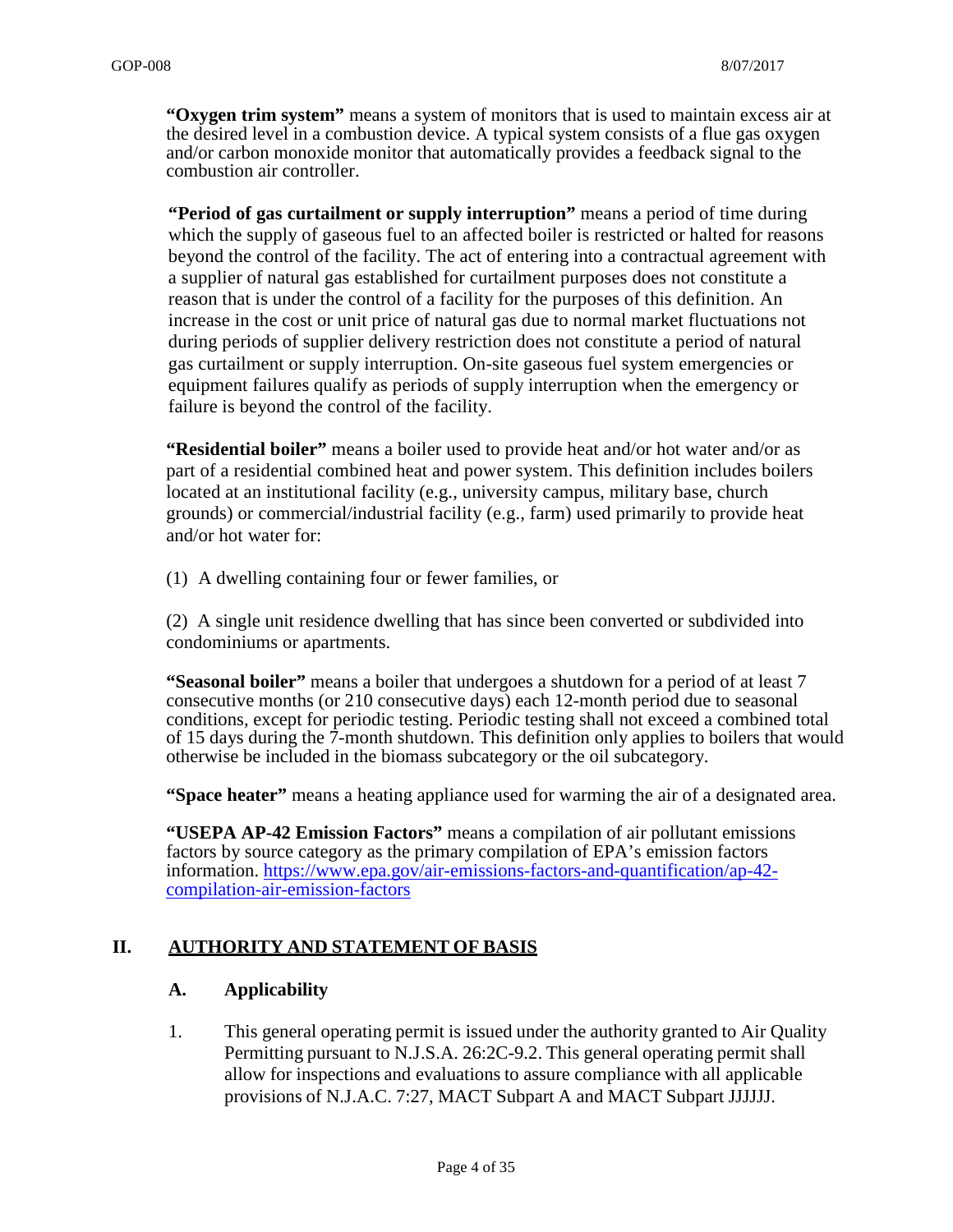- 2. This general operating permit consists of Sections I through VII and the completed Online Application. Each section of this general operating permit and completed Online Application are enforceable.
- 3. This general operating permit allows for the construction, installation, modification and operation of:
	- A single boiler or heater with a maximum rated heat input to the burning chamber of greater than or equal to 5 million BTU/hr and less than 10 million BTU/hr.

For a modification, the single boiler or heater must be currently permitted in a facility's approved Title V Operating Permit. The modification shall be for the installation of a replacement burner or fuel switch to a cleaner fuel burner, combusting natural gas, propane or No. 2 fuel oil.

- 4. This general operating permit is applicable to a boiler or heater combusting only the following commercial fuels: natural gas, propane, kerosene, or No. 2 fuel oil (Note: No. 2 fuel oil can be a blend of up to 5% by volume biodiesel fuel).
- 5. This general operating permit may only be used at facilities with an approved Title V Operating Permit. Facilities may obtain more than one GOP-008.
- 6. The potential to emit (PTE) for the equipment covered under this general operating permit are based on the maximum rated heat input of the boiler or heater, the maximum annual fuel usage limit of the boiler or heater, and USEPA AP-42 emission factors.
- 7. The Permittee shall comply with the General Procedures for General Operating Permits posted at the Department's website: http://www.state.nj.us/dep/aqpp.
- 8. This general operating permit allows for operation of the boiler or heater during one of the following options:
	- GOP-008-1 Natural Gas only, or Natural Gas with No. 2 fuel oil as emergency backup, based on 8,760 hours per year operation.
	- GOP-008-2 Propane only, or Propane with No. 2 fuel oil as emergency backup, based on 8,760 hours per year operation.
	- GOP-008-3 No. 2 fuel oil or Kerosene only based on 8,760 hours per year operation.
	- GOP-008-4 Natural Gas only, or Natural Gas with No. 2 fuel oil as emergency backup, based on an annual fuel limit.
	- GOP-008-5 Propane only, or Propane with No. 2 fuel oil as emergency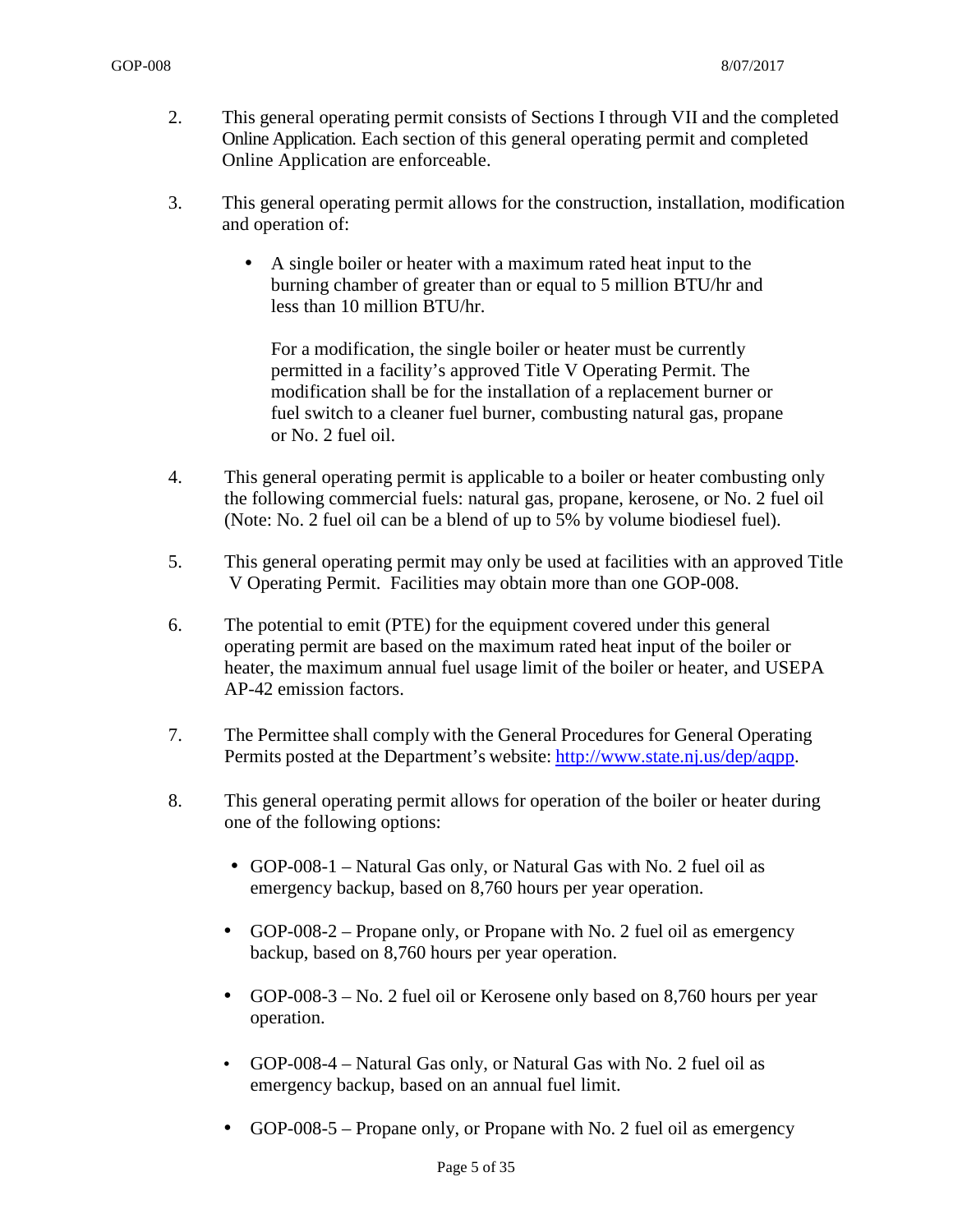backup, based on an annual fuel limit.

- GOP-008-6 No. 2 fuel oil or Kerosene only based on an annual fuel limit.
- 9. The conditions of approval for this permit are based on applicability requirements in State and Federal air pollution control rules. Each condition in the permit includes the citation of the applicable requirement on which the condition is based.

#### **B. Monitoring, Recordkeeping and Reporting**

- 1. The general operating permit includes monitoring, recordkeeping and reporting requirements that are sufficient to demonstrate the facility's compliance with the applicable requirements.
- 2. The owner or operator is required to maintain documentation onsite for the determination of a net emission increase or a significant net emission increase pursuant to N.J.A.C. 7:27-18.7 showing increases for each Boiler or Heater GOP that have been permitted in support of the provision in Section IV $(6)$ .
- 3. A fuel totalizer is required for all options to monitor and record the total amount of fuel burned each month during operation, for any 12 consecutive months.
- 4. The owner or operator shall perform, record and submit a report of the annual combustion process adjustment in the same quarter of each calendar year for all options in accordance with the procedure set forth at N.J.A.C. 7:27-19.16.
- 5. See compliance plan for specific requirements on monitoring, recordkeeping and reporting.

#### **III. EXCLUSIONS**

This general operating permit cannot be used to register the following equipment:

- 1. A boiler or heater whose maximum rated heat input is less than 5 MMBTU/hr;
- 2. A boiler or heater whose maximum rated heat input is greater than or equal to 10 MMBTU/hr;
- 3. An emergency generator, fire pump, or any other internal combustion engine;
- 4. A boiler or heater burning fuel other than natural gas, propane, No. 2 fuel oil or kerosene;
- 5. Direct-fired process heaters;
- 6. De-rated boiler or heater;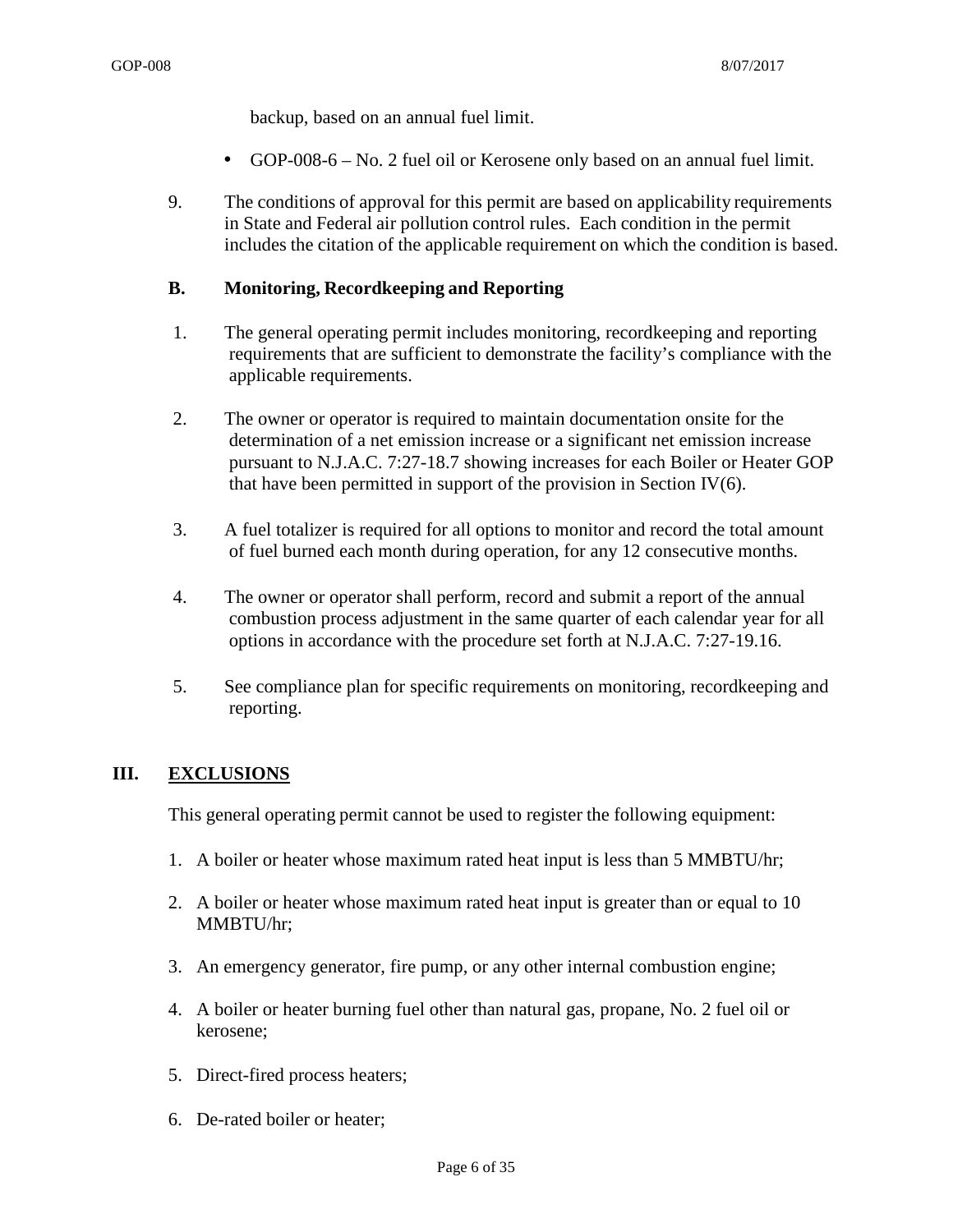- 7. A boiler or heater sharing the same emission point(s) and/or control device(s) with other significant source(s) that are not registered under this general operating permit;
- 8. A boiler or heater located at a Major Hazardous Air Pollutant (HAP) facility subject to the National Emission Standards for Hazardous Air Pollutants for Industrial, Commercial, and Institutional Boilers and Process Heaters (MACT Subpart DDDDD).
- 9. Seasonal and Limited-use boilers.
- 10. Boilers serving electric generating units.

#### **IV. LIMITATIONS AND REQUIREMENTS**

- 1. Pursuant to N.J.A.C. 7:27-22, any person who wishes to construct, install and operate equipment under the authority of the General Operating Permit may register for the General Operating Permit only if the piece of equipment meets the APPLICABILITY requirements listed in the General Operating Permit.
- 2. The conditions of a General Operating Permit cannot be changed. If a change to a source operation with a General Operating Permit is needed, then the Permittee must request the change through the Title V Operating Permit modification procedures in N.J.A.C. 7:27-22.
- 3. A facility with an expired Title V Operating Permit without an Application Shield pursuant to N.J.A.C. 7:27-22.7 may not register for the use of a General Operating Permit.
- 4. This General Operating Permit may only be used at facilities with an approved Title V Operating Permit and only if the equipment is not currently listed in an approved Title V Operating Permit, or for a modification as specified in this General Operating Permit. Facilities that will be getting a Title V Operating Permit in the future, or those that are in the process of getting a Title V Operating Permit, may use General Permits from N.J.A.C. 7:27-8 (Subchapter 8) until they obtain an approved Title V Operating Permit.
- 5. General Operating Permits may not be used where annual emissions of any air contaminant from the facility would increase by such amounts that would make the facility subject to the requirements of N.J.A.C. 7:27-18 (Emission Offset Rule), 40 CFR 51 Appendix S (Emission Offset Interpretative Ruling), 40 CFR 52.21 (PSD) or make the facility a major source for HAPs as defined in 40 CFR 63 (National Emission Standards for Hazardous Air Pollutants for Source Categories).
- 6. Any facility with an approved Title V Operating Permit that obtains General Operating Permit(s) must determine based on its own evaluation that none of the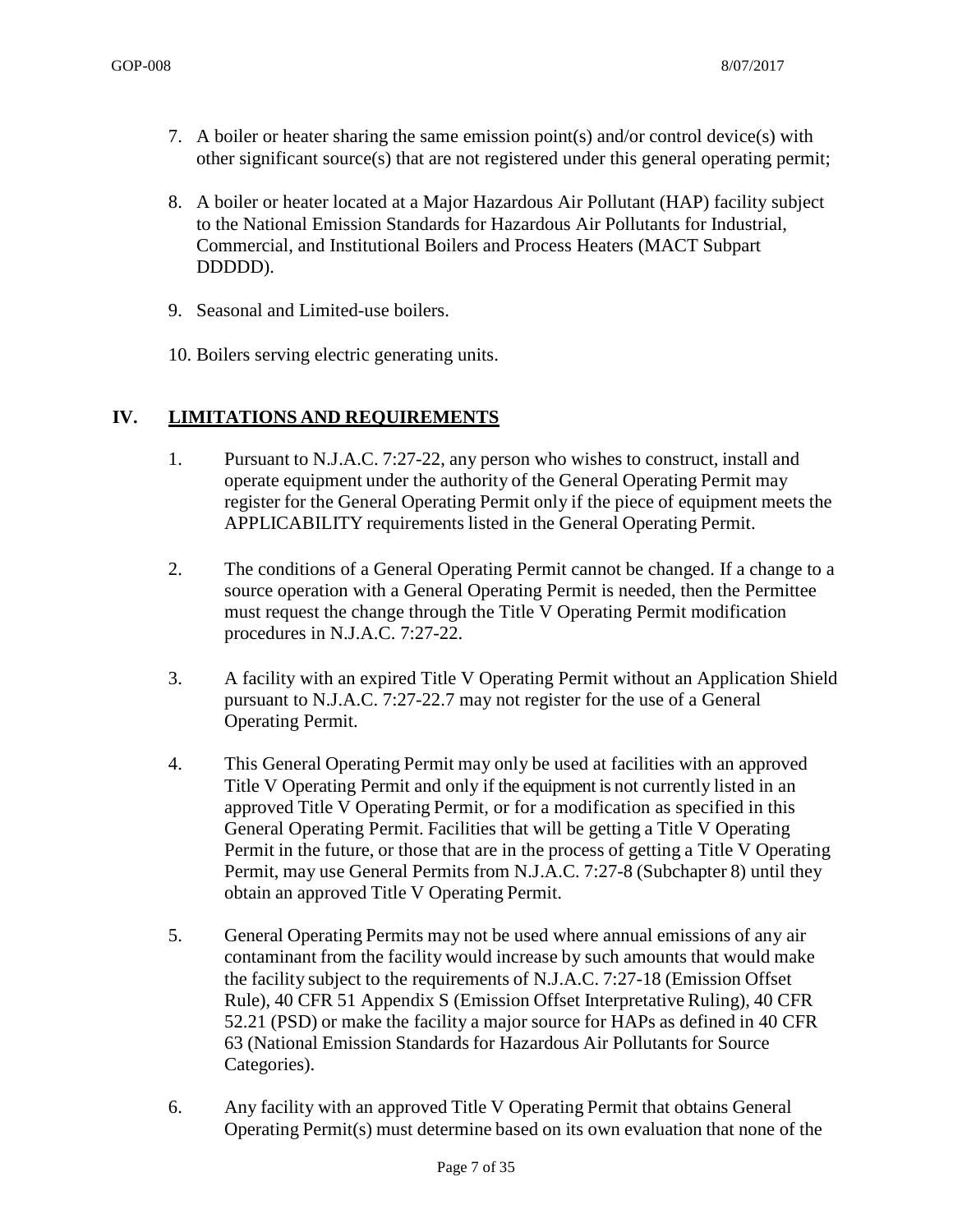General Operating Permit(s) it obtained individually or collectively would cause the facility to be subject to N.J.A.C. 7:27-18 (Emission Offset Rule), 40 CFR 51 Appendix S (Emission Offset Interpretative Ruling), 40 CFR 52.21 (PSD) or make the facility a major source for HAPs as defined in 40 CFR 63 (National Emission Standards for Hazardous Air Pollutants for Source Categories). The basis for this determination must be kept on site and submitted with the next Title V Operating Permit modification application that increases actual emissions or Renewal Application, whichever occurs first. If found that the General Operating Permit has caused the facility to be subject to the above regulations, the authorization contained in the General Operating Permit is null and void and installation of equipment under this General Operating Permit will subject the facility to appropriate enforcement action.

- 7. The general requirements in the facility's Title V Operating Permit, such as those in the General Provisions and Authorities Section and Subject Item FC of the Compliance Plan, also apply to the source operation covered by this General Operating Permit. This includes, but is not limited to, the six month deviation report and annual compliance certification.
- 8. The expiration date of the General Operating Permit will be the expiration date of the facility's approved Title V Operating Permit. If the Title V Operating Permit has expired and has an application shield pursuant to N.J.A.C. 7:27-22.7, the conditions of the General Operating Permit remain enforceable until the Title V Operating Permit is renewed at which time this General Operating Permit will be incorporated into the renewal permit.
- 9. The General Operating Permit will be incorporated into the facility's Title V Operating Permit the first time the Title V Operating Permit is opened for a modification that proposes an increase in actual emissions, or at renewal, whichever occurs first. The General Operating Permit will be merged into the Title V Operating Permit at that time.

#### **V. EQUIPMENT SPECIFICATIONS**

The Permittee shall retain on site the following record for the boiler or heater: The maximum rated heat input to the burning chambers of the boiler or heater, measured in MMBTU/hr (HHV), per written manufacturer's specifications or the manufacturer's nameplate on the equipment.

#### **VI. POTENTIAL TO EMIT**

- 1. The Permittee shall select the boiler or heater option that is being permitted with this GOP in the Online Application. Only one general operating permit option can be selected.
- 2. For options based on 8,760 hr/yr operation, the Permittee will enter the maximum gross heat input rate per the boiler or heater nameplate in MMBTU/hr (HHV) in the online application. Based on the maximum gross heat input rate entered in the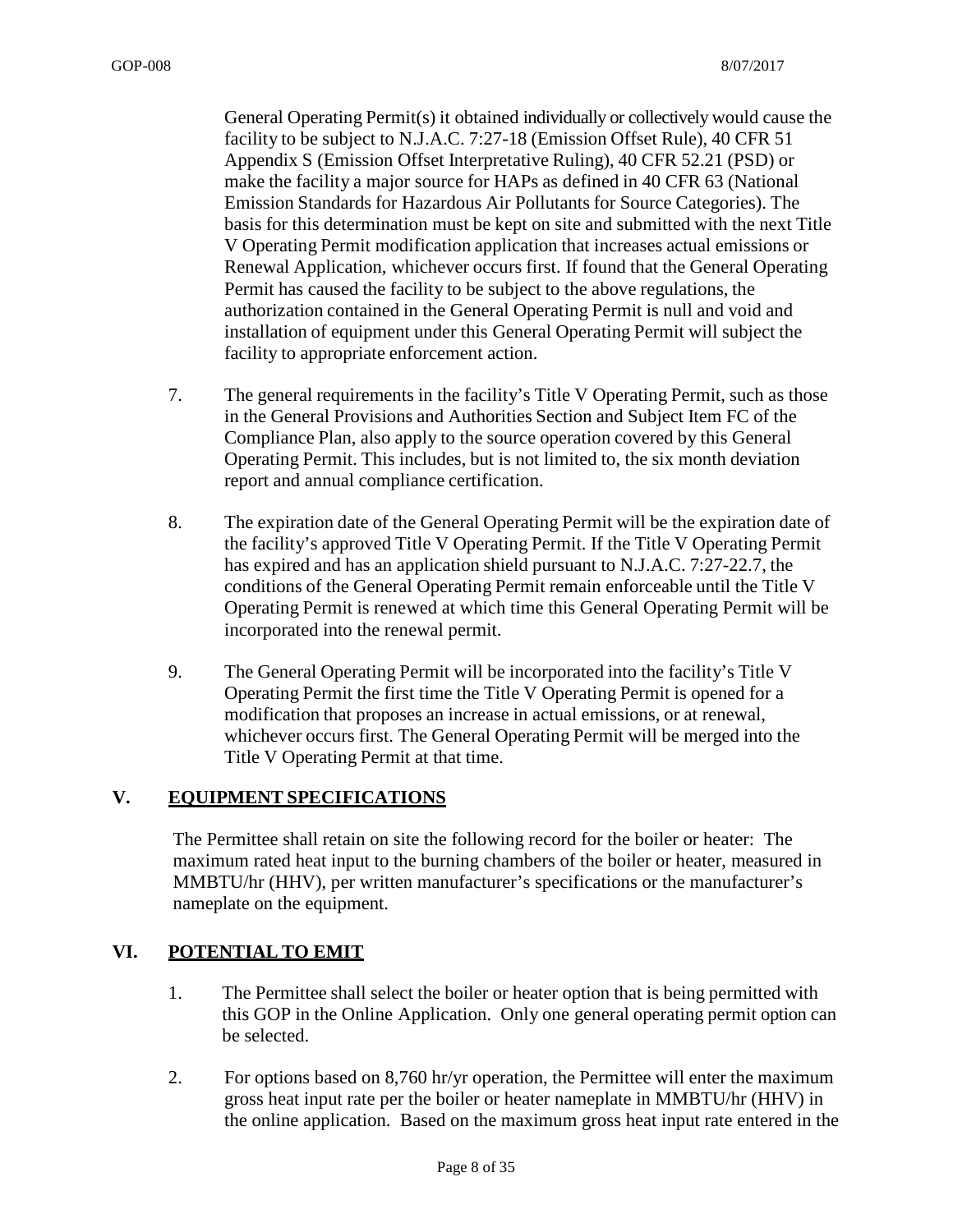online application and USEPA AP-42 emission factors, the potential to emit limits in pounds per hour and tons per year will be calculated automatically for VOC, NOx, CO, SO2, TSP and PM10. The completed online application is enforceable and is made a part of this general operating permit.

3. For options based on the annual fuel limit, the Permittee will enter the maximum gross heat input rate per the boiler or heater nameplate in MMBTU/hr (HHV) in the online application, the maximum natural gas annual usage in MMCF per year, the maximum No. 2 fuel oil usage in MGal per year, or the maximum propane annual usage in MGal per year, as applicable. Based on the maximum gross heat input rate, maximum annual fuel usage and USEPA AP-42 emission factors entered in the online application, the potential to emit limits in pounds per hour and tons per year will be calculated automatically for VOC, NOx, CO, SO2, TSP and PM10. The completed online application is enforceable and is made a part of this general operating permit.

#### **VII. COMPLIANCE PLAN**

The Boiler or Heater covered by this general operating permit is subject to the applicable requirements listed on the following pages.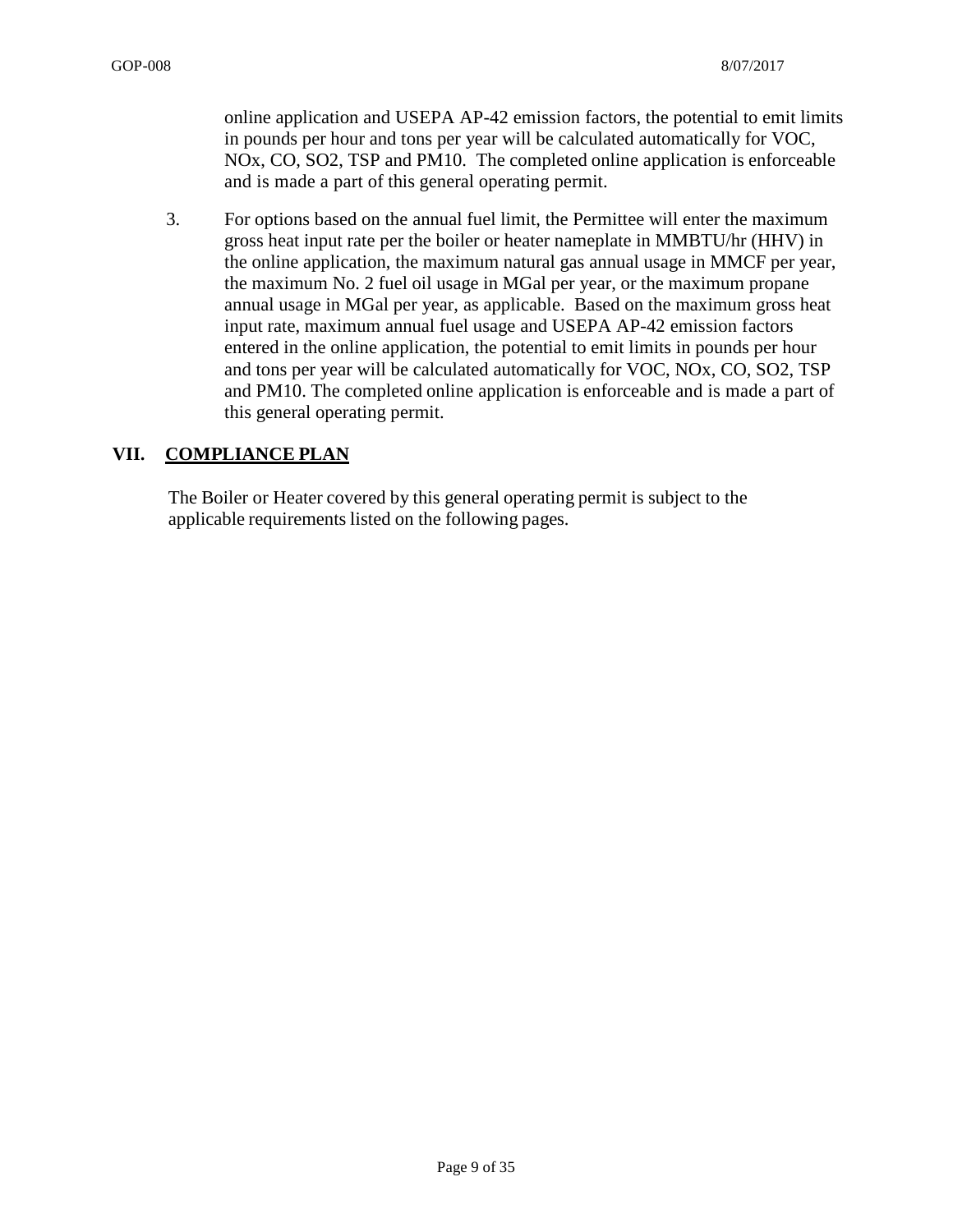**Emission Unit: Boiler or Heater, greater than or equal to 5 MMBtu/hr and less than 10 MMBtu/hrGOP-008-1 Natural Gas only, or Natural Gas with No. 2 Fuel Oil as emergency backup, based on 8,760 hours per year operation,** 

**GOP-008-4 Natural Gas only, or Natural Gas with No. 2 Fuel Oil as emergency backup, based on an annual fuel limit**

**Operating Scenario:**

| Ref.#          | <b>Applicable Requirement</b>                                                                                                                                                                                         | <b>Monitoring Requirement</b> | <b>Recordkeeping Requirement</b> | <b>Submittal/Action Requirement</b> |
|----------------|-----------------------------------------------------------------------------------------------------------------------------------------------------------------------------------------------------------------------|-------------------------------|----------------------------------|-------------------------------------|
|                | The owner or operator shall comply with all<br>conditions contained in the document<br>"General Procedures for General Operating<br>Permits", posted at<br>http://www.nj.gov/dep/aqpp. [N.J.A.C.<br>$7:27-22.16(a)$ ] | None.                         | None.                            | None.                               |
| $\overline{2}$ | No visible emissions exclusive of condensed<br>water vapor, except for no more than 3<br>minutes in any consecutive 30-minute<br>period.[N.J.A.C. 7:27-3.2(a)] and [N.J.A.C.<br>$7:27 - 3.2(c)$                       | None.                         | None.                            | None.                               |
| 3              | Particulate emission limit from the<br>combustion of fuel based on the rated heat<br>input of source. [N.J.A.C. 7:27-4.2(a)]                                                                                          | None.                         | None.                            | None.                               |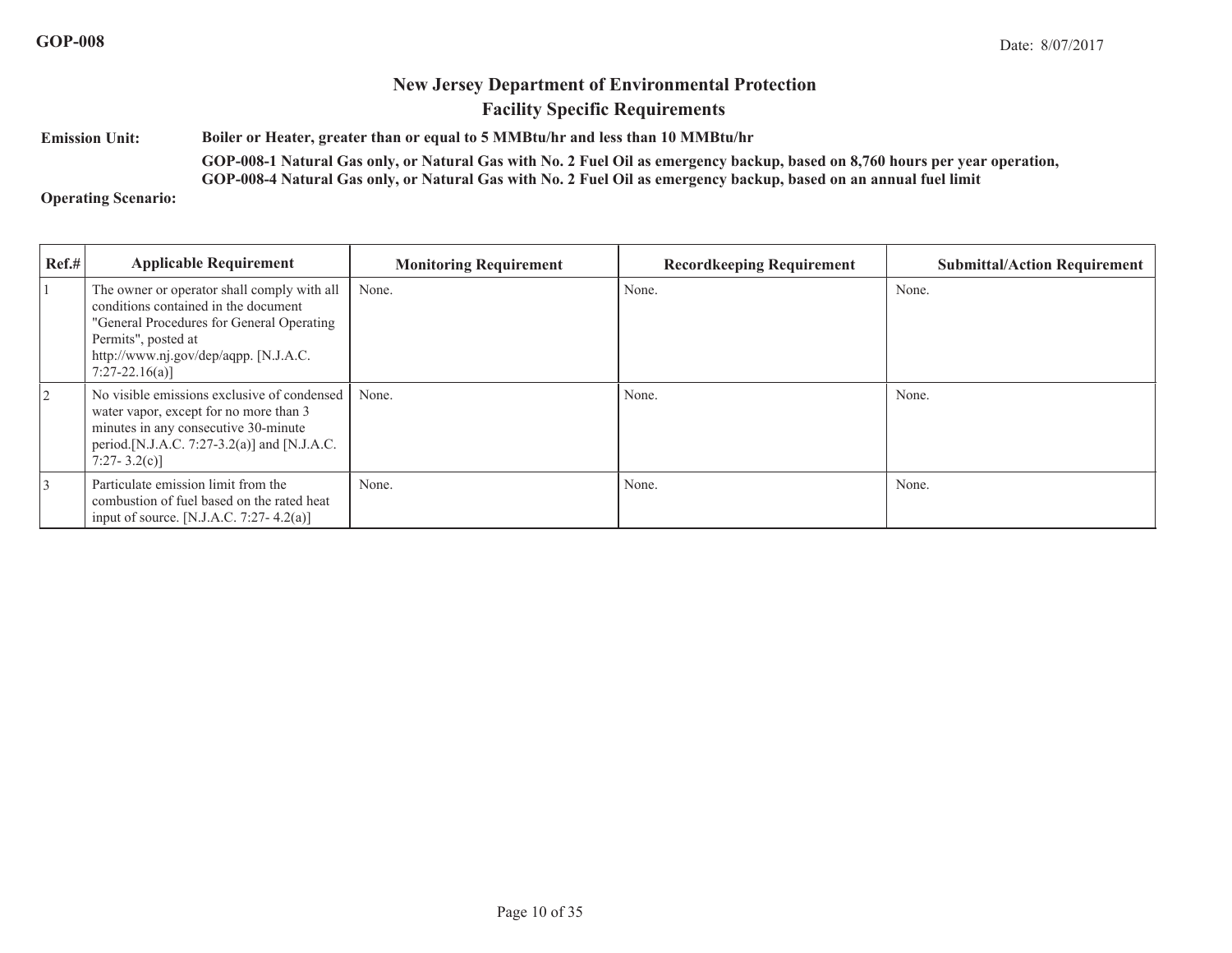| Ref.#          | <b>Applicable Requirement</b>                                                                                                                                                                                                                                                                                                                                                                                                                                                                                 | <b>Monitoring Requirement</b>                                                                                                                                                                                                                                                                                                                                                                                                                                                                                                                                                                                                                                                                                                                                                                                                                                                                                                                                                                                                                                                                                                                                                                                                                                                                                                                                                                                                                                                                                                                                                                                                                                                                                    | <b>Recordkeeping Requirement</b>                                                                                                                                                                                                                                                                                                                                                                                                                                                                                                                                                                                                                                                                                                                                                                                                                                                                                                                                                                                                                                                                                                                                                                                                                                                           | <b>Submittal/Action Requirement</b>                                                                                                                                                                                                                                                                                                                                                                                                                                               |
|----------------|---------------------------------------------------------------------------------------------------------------------------------------------------------------------------------------------------------------------------------------------------------------------------------------------------------------------------------------------------------------------------------------------------------------------------------------------------------------------------------------------------------------|------------------------------------------------------------------------------------------------------------------------------------------------------------------------------------------------------------------------------------------------------------------------------------------------------------------------------------------------------------------------------------------------------------------------------------------------------------------------------------------------------------------------------------------------------------------------------------------------------------------------------------------------------------------------------------------------------------------------------------------------------------------------------------------------------------------------------------------------------------------------------------------------------------------------------------------------------------------------------------------------------------------------------------------------------------------------------------------------------------------------------------------------------------------------------------------------------------------------------------------------------------------------------------------------------------------------------------------------------------------------------------------------------------------------------------------------------------------------------------------------------------------------------------------------------------------------------------------------------------------------------------------------------------------------------------------------------------------|--------------------------------------------------------------------------------------------------------------------------------------------------------------------------------------------------------------------------------------------------------------------------------------------------------------------------------------------------------------------------------------------------------------------------------------------------------------------------------------------------------------------------------------------------------------------------------------------------------------------------------------------------------------------------------------------------------------------------------------------------------------------------------------------------------------------------------------------------------------------------------------------------------------------------------------------------------------------------------------------------------------------------------------------------------------------------------------------------------------------------------------------------------------------------------------------------------------------------------------------------------------------------------------------|-----------------------------------------------------------------------------------------------------------------------------------------------------------------------------------------------------------------------------------------------------------------------------------------------------------------------------------------------------------------------------------------------------------------------------------------------------------------------------------|
| $\overline{4}$ | The owner or operator of an<br>industrial/commercial/institutional boiler or<br>other indirect heat exchanger with a gross<br>heat input of at least five million BTU per<br>hour or more shall adjust the combustion<br>process annually in the same quarter of each<br>calendar year. The adjustment of the<br>combustion process shall be done in<br>accordance with the procedure set forth at<br>N.J.A.C. 7:27-19.16. [N.J.A.C.<br>7:27-16.8(b)], [N.J.A.C. 7:27-16.8(c)] and<br>[N.J.A.C. 7:27-19.7(g)] | Monitored by periodic emission monitoring<br>annually. The owner or operator shall<br>perform the adjustment of the combustion<br>process in accordance with the specific<br>procedures for combustion adjustment<br>monitoring specified in NJDEP Technical<br>Manual 1005 and the procedure set forth at<br>N.J.A.C. 7:27-19.16(a) as follows: 1.Inspect<br>the burner, and clean or replace any<br>components of the burner as necessary; 2.<br>Inspect the flame pattern and make any<br>adjustments to the burner necessary to<br>optimize the flame pattern consistent with<br>the manufacturer's specifications; 3. Inspect<br>the system controlling the air-to-fuel ratio,<br>and ensure that it is correctly calibrated and<br>functioning properly; 4. Minimize the total<br>emissions of NO <sub>x</sub> and CO consistent with<br>the manufacturer's specifications; 5.<br>Measure the concentrations in the effluent<br>stream of NO <sub>x</sub> , CO and O <sub>2</sub> in ppmvd,<br>before and after the adjustment is made; and<br>6. Convert the emission values of NOx, CO<br>and O2 concentrations measured in<br>lb/MMBTU according to the following<br>formula: Lb/MMBTU = ppmvd * MW * F<br>dry factor * O2 correction<br>factor/387,000,000, where: ppmvd is the<br>concentration in parts per million by<br>volume, dry basis, of NO <sub>x</sub> or CO; MW is<br>the Molecular Weight for NOx=46<br>lb/lb-mole, CO=28 lb/lb-mole; F Dry factor<br>for: Natural Gas = $8,710$ dscf/MMBTU,<br>Residual or fuel oil = $9,190$ dscf/MMBTU;<br>O2 correction factor: (20.9%)/(20.9% - O2<br>measured), where O2 measured is percent<br>oxygen on a dry basis. [N.J.A.C.<br>$7:27-19.16(a)$ | Recordkeeping by manual logging of<br>parameter or storing data in a computer data<br>system upon performing combustion<br>adjustment of the following information for<br>each adjustment: 1. The date of the<br>adjustment and the times at which it began<br>and ended; 2. The name, title and affiliation<br>of the person who made the adjustment; 3.<br>The NO <sub>x</sub> and CO concentrations in the<br>effluent stream, in ppmvd, before and after<br>each actual adjustment was made; 4. The<br>concentration of O2 (in percent dry basis) at<br>which the CO and NO <sub>x</sub> concentrations were<br>measured; 5. A description of any corrective<br>action taken; 6. Results from any subsequent<br>test performed after taking any corrective<br>action, including concentrations and<br>converted emission values in (lb/MMBTU);<br>7. The type and amount of fuel used over<br>the 12 months prior to the annual<br>adjustment; 8. Any other information which<br>the Department or the EPA has required as a<br>condition of approval of any permit or<br>certificate issued for the source operation.<br>The records must be retained for a minimum<br>of five years and to be made readily<br>accessible to the Department upon request.<br>[N.J.A.C. 7:27-19.16(b)] | Submit a report: Annually. The owner or<br>operator shall submit an annual adjustment<br>combustion process report to the department<br>within 45 days after the adjustment of the<br>combustion process is completed. The report<br>shall be submitted electronically to:<br>www.njdeponline.com. Instructions for<br>submitting this report online are specified at:<br>http://www.nj.gov/dep/aqpp/adjustment.htm.<br>[N.J.A.C. 7:27-19.16(d)] and [N.J.A.C.<br>$7:27-19.16(c)$ |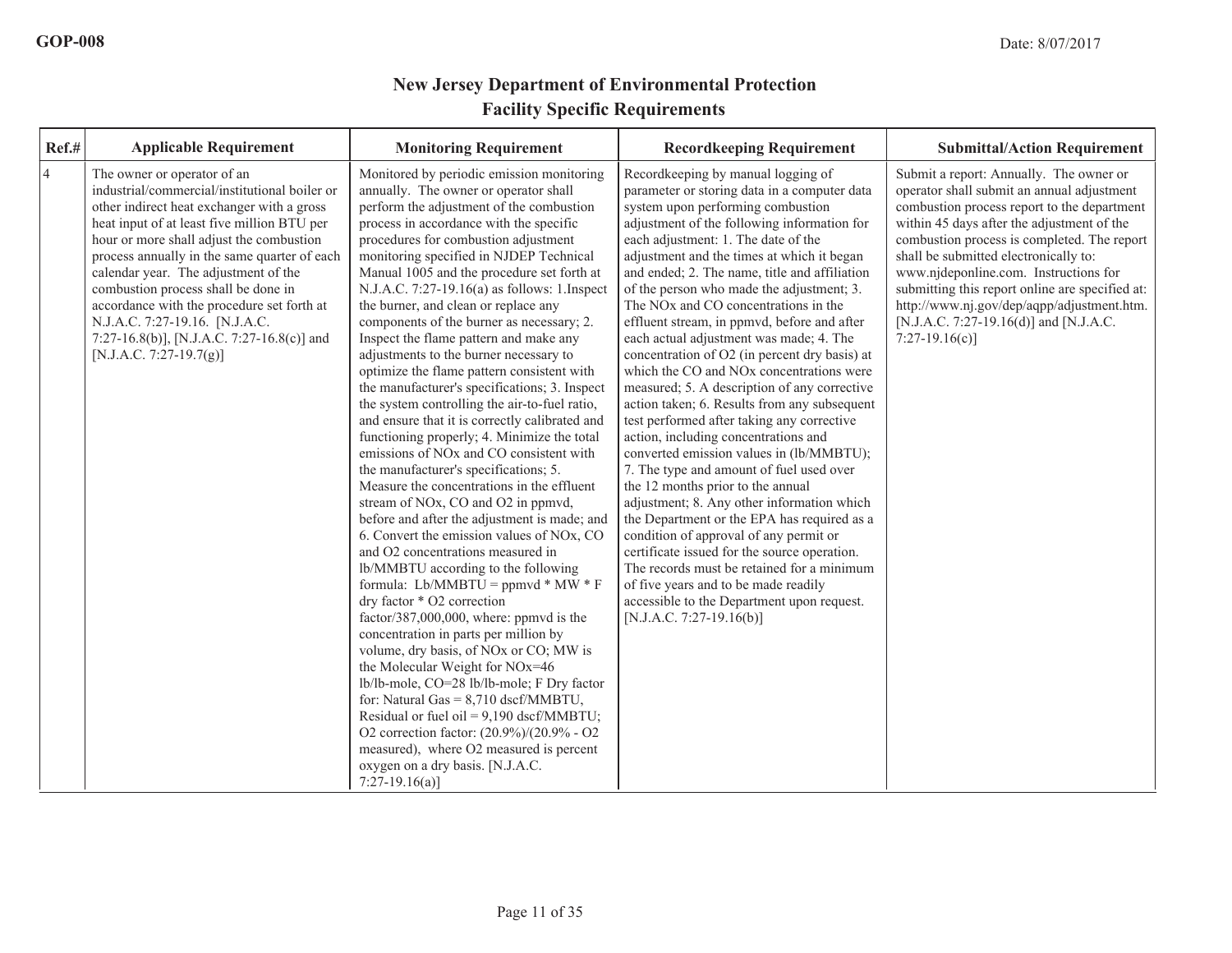| Ref.#          | <b>Applicable Requirement</b>                                                                                                                                                                                                                                                                                                                                      | <b>Monitoring Requirement</b>                                                                                                                                                                                                                                           | <b>Recordkeeping Requirement</b>                                                                                                                                                                                                                                                                                                                                                                                                                     | <b>Submittal/Action Requirement</b> |
|----------------|--------------------------------------------------------------------------------------------------------------------------------------------------------------------------------------------------------------------------------------------------------------------------------------------------------------------------------------------------------------------|-------------------------------------------------------------------------------------------------------------------------------------------------------------------------------------------------------------------------------------------------------------------------|------------------------------------------------------------------------------------------------------------------------------------------------------------------------------------------------------------------------------------------------------------------------------------------------------------------------------------------------------------------------------------------------------------------------------------------------------|-------------------------------------|
| 5              | The owner or operator of the adjusted<br>equipment or source operation shall ensure<br>that the operating parameter settings are<br>established and recorded after the<br>combustion process is adjusted and that the<br>adjusted equipment or source operation is<br>maintained to operate consistent with the<br>annual adjustment. [N.J.A.C. 7:27-19.16 $(e)$ ] | Other: Monitored by the operating<br>parameter settings that are established after<br>the combustion process is adjusted in order<br>to operate consistent with the annual<br>adjustment. [N.J.A.C. 7:27-19.16(e)].                                                     | Other: The owner or operator shall record<br>the operating parameter settings that are<br>established after the combustion process is<br>adjusted and retain until the next annual<br>adjustment, to be made readily accessible to<br>the Department upon request. [N.J.A.C.<br>$7:27-19.16(e)$ ].                                                                                                                                                   | None.                               |
| 6              | Boiler or Heater fuel limited to natural gas<br>or No. 2 fuel oil (emergency use only).<br>[N.J.A.C. 7:27-22.16(a)]                                                                                                                                                                                                                                                | None.                                                                                                                                                                                                                                                                   | None.                                                                                                                                                                                                                                                                                                                                                                                                                                                | None.                               |
| $\overline{7}$ | Maximum Gross Heat Input: MMBtu/hr<br>(HHV) from general operating permit<br>application. [N.J.A.C. 7:27-22.16(a)]                                                                                                                                                                                                                                                 | None.                                                                                                                                                                                                                                                                   | Other: Keep records showing maximum heat<br>input rate. [N.J.A.C. 7:27-22.16(o)].                                                                                                                                                                                                                                                                                                                                                                    | None.                               |
| $\sqrt{8}$     | Natural Gas Usage: The permitted<br>maximum Natural Gas usage (MMCF) for<br>any 12 consecutive months from the general<br>operating permit application. [N.J.A.C.<br>$7:27-22.16(a)$                                                                                                                                                                               | Natural Gas Usage: Monitored by fuel<br>flow/firing rate instrument continuously.<br>The owner or operator shall install and<br>operate a fuel totalizer to monitor the total<br>amount of fuel burned for any 12<br>consecutive months. [N.J.A.C.<br>$7:27-22.16(o)$ ] | Natural Gas Usage: Recordkeeping by<br>manual logging of parameter or storing data<br>in a computer data system each month<br>during operation. Cubic feet for any 12<br>consecutive months shall be calculated by<br>the sum of the cubic feet consumed during<br>any one month added to the sum of the<br>cubic feet consumed during the preceding<br>11 months. [N.J.A.C. 7:27-22.16(o)]                                                          | None.                               |
| $\vert$ 9      | Hours of Operation While Firing Fuel Oil<br>$\leq$ 48 hours. Periodic testing, maintenance,<br>or operator training on liquid fuel shall not<br>exceed a combined total of 48 hours during<br>any calendar year to qualify as a gas-fired<br>boiler as defined in MACT Subpart JJJJJJ,<br>40 CFR 63.11237. [N.J.A.C. 7:27-22.16(a)]                                | None.                                                                                                                                                                                                                                                                   | Hours of Operation While Firing Fuel Oil:<br>Recordkeeping by manual logging of<br>parameter or storing data in a computer data<br>system each month during operation.<br>Record the number of hours the fuel oil is<br>combusted for periodic testing,<br>maintenance, or operator training and the<br>calendar year total. Maintain records onsite<br>and make them easily accessible for<br>Department inspection. [N.J.A.C.<br>$7:27-22.16(o)$ ] | None.                               |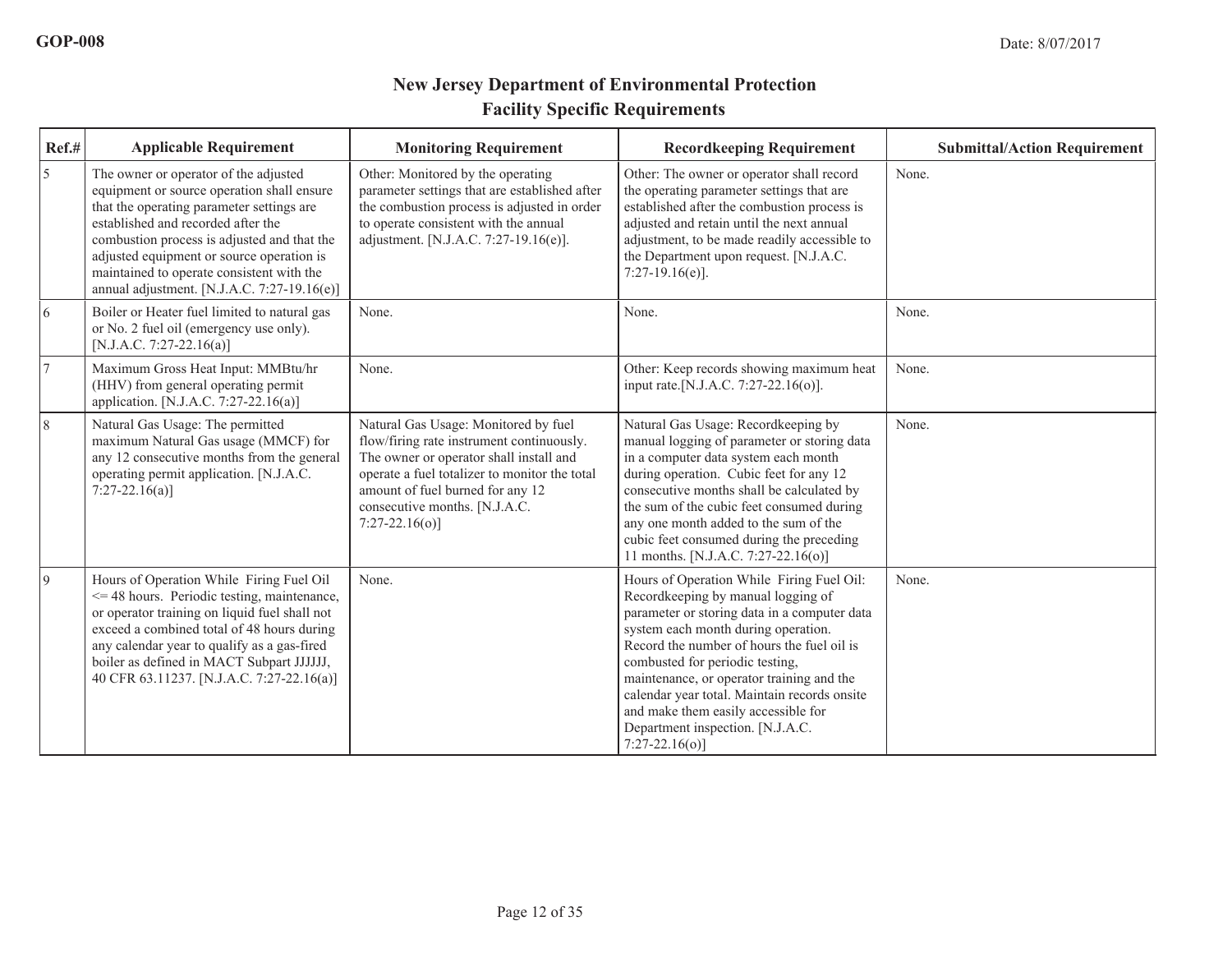| Ref.# | <b>Applicable Requirement</b>                                                                                                                                                                                                                                                                                                                                                                                                                                                                                                                                                                                 | <b>Monitoring Requirement</b> | <b>Recordkeeping Requirement</b>                                                                                                                                                                                                                                | <b>Submittal/Action Requirement</b> |
|-------|---------------------------------------------------------------------------------------------------------------------------------------------------------------------------------------------------------------------------------------------------------------------------------------------------------------------------------------------------------------------------------------------------------------------------------------------------------------------------------------------------------------------------------------------------------------------------------------------------------------|-------------------------------|-----------------------------------------------------------------------------------------------------------------------------------------------------------------------------------------------------------------------------------------------------------------|-------------------------------------|
| 10    | The owner or operator shall comply with the<br>hourly and annual emission limits in the<br>General Operating Permit application for the<br>following air contaminants (VOC, NOx,<br>CO, SO2, TSP and PM-10), except for<br>emission rates that are below reporting<br>threshold of 0.05 lb/hr in Appendix Table A<br>to N.J.A.C. 7:27-22. The annual emission<br>limits are based on the information entered<br>by the owner or operator in the application,<br>including maximum rated heat input<br>(MMBtu/hr-HHV) and 8,760 hours per year<br>operation or annual fuel limit. [N.J.A.C.<br>$7:27-22.16(a)$ | None.                         | Other: The owner or operator shall keep the<br>completed application showing the hourly<br>and annual emission rates, for the duration<br>of the General Operating Permit and make it<br>available to the Department upon<br>request. [N.J.A.C. 7:27-22.16(o)]. | None.                               |
| 11    | The owner or operator shall submit an<br>annual statement certified in accordance<br>with N.J.A.C. 7:27-1.39 and signed by the<br>responsible official, as defined at N.J.A.C.<br>7:27-1.4. The Responsible Official shall<br>certify annually that the boiler or heater is<br>operated in compliance with all applicable<br>requirements as defined in this permit.<br>[N.J.A.C. 7:27-22]                                                                                                                                                                                                                    | None.                         | None.                                                                                                                                                                                                                                                           | None.                               |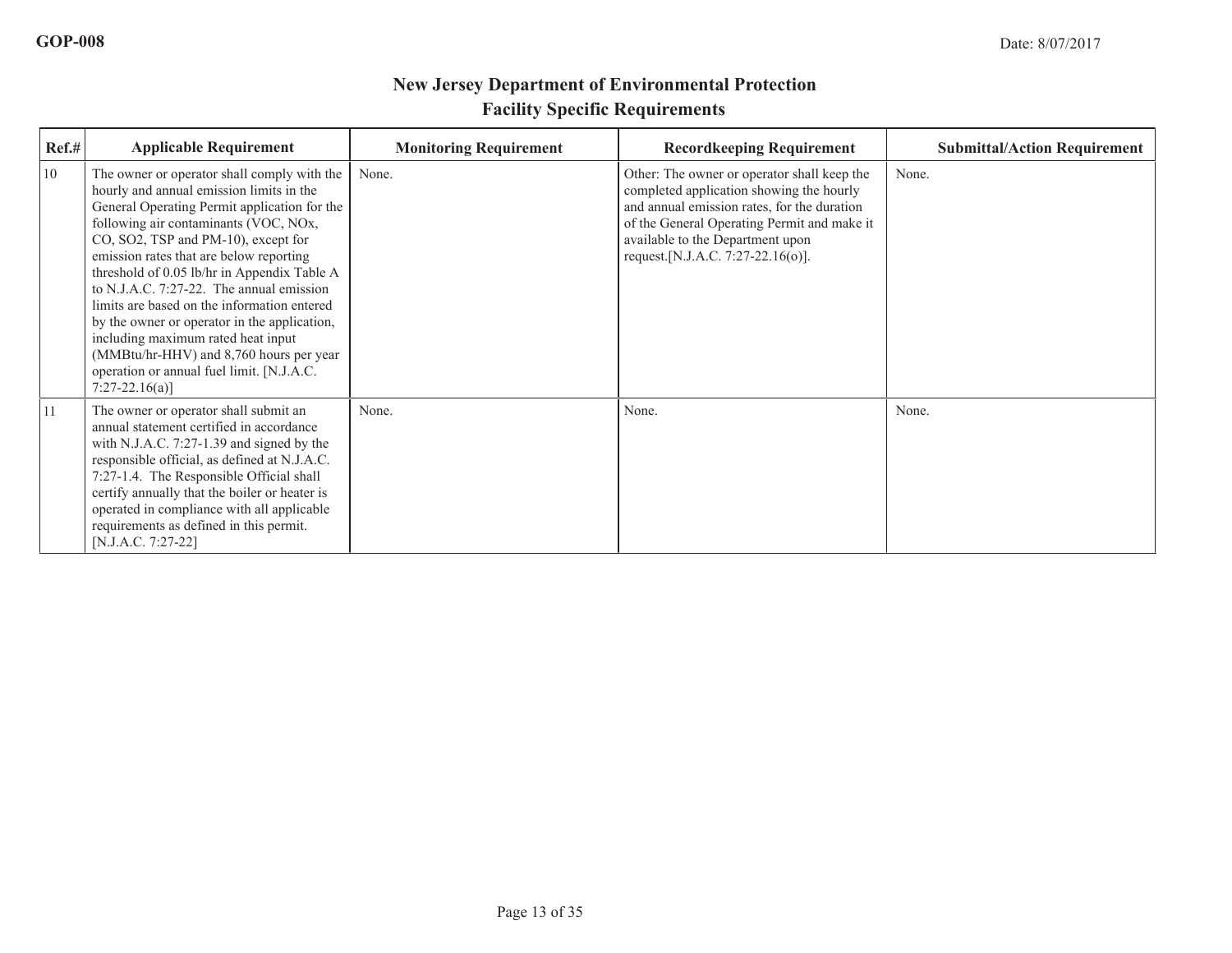| Ref.# | <b>Applicable Requirement</b>                                                                                                             | <b>Monitoring Requirement</b> | <b>Recordkeeping Requirement</b>                                                                                                   | <b>Submittal/Action Requirement</b> |
|-------|-------------------------------------------------------------------------------------------------------------------------------------------|-------------------------------|------------------------------------------------------------------------------------------------------------------------------------|-------------------------------------|
| 12    | This boiler or heater shall only be operated<br>on No. 2 Fuel Oil under these circumstances:                                              | None.                         | Recordkeeping by manual logging of<br>parameter or storing data in a computer data<br>system upon occurrence of event. The         | None.                               |
|       | 1. During the performance of normal testing<br>and maintenance procedures (not exceeding<br>a combined total of 48 hours during any       |                               | owner or operator shall maintain on site and<br>record the following information:                                                  |                                     |
|       | calendar year), as recommended in writing<br>by the manufacturer and/or as required in                                                    |                               | 1. For each time the boiler or heater is<br>operated for an emergency:                                                             |                                     |
|       | writing by a Federal or State law or<br>regulation; or                                                                                    |                               | i. Document the emergency that<br>occurred (i.e. gas curtailment);<br>ii. The date(s) of operation and the start                   |                                     |
|       | 2. During a period of time in which the<br>supply of gaseous fuel to the boiler or heater                                                 |                               | up and shut down time;<br>iii. The total number of hours that fuel                                                                 |                                     |
|       | is restricted or halted for reasons beyond the<br>control of the facility, such as a period of<br>gas curtailment or supply interruption; |                               | oil was combusted for the emergency;<br>iv. The name of the operator.                                                              |                                     |
|       | The owner or operator shall stop using fuel<br>oil in place of gas and resume using gas as                                                |                               | 2. For each time the boiler or heater is<br>specifically operated for testing or<br>maintenance:                                   |                                     |
|       | soon as the circumstances described above<br>cease. [N.J.A.C. 7:27-22.16(a)]                                                              |                               | i. The reason for its operation;<br>ii. The date( $s$ ) of operation and the start                                                 |                                     |
|       |                                                                                                                                           |                               | up and shut down time;<br>iii. The total operating time for testing<br>and maintenance; and                                        |                                     |
|       |                                                                                                                                           |                               | iv. The name of the operator.                                                                                                      |                                     |
|       |                                                                                                                                           |                               | The owner or operator shall maintain the<br>above records for a period no less than 5<br>years after the record was made and shall |                                     |
|       |                                                                                                                                           |                               | make the records readily available to the<br>Department or the EPA upon request.<br>[N.J.A.C. 7:27-22.16(o)]                       |                                     |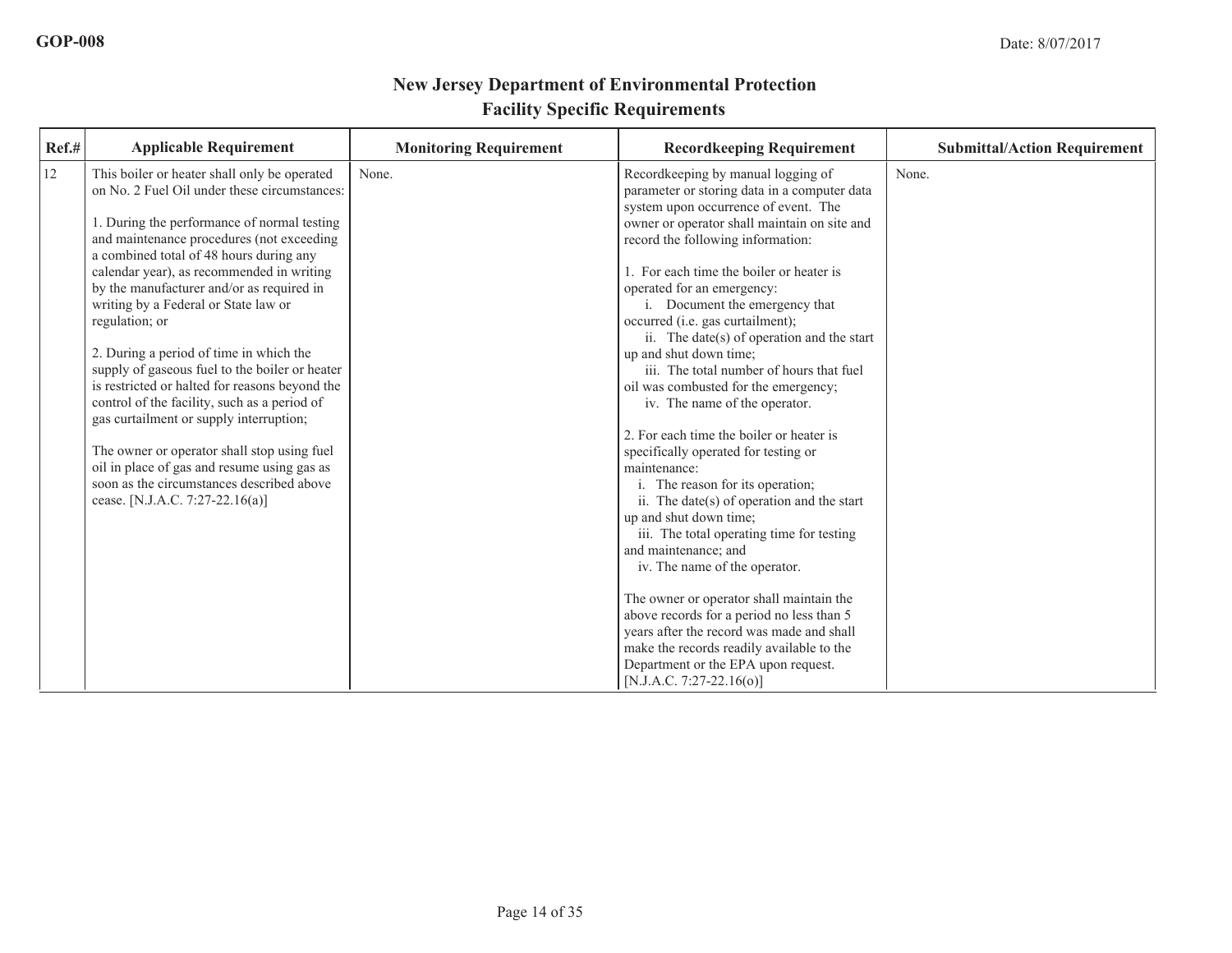| Ref.# | <b>Applicable Requirement</b>                                                                                                                                                                                                                                                                                                                                                                                                                                                                                                                                                                                                                                                                                           | <b>Monitoring Requirement</b>                                                                                                                       | <b>Recordkeeping Requirement</b>                                                                                                                                          | <b>Submittal/Action Requirement</b> |
|-------|-------------------------------------------------------------------------------------------------------------------------------------------------------------------------------------------------------------------------------------------------------------------------------------------------------------------------------------------------------------------------------------------------------------------------------------------------------------------------------------------------------------------------------------------------------------------------------------------------------------------------------------------------------------------------------------------------------------------------|-----------------------------------------------------------------------------------------------------------------------------------------------------|---------------------------------------------------------------------------------------------------------------------------------------------------------------------------|-------------------------------------|
| 13    | This boiler or heater shall not be operated<br>on No. 2 Fuel Oil:<br>For normal testing and maintenance on days<br>when the Department forecasts air quality<br>anywhere in New Jersey to be "unhealthy<br>for sensitive groups," "unhealthy," or "very<br>unhealthy" as defined in the EPA's Air<br>Quality Index at http://airnow.gov/, as<br>supplemented or amended and incorporated<br>herein by reference, unless required in<br>writing by a Federal or State law or<br>regulation. Procedures for determining the<br>air quality forecasts for New Jersey are<br>available at the Department's air quality<br>permitting web site at<br>http://www.state.nj.us/dep/aqpp/aqforecast.<br>[N.J.A.C. 7:27-22.16(a)] | None.                                                                                                                                               | None.                                                                                                                                                                     | None.                               |
| 14    | Sulfur Content in Fuel $\leq$ 15 ppmw<br>(0.0015% by weight). Maximum allowable<br>sulfur content in No. 2 fuel oil or kerosene<br>shall be no more than 15 ppmw $(0.0015\%$<br>by weight). [N.J.A.C. 7:27-22.16(a)]                                                                                                                                                                                                                                                                                                                                                                                                                                                                                                    | Sulfur Content in Fuel: Monitored by review<br>of fuel delivery records per delivery<br>showing fuel sulfur content. [N.J.A.C.<br>$7:27-22.16(o)$ ] | Sulfur Content in Fuel: Recordkeeping by<br>invoices / bills of lading / certificate of<br>analysis per delivery showing fuel sulfur<br>content. [N.J.A.C. 7:27-22.16(o)] | None.                               |
| 15    | Sulfur Content in Fuel $\leq$ 15 ppmw<br>$(0.0015\%$ by weight). Effective July 1,<br>2016. [N.J.A.C. 7:27-9.2(b)]                                                                                                                                                                                                                                                                                                                                                                                                                                                                                                                                                                                                      | Sulfur Content in Fuel: Monitored by review<br>of fuel delivery records per delivery<br>showing fuel sulfur content. [N.J.A.C.<br>$7:27-22.16(o)$ ] | Sulfur Content in Fuel: Recordkeeping by<br>invoices / bills of lading / certificate of<br>analysis per delivery showing fuel sulfur<br>content. [N.J.A.C. 7:27-22.16(o)] | None.                               |
| 16    | Fuel stored in New Jersey that met the<br>applicable maximum sulfur content standard<br>of Tables 1A or 1B of N.J.A.C. 7:27-9.2 at<br>the time it was stored in New Jersey may be<br>used in New Jersey after the operative date<br>of the applicable standard in Table 1B.<br>$[N.J.A.C. 7:27-9.2(b)]$                                                                                                                                                                                                                                                                                                                                                                                                                 | None.                                                                                                                                               | None.                                                                                                                                                                     | None.                               |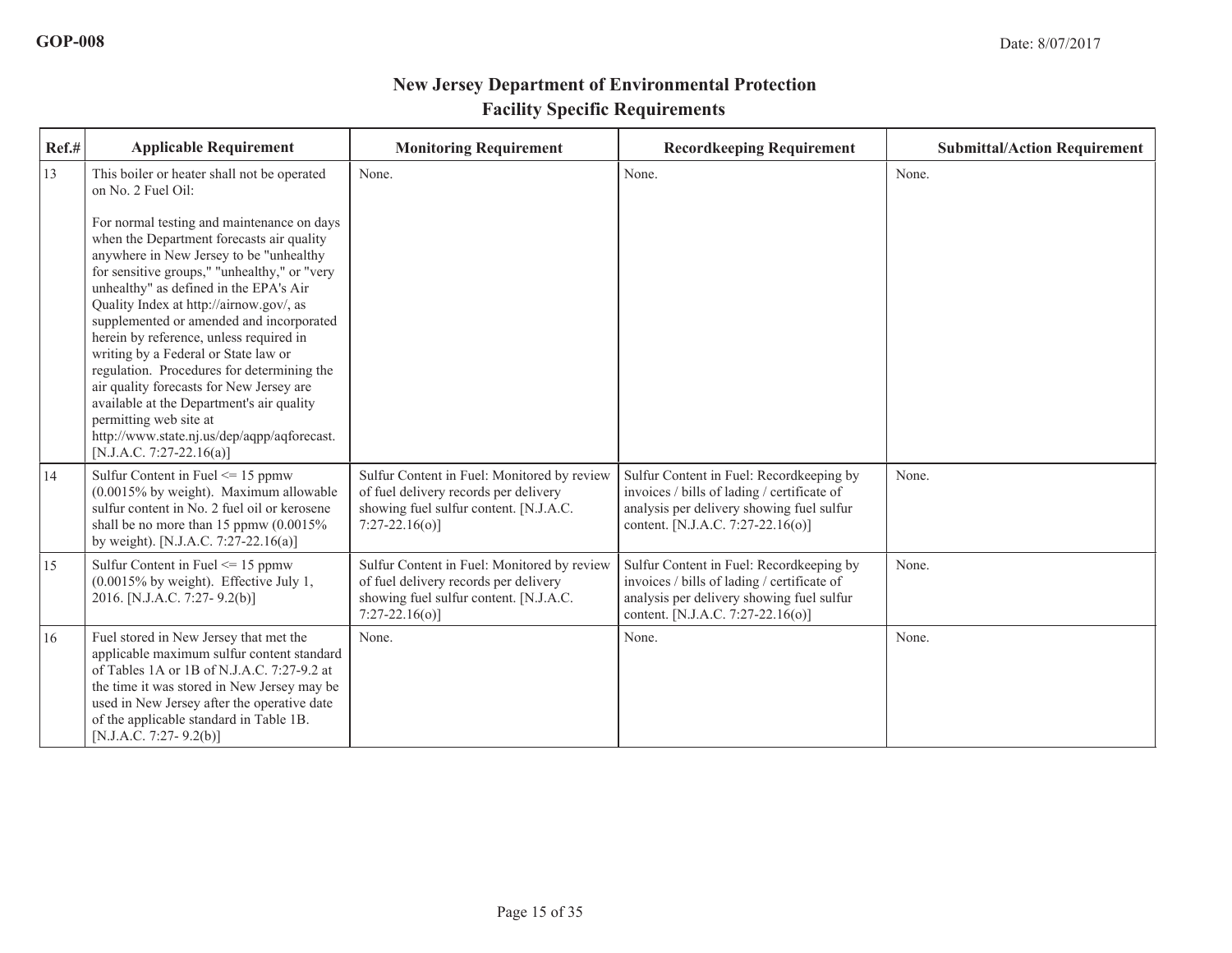**Emission Unit:<sup>B</sup>oiler or Heater, greater than or equal to 5 MMBtu/hr and less than 10 MMBtu/hr**

> **GOP-008-2 Propane only, or Propane with No. 2 Fuel Oil as emergency backup, based on 8,760 hours per year operation, GOP-008-5 Propane only, or Propane with No. 2 Fuel Oil as emergency backup, based on an annual fuel limit**

**Operating Scenario:**

| Ref.#          | <b>Applicable Requirement</b>                                                                                                                                                                                       | <b>Monitoring Requirement</b> | <b>Recordkeeping Requirement</b> | <b>Submittal/Action Requirement</b> |
|----------------|---------------------------------------------------------------------------------------------------------------------------------------------------------------------------------------------------------------------|-------------------------------|----------------------------------|-------------------------------------|
|                | The owner or operator shall comply with all<br>conditions contained in the document<br>"General Procedures for General Operating<br>Permits", posted at<br>http://www.nj.gov/dep/aqpp. [N.J.A.C.<br>$7:27-22.16(a)$ | None.                         | None.                            | None.                               |
| $\overline{2}$ | No visible emissions exclusive of condensed<br>water vapor, except for no more than 3<br>minutes in any consecutive 30-minute<br>period.<br>[N.J.A.C. 7:27-3.2(a)] and [N.J.A.C. 7:27-<br>3.2(c)                    | None.                         | None.                            | None.                               |
|                | Particulate emission limit from the<br>combustion of fuel based on the rated heat<br>input of source. [N.J.A.C. 7:27-4.2(a)]                                                                                        | None.                         | None.                            | None.                               |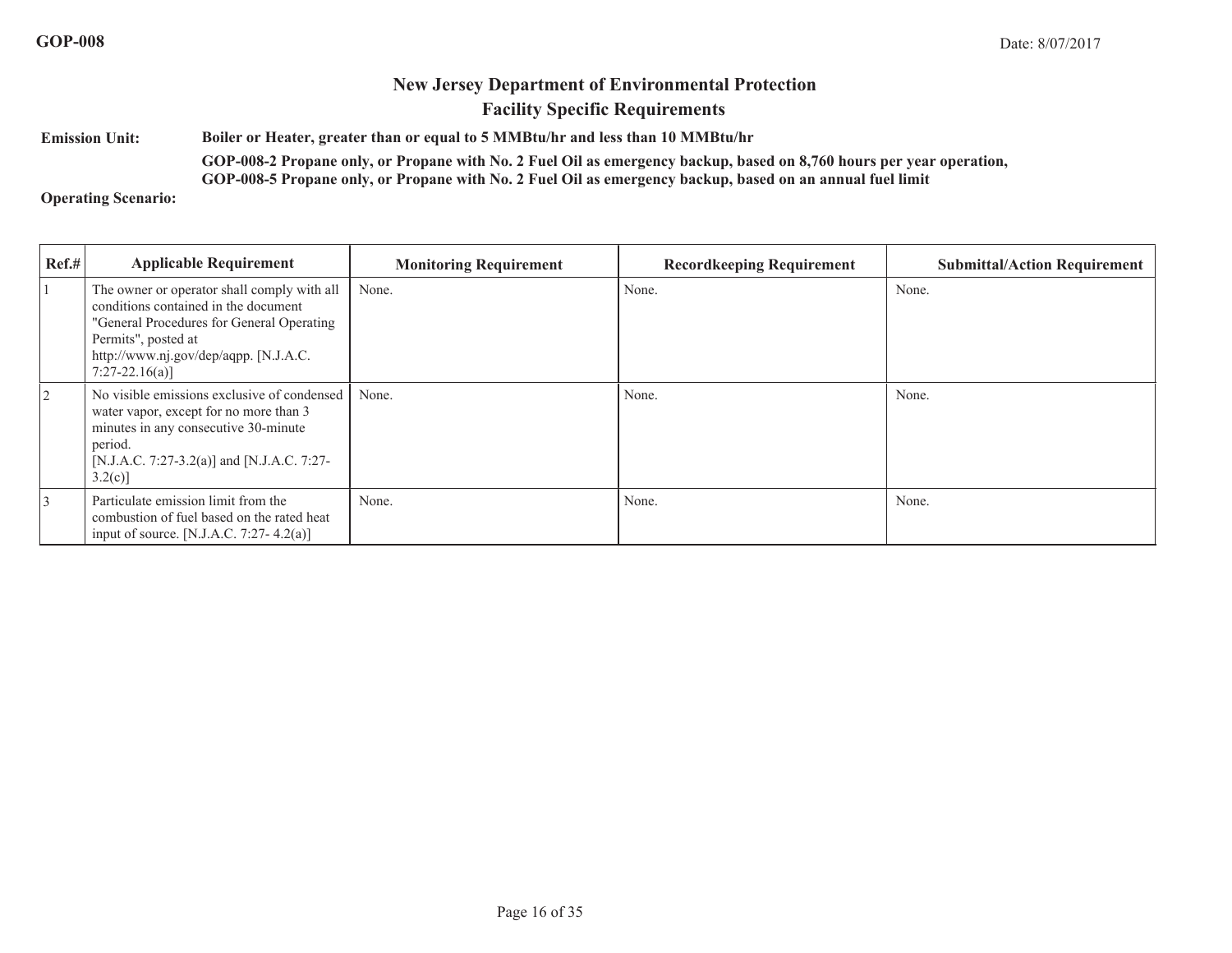| Ref.#          | <b>Applicable Requirement</b>                                                                                                                                                                                                                                                                                                                                                                                                                                                                                 | <b>Monitoring Requirement</b>                                                                                                                                                                                                                                                                                                                                                                                                                                                                                                                                                                                                                                                                                                                                                                                                                                                                                                                                                                                                                                                                                                                                                                                                                                                                                                                                                                                                                                                                                                                                                                                                                                                                                    | <b>Recordkeeping Requirement</b>                                                                                                                                                                                                                                                                                                                                                                                                                                                                                                                                                                                                                                                                                                                                                                                                                                                                                                                                                                                                                                                                                                                                                                                                                                                           | <b>Submittal/Action Requirement</b>                                                                                                                                                                                                                                                                                                                                                                                                                                               |
|----------------|---------------------------------------------------------------------------------------------------------------------------------------------------------------------------------------------------------------------------------------------------------------------------------------------------------------------------------------------------------------------------------------------------------------------------------------------------------------------------------------------------------------|------------------------------------------------------------------------------------------------------------------------------------------------------------------------------------------------------------------------------------------------------------------------------------------------------------------------------------------------------------------------------------------------------------------------------------------------------------------------------------------------------------------------------------------------------------------------------------------------------------------------------------------------------------------------------------------------------------------------------------------------------------------------------------------------------------------------------------------------------------------------------------------------------------------------------------------------------------------------------------------------------------------------------------------------------------------------------------------------------------------------------------------------------------------------------------------------------------------------------------------------------------------------------------------------------------------------------------------------------------------------------------------------------------------------------------------------------------------------------------------------------------------------------------------------------------------------------------------------------------------------------------------------------------------------------------------------------------------|--------------------------------------------------------------------------------------------------------------------------------------------------------------------------------------------------------------------------------------------------------------------------------------------------------------------------------------------------------------------------------------------------------------------------------------------------------------------------------------------------------------------------------------------------------------------------------------------------------------------------------------------------------------------------------------------------------------------------------------------------------------------------------------------------------------------------------------------------------------------------------------------------------------------------------------------------------------------------------------------------------------------------------------------------------------------------------------------------------------------------------------------------------------------------------------------------------------------------------------------------------------------------------------------|-----------------------------------------------------------------------------------------------------------------------------------------------------------------------------------------------------------------------------------------------------------------------------------------------------------------------------------------------------------------------------------------------------------------------------------------------------------------------------------|
| $\overline{4}$ | The owner or operator of an<br>industrial/commercial/institutional boiler or<br>other indirect heat exchanger with a gross<br>heat input of at least five million BTU per<br>hour or more shall adjust the combustion<br>process annually in the same quarter of each<br>calendar year. The adjustment of the<br>combustion process shall be done in<br>accordance with the procedure set forth at<br>N.J.A.C. 7:27-19.16. [N.J.A.C.<br>7:27-16.8(b)], [N.J.A.C. 7:27-16.8(c)] and<br>[N.J.A.C. 7:27-19.7(g)] | Monitored by periodic emission monitoring<br>annually. The owner or operator shall<br>perform the adjustment of the combustion<br>process in accordance with the specific<br>procedures for combustion adjustment<br>monitoring specified in NJDEP Technical<br>Manual 1005 and the procedure set forth at<br>N.J.A.C. 7:27-19.16(a) as follows: 1.Inspect<br>the burner, and clean or replace any<br>components of the burner as necessary; 2.<br>Inspect the flame pattern and make any<br>adjustments to the burner necessary to<br>optimize the flame pattern consistent with<br>the manufacturer's specifications; 3. Inspect<br>the system controlling the air-to-fuel ratio,<br>and ensure that it is correctly calibrated and<br>functioning properly; 4. Minimize the total<br>emissions of NO <sub>x</sub> and CO consistent with<br>the manufacturer's specifications; 5.<br>Measure the concentrations in the effluent<br>stream of NO <sub>x</sub> , CO and O <sub>2</sub> in ppmvd,<br>before and after the adjustment is made; and<br>6. Convert the emission values of NOx, CO<br>and O2 concentrations measured in<br>lb/MMBTU according to the following<br>formula: Lb/MMBTU = ppmvd * MW * F<br>dry factor * O2 correction<br>factor/387,000,000, where: ppmvd is the<br>concentration in parts per million by<br>volume, dry basis, of NO <sub>x</sub> or CO; MW is<br>the Molecular Weight for NOx=46<br>lb/lb-mole, CO=28 lb/lb-mole; F Dry factor<br>for: Natural Gas = $8,710$ dscf/MMBTU,<br>Residual or fuel oil = $9,190$ dscf/MMBTU;<br>O2 correction factor: (20.9%)/(20.9% - O2<br>measured), where O2 measured is percent<br>oxygen on a dry basis. [N.J.A.C.<br>$7:27-19.16(a)$ | Recordkeeping by manual logging of<br>parameter or storing data in a computer data<br>system upon performing combustion<br>adjustment of the following information for<br>each adjustment: 1. The date of the<br>adjustment and the times at which it began<br>and ended; 2. The name, title and affiliation<br>of the person who made the adjustment; 3.<br>The NO <sub>x</sub> and CO concentrations in the<br>effluent stream, in ppmvd, before and after<br>each actual adjustment was made; 4. The<br>concentration of O2 (in percent dry basis) at<br>which the CO and NO <sub>x</sub> concentrations were<br>measured; 5. A description of any corrective<br>action taken; 6. Results from any subsequent<br>test performed after taking any corrective<br>action, including concentrations and<br>converted emission values in (lb/MMBTU);<br>7. The type and amount of fuel used over<br>the 12 months prior to the annual<br>adjustment; 8. Any other information which<br>the Department or the EPA has required as a<br>condition of approval of any permit or<br>certificate issued for the source operation.<br>The records must be retained for a minimum<br>of five years and to be made readily<br>accessible to the Department upon request.<br>[N.J.A.C. 7:27-19.16(b)] | Submit a report: Annually. The owner or<br>operator shall submit an annual adjustment<br>combustion process report to the department<br>within 45 days after the adjustment of the<br>combustion process is completed. The report<br>shall be submitted electronically to:<br>www.njdeponline.com. Instructions for<br>submitting this report online are specified at:<br>http://www.nj.gov/dep/aqpp/adjustment.htm.<br>[N.J.A.C. 7:27-19.16(d)] and [N.J.A.C.<br>$7:27-19.16(c)$ |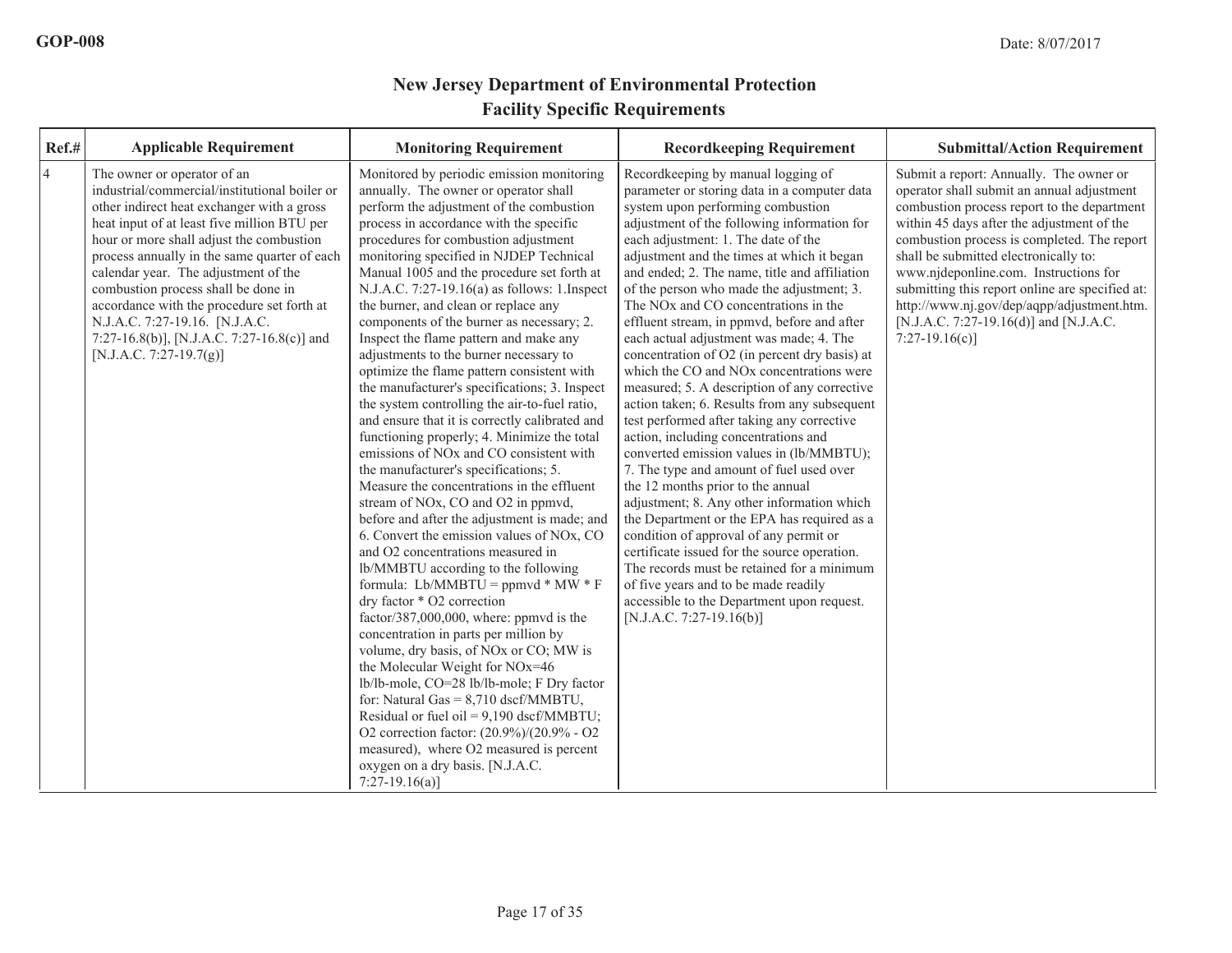| $Ref.$ #       | <b>Applicable Requirement</b>                                                                                                                                                                                                                                                                                                                                      | <b>Monitoring Requirement</b>                                                                                                                                                                                                                             | <b>Recordkeeping Requirement</b>                                                                                                                                                                                                                                                                                                                                                                                                                     | <b>Submittal/Action Requirement</b> |
|----------------|--------------------------------------------------------------------------------------------------------------------------------------------------------------------------------------------------------------------------------------------------------------------------------------------------------------------------------------------------------------------|-----------------------------------------------------------------------------------------------------------------------------------------------------------------------------------------------------------------------------------------------------------|------------------------------------------------------------------------------------------------------------------------------------------------------------------------------------------------------------------------------------------------------------------------------------------------------------------------------------------------------------------------------------------------------------------------------------------------------|-------------------------------------|
| 5              | The owner or operator of the adjusted<br>equipment or source operation shall ensure<br>that the operating parameter settings are<br>established and recorded after the<br>combustion process is adjusted and that the<br>adjusted equipment or source operation is<br>maintained to operate consistent with the<br>annual adjustment. [N.J.A.C. 7:27-19.16 $(e)$ ] | Other: Monitored by the operating<br>parameter settings that are established after<br>the combustion process is adjusted in order<br>to operate consistent with the annual<br>adjustment. [N.J.A.C. 7:27-19.16(e)].                                       | Other: The owner or operator shall record<br>the operating parameter settings that are<br>established after the combustion process is<br>adjusted and retain until the next annual<br>adjustment, to be made readily accessible to<br>the Department upon request. [N.J.A.C.<br>$7:27-19.16(e)$ ].                                                                                                                                                   | None.                               |
| 6              | Boiler or Heater fuel limited to propane or<br>No. 2 fuel oil (emergency use only).<br>[N.J.A.C. 7:27-22.16(a)]                                                                                                                                                                                                                                                    | None.                                                                                                                                                                                                                                                     | None.                                                                                                                                                                                                                                                                                                                                                                                                                                                | None.                               |
| $\overline{7}$ | Maximum Gross Heat Input: MMBtu/hr<br>(HHV) from general operating permit<br>application. [N.J.A.C. 7:27-22.16(a)]                                                                                                                                                                                                                                                 | None.                                                                                                                                                                                                                                                     | Other: Keep records showing maximum heat<br>input rate. [N.J.A.C. 7:27-22.16(o)].                                                                                                                                                                                                                                                                                                                                                                    | None.                               |
| 8              | Propane: The permitted maximum Propane<br>usage (MGal) for any 12 consecutive<br>months from the general operating permit<br>application. [N.J.A.C. 7:27-22.16(a)]                                                                                                                                                                                                 | Propane: Monitored by fuel flow/firing rate<br>instrument continuously. The owner or<br>operator shall install and operate a fuel<br>totalizer to monitor the total amount of fuel<br>burned for any 12 consecutive months.<br>$[N.J.A.C. 7:27-22.16(o)]$ | Propane: Recordkeeping by manual logging<br>of parameter or storing data in a computer<br>data system each month during operation.<br>Gallons for any 12 consecutive months shall<br>be calculated by the sum of the gallons<br>consumed during any one month added to<br>the sum of the gallons consumed during the<br>preceding 11 months. [N.J.A.C.<br>$7:27-22.16(o)$ ]                                                                          | None.                               |
| $\overline{9}$ | Hours of Operation While Firing Fuel Oil<br>$\leq$ 48 hours. Periodic testing, maintenance,<br>or operator training on liquid fuel shall not<br>exceed a combined total of 48 hours during<br>any calendar year to qualify as a gas-fired<br>boiler as defined in MACT Subpart JJJJJJ,<br>40 CFR 63.11237. [N.J.A.C. 7:27-22.16(a)]                                | None.                                                                                                                                                                                                                                                     | Hours of Operation While Firing Fuel Oil:<br>Recordkeeping by manual logging of<br>parameter or storing data in a computer data<br>system each month during operation.<br>Record the number of hours the fuel oil is<br>combusted for periodic testing,<br>maintenance, or operator training and the<br>calendar year total. Maintain records onsite<br>and make them easily accessible for<br>Department inspection. [N.J.A.C.<br>$7:27-22.16(o)$ ] | None.                               |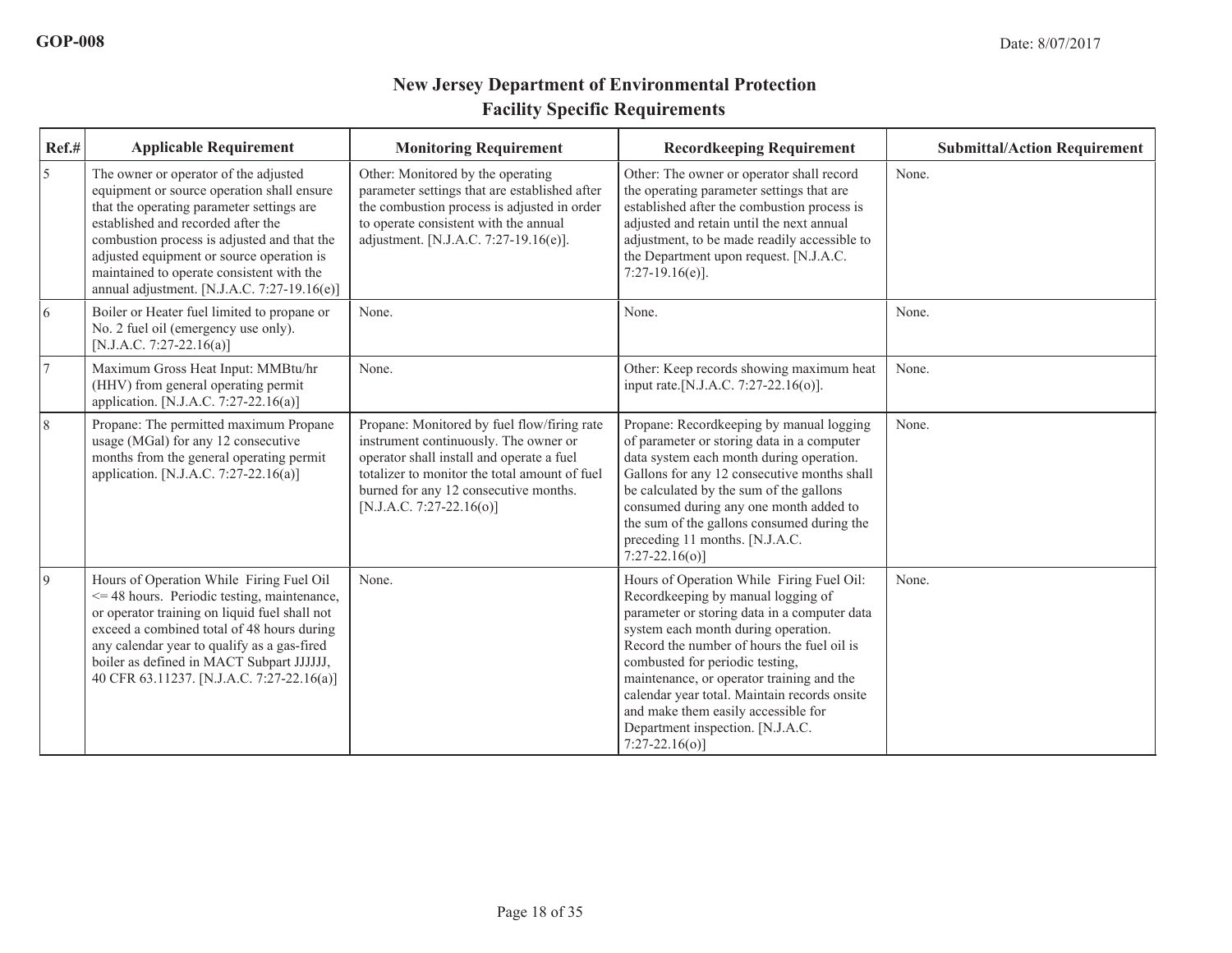| Ref.# | <b>Applicable Requirement</b>                                                                                                                                                                                                                                                                                                                                                                                                                                                                                                                                                                                 | <b>Monitoring Requirement</b> | <b>Recordkeeping Requirement</b>                                                                                                                                                                                                                                | <b>Submittal/Action Requirement</b> |
|-------|---------------------------------------------------------------------------------------------------------------------------------------------------------------------------------------------------------------------------------------------------------------------------------------------------------------------------------------------------------------------------------------------------------------------------------------------------------------------------------------------------------------------------------------------------------------------------------------------------------------|-------------------------------|-----------------------------------------------------------------------------------------------------------------------------------------------------------------------------------------------------------------------------------------------------------------|-------------------------------------|
| 10    | The owner or operator shall comply with the<br>hourly and annual emission limits in the<br>General Operating Permit application for the<br>following air contaminants (VOC, NOx,<br>CO, SO2, TSP and PM-10), except for<br>emission rates that are below reporting<br>threshold of 0.05 lb/hr in Appendix Table A<br>to N.J.A.C. 7:27-22. The annual emission<br>limits are based on the information entered<br>by the owner or operator in the application,<br>including maximum rated heat input<br>(MMBtu/hr-HHV) and 8,760 hours per year<br>operation or annual fuel limit. [N.J.A.C.<br>$7:27-22.16(a)$ | None.                         | Other: The owner or operator shall keep the<br>completed application showing the hourly<br>and annual emission rates, for the duration<br>of the General Operating Permit and make it<br>available to the Department upon<br>request. [N.J.A.C. 7:27-22.16(o)]. | None.                               |
| 11    | The owner or operator shall submit an<br>annual statement certified in accordance<br>with N.J.A.C. 7:27-1.39 and signed by the<br>responsible official, as defined at N.J.A.C.<br>7:27-1.4. The Responsible Official shall<br>certify annually that the boiler or heater is<br>operated in compliance with all applicable<br>requirements as defined in this permit.<br>[N.J.A.C. 7:27-22]                                                                                                                                                                                                                    | None.                         | None.                                                                                                                                                                                                                                                           | None.                               |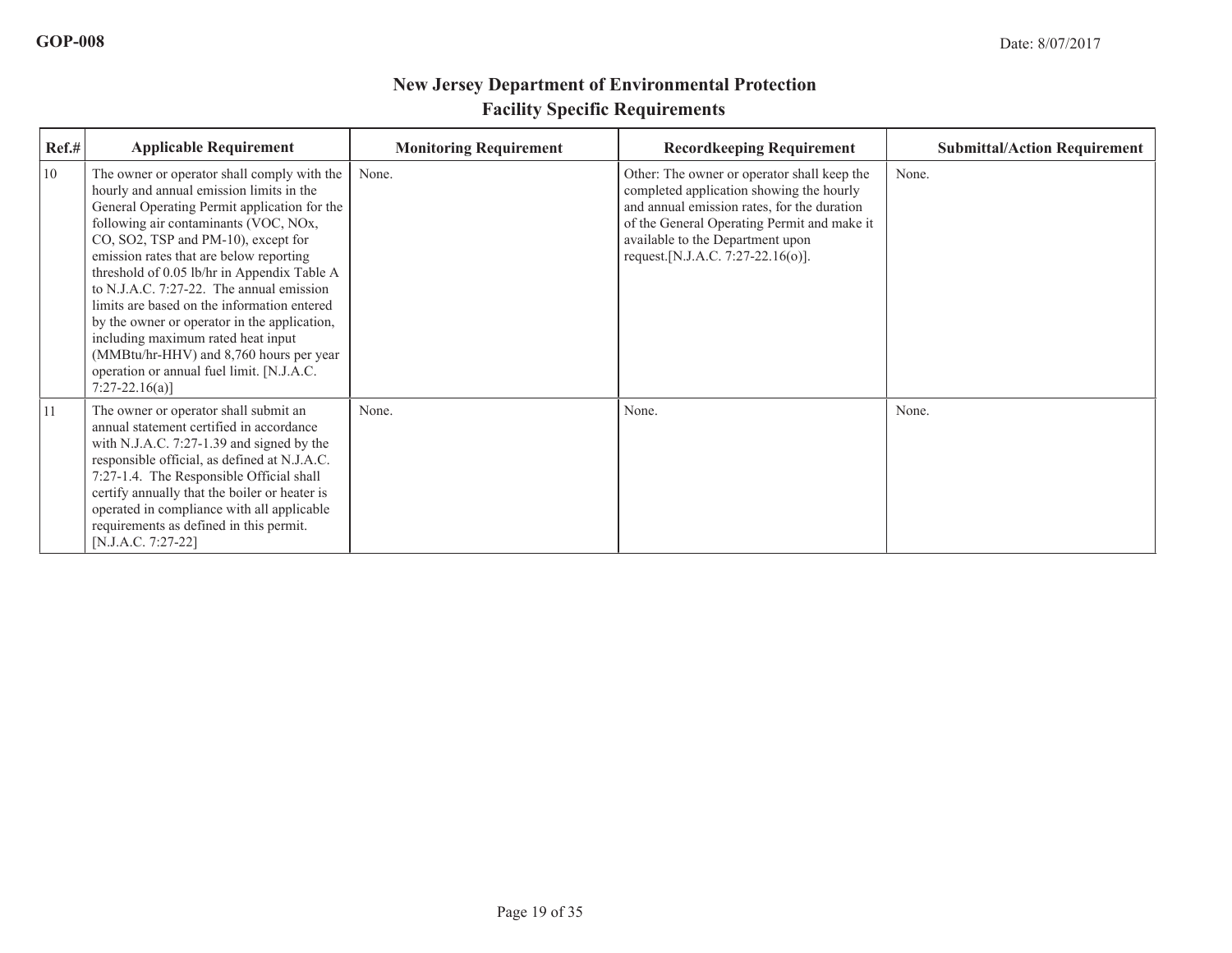| Ref.# | <b>Applicable Requirement</b>                                                                                                             | <b>Monitoring Requirement</b> | <b>Recordkeeping Requirement</b>                                                                                                   | <b>Submittal/Action Requirement</b> |
|-------|-------------------------------------------------------------------------------------------------------------------------------------------|-------------------------------|------------------------------------------------------------------------------------------------------------------------------------|-------------------------------------|
| 12    | This boiler or heater shall only be operated<br>on No. 2 Fuel Oil under these circumstances:                                              | None.                         | Recordkeeping by manual logging of<br>parameter or storing data in a computer data<br>system upon occurrence of event. The         | None.                               |
|       | 1. During the performance of normal testing<br>and maintenance procedures (not exceeding<br>a combined total of 48 hours during any       |                               | owner or operator shall maintain on site and<br>record the following information:                                                  |                                     |
|       | calendar year), as recommended in writing<br>by the manufacturer and/or as required in                                                    |                               | 1. For each time the boiler or heater is<br>operated for an emergency:                                                             |                                     |
|       | writing by a Federal or State law or<br>regulation; or                                                                                    |                               | i. Document the emergency that<br>occurred (i.e. gas curtailment);<br>ii. The date(s) of operation and the start                   |                                     |
|       | 2. During a period of time in which the<br>supply of gaseous fuel to the boiler or heater                                                 |                               | up and shut down time;<br>iii. The total number of hours that fuel                                                                 |                                     |
|       | is restricted or halted for reasons beyond the<br>control of the facility, such as a period of<br>gas curtailment or supply interruption; |                               | oil was combusted for the emergency;<br>iv. The name of the operator.                                                              |                                     |
|       | The owner or operator shall stop using fuel<br>oil in place of gas and resume using gas as                                                |                               | 2. For each time the boiler or heater is<br>specifically operated for testing or<br>maintenance:                                   |                                     |
|       | soon as the circumstances described above<br>cease. [N.J.A.C. 7:27-22.16(a)]                                                              |                               | i. The reason for its operation;<br>ii. The date( $s$ ) of operation and the start                                                 |                                     |
|       |                                                                                                                                           |                               | up and shut down time;<br>iii. The total operating time for testing<br>and maintenance; and                                        |                                     |
|       |                                                                                                                                           |                               | iv. The name of the operator.                                                                                                      |                                     |
|       |                                                                                                                                           |                               | The owner or operator shall maintain the<br>above records for a period no less than 5<br>years after the record was made and shall |                                     |
|       |                                                                                                                                           |                               | make the records readily available to the<br>Department or the EPA upon request.<br>[N.J.A.C. 7:27-22.16(o)]                       |                                     |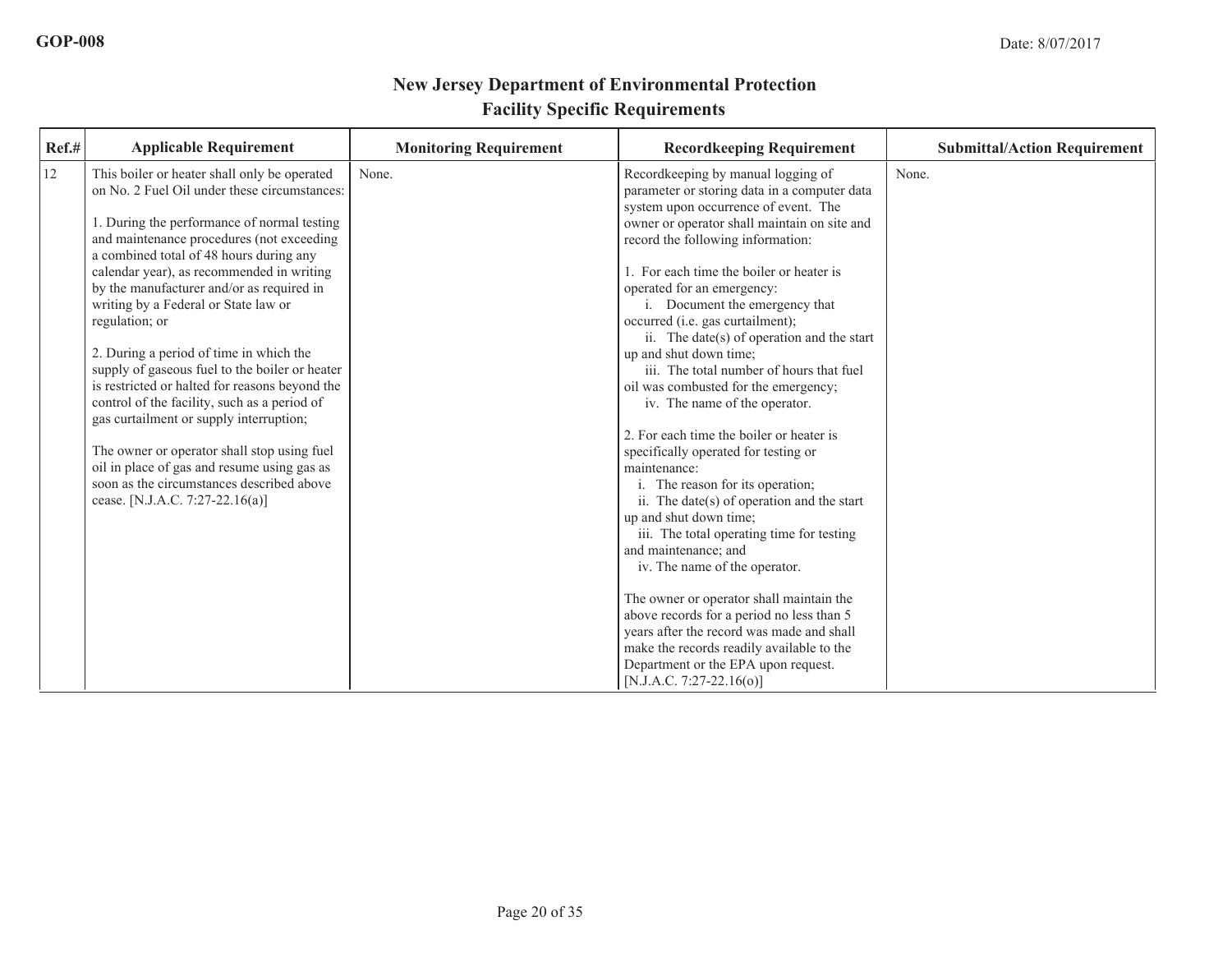| Ref.# | <b>Applicable Requirement</b>                                                                                                                                                                                                                                                                                                                                                                                                                                                                                                                                                                                                                                                                                           | <b>Monitoring Requirement</b>                                                                                                                     | <b>Recordkeeping Requirement</b>                                                                                                                                          | <b>Submittal/Action Requirement</b> |
|-------|-------------------------------------------------------------------------------------------------------------------------------------------------------------------------------------------------------------------------------------------------------------------------------------------------------------------------------------------------------------------------------------------------------------------------------------------------------------------------------------------------------------------------------------------------------------------------------------------------------------------------------------------------------------------------------------------------------------------------|---------------------------------------------------------------------------------------------------------------------------------------------------|---------------------------------------------------------------------------------------------------------------------------------------------------------------------------|-------------------------------------|
| 13    | This boiler or heater shall not be operated<br>on No. 2 Fuel Oil:<br>For normal testing and maintenance on days<br>when the Department forecasts air quality<br>anywhere in New Jersey to be "unhealthy<br>for sensitive groups," "unhealthy," or "very<br>unhealthy" as defined in the EPA's Air<br>Quality Index at http://airnow.gov/, as<br>supplemented or amended and incorporated<br>herein by reference, unless required in<br>writing by a Federal or State law or<br>regulation. Procedures for determining the<br>air quality forecasts for New Jersey are<br>available at the Department's air quality<br>permitting web site at<br>http://www.state.nj.us/dep/aqpp/aqforecast.<br>[N.J.A.C. 7:27-22.16(a)] | None.                                                                                                                                             | None.                                                                                                                                                                     | None.                               |
| 14    | Sulfur Content in Fuel $\leq$ 15 ppmw<br>$(0.0015\%$ by weight). Maximum allowable<br>sulfur content in No. 2 fuel oil or kerosene<br>shall be no more than 15 ppmw $(0.0015\%$<br>by weight). [N.J.A.C. 7:27-22.16(a)]                                                                                                                                                                                                                                                                                                                                                                                                                                                                                                 | Sulfur Content in Fuel: Monitored by review<br>of fuel delivery records per delivery<br>showing fuel sulfur content. [N.J.A.C.<br>$7:27-22.16(0)$ | Sulfur Content in Fuel: Recordkeeping by<br>invoices / bills of lading / certificate of<br>analysis per delivery showing fuel sulfur<br>content. [N.J.A.C. 7:27-22.16(o)] | None.                               |
| 15    | Sulfur Content in Fuel $\leq$ 15 ppmw<br>$(0.0015\%$ by weight). Effective July 1,<br>2016. [N.J.A.C. 7:27- 9.2(b)]                                                                                                                                                                                                                                                                                                                                                                                                                                                                                                                                                                                                     | Sulfur Content in Fuel: Monitored by review<br>of fuel delivery records per delivery<br>showing fuel sulfur content. [N.J.A.C.<br>$7:27-22.16(o)$ | Sulfur Content in Fuel: Recordkeeping by<br>invoices / bills of lading / certificate of<br>analysis per delivery showing fuel sulfur<br>content. [N.J.A.C. 7:27-22.16(o)] | None.                               |
| 16    | Fuel stored in New Jersey that met the<br>applicable maximum sulfur content standard<br>of Tables 1A or 1B of N.J.A.C. 7:27-9.2 at<br>the time it was stored in New Jersey may be<br>used in New Jersey after the operative date<br>of the applicable standard in Table 1B.<br>[N.J.A.C. 7:27-9.2(b)]                                                                                                                                                                                                                                                                                                                                                                                                                   | None.                                                                                                                                             | None.                                                                                                                                                                     | None.                               |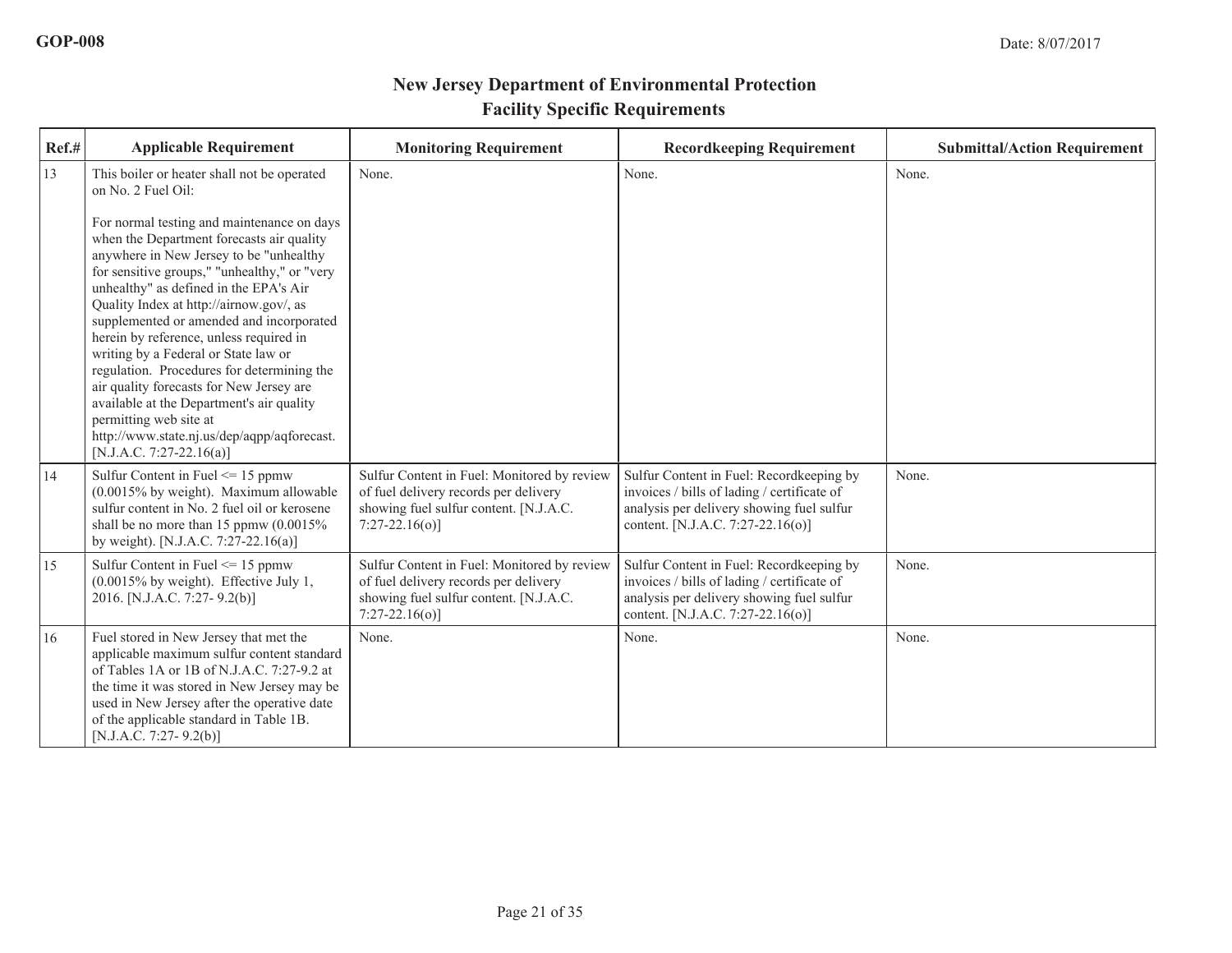#### **Emission Unit:Boiler or Heater, greater than or equal to 5 MMBtu/hr and less than 10 MMBtu/hr**

#### **GOP-008-3 No. 2 Fuel Oil or Kerosene only based on 8,760 hours per year operation , GOP-008-6 No. 2 Fuel Oil or Kerosene only**

**based on an annual fuel limit**

#### **Operating Scenario:**

| $Ref.$ #       | <b>Applicable Requirement</b>                                                                                                                                                                                         | <b>Monitoring Requirement</b>                                                                                                                                                                                                                                                                                                                                                                                                                                                                                                                                                                                                                                                                                                                                                                                                                                                                                                                                                                                                                                                                                                                                                                                                                                                                                                                         | <b>Recordkeeping Requirement</b>                                                                                                                                                                                                                                                                                                                                                                                                                                                                                                                                                                                        | <b>Submittal/Action Requirement</b> |
|----------------|-----------------------------------------------------------------------------------------------------------------------------------------------------------------------------------------------------------------------|-------------------------------------------------------------------------------------------------------------------------------------------------------------------------------------------------------------------------------------------------------------------------------------------------------------------------------------------------------------------------------------------------------------------------------------------------------------------------------------------------------------------------------------------------------------------------------------------------------------------------------------------------------------------------------------------------------------------------------------------------------------------------------------------------------------------------------------------------------------------------------------------------------------------------------------------------------------------------------------------------------------------------------------------------------------------------------------------------------------------------------------------------------------------------------------------------------------------------------------------------------------------------------------------------------------------------------------------------------|-------------------------------------------------------------------------------------------------------------------------------------------------------------------------------------------------------------------------------------------------------------------------------------------------------------------------------------------------------------------------------------------------------------------------------------------------------------------------------------------------------------------------------------------------------------------------------------------------------------------------|-------------------------------------|
| 1              | The owner or operator shall comply with all<br>conditions contained in the document<br>"General Procedures for General Operating<br>Permits", posted at<br>http://www.nj.gov/dep/aqpp. [N.J.A.C.<br>$7:27-22.16(a)$ ] | None.                                                                                                                                                                                                                                                                                                                                                                                                                                                                                                                                                                                                                                                                                                                                                                                                                                                                                                                                                                                                                                                                                                                                                                                                                                                                                                                                                 | None.                                                                                                                                                                                                                                                                                                                                                                                                                                                                                                                                                                                                                   | None.                               |
| $\overline{2}$ | No visible emissions exclusive of condensed<br>water vapor, except for no more than 3<br>minutes in any consecutive 30-minute<br>period. [N.J.A.C. 7:27-3.2(a)] and [N.J.A.C.<br>7:27-3.2(c)]                         | Monitored by visual determination each<br>month during operation. Conduct visual<br>opacity inspections during daylight hours to<br>identify if the stack has visible emissions,<br>other than condensed water vapor. Select an<br>observation position enabling clear view of<br>emission point(s), minimum 15 feet away<br>without sunlight shining directly into the<br>eyes. Observe for a minimum duration of 30<br>minutes. Clock observation with two<br>stopwatches starting the 1st watch at the<br>commencement of the 30-minute<br>observation period and starting and stopping<br>the 2nd watch every time visible emissions<br>are first seen and when they cease, and<br>record the observation. If visible emissions<br>are observed for more than 3 minutes in the<br>30-consecutive minutes:<br>(1) Verify the equipment and/or control<br>device causing visible emissions is<br>operating according to manufacturer's<br>specifications. If it is not operating properly,<br>take corrective action immediately to<br>eliminate the excess emissions. (2) If the<br>opacity problem is not corrected within 24<br>hours, perform a check via a certified<br>opacity reader, in accordance with N.J.A.C.<br>7:27B-2. Conduct such test each day until<br>the opacity problem is successfully<br>corrected. [N.J.A.C. 7:27-22.16(o)] | Recordkeeping by manual logging of<br>parameter or storing data in a computer data<br>system each month during operation. Record<br>and retain the following:<br>(1) Date and time of inspection;<br>(2) Emission Point number;<br>(3) Operational status of equipment:<br>(4) Observed results and conclusions:<br>(5) Description of corrective action taken if<br>needed:<br>(6) Date and time opacity problem was<br>solved, if applicable;<br>(7) Required observation data according to<br>N.J.A.C. 7:27B-2.5, if conducted; and<br>$(8)$ Name of person $(s)$ conducting<br>inspection. [N.J.A.C. 7:27-22.16(o)] | None.                               |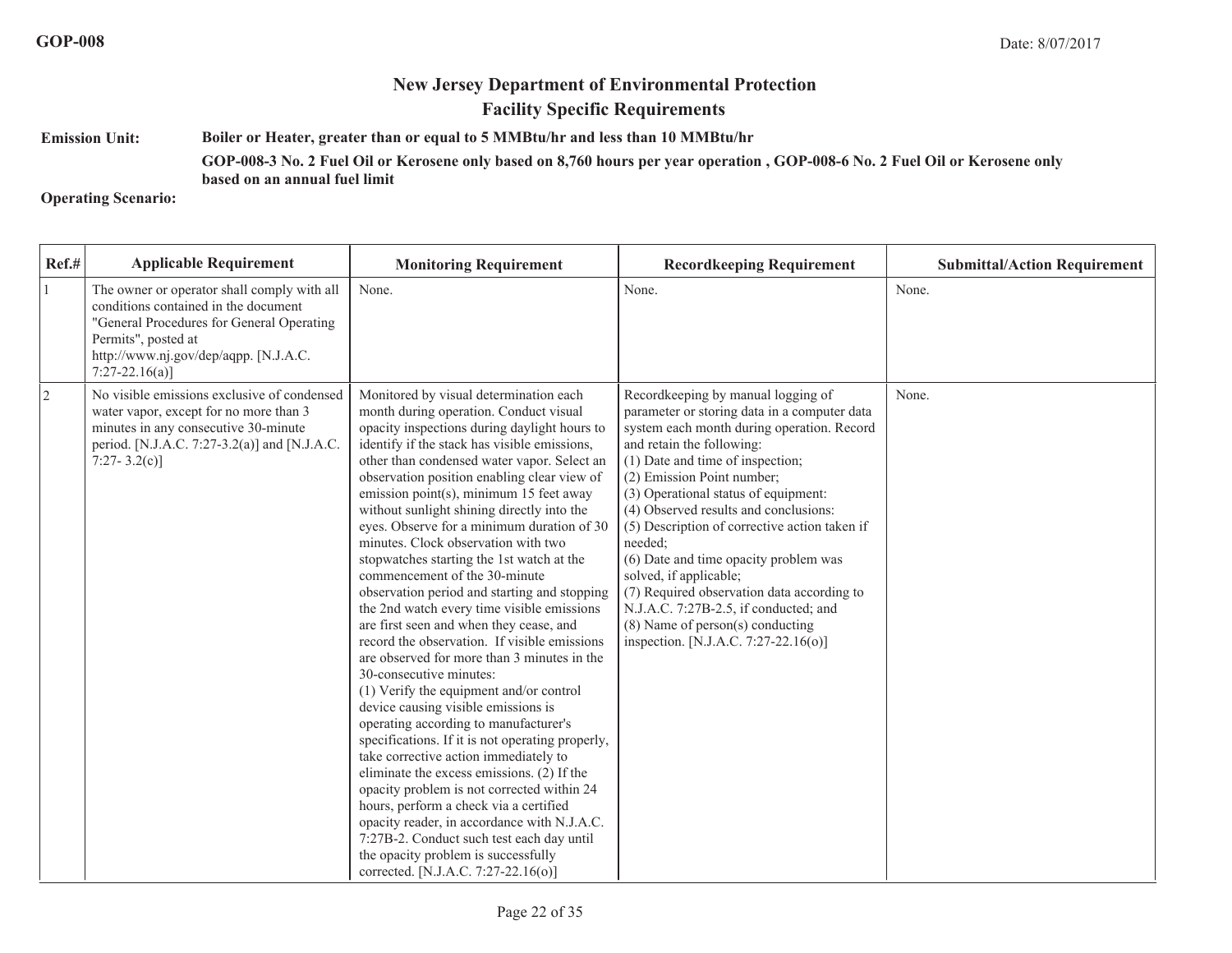| Ref.# | <b>Applicable Requirement</b>                                                                                                                                                                                                                                                                             | <b>Monitoring Requirement</b>                                                                                                                      | <b>Record keeping Requirement</b>                                                                                                                                          | <b>Submittal/Action Requirement</b> |
|-------|-----------------------------------------------------------------------------------------------------------------------------------------------------------------------------------------------------------------------------------------------------------------------------------------------------------|----------------------------------------------------------------------------------------------------------------------------------------------------|----------------------------------------------------------------------------------------------------------------------------------------------------------------------------|-------------------------------------|
| 3     | Particulate emission limit from the<br>combustion of fuel based on the rated heat<br>input of source. [N.J.A.C. 7:27-4.2(a)]                                                                                                                                                                              | None.                                                                                                                                              | None.                                                                                                                                                                      | None.                               |
| 4     | Sulfur Content in Fuel $\leq$ 15 ppmw<br>$(0.0015\%$ by weight). Maximum allowable<br>sulfur content in No. 2 fuel oil or kerosene<br>shall be no more than 15 ppmw $(0.0015\%$<br>by weight). [N.J.A.C. 7:27-22.16(a)]                                                                                   | Sulfur Content in Fuel: Monitored by review<br>of fuel delivery records per delivery<br>showing fuel sulfur content. [N.J.A.C.<br>$7:27-22.16(0)$  | Sulfur Content in Fuel: Record keeping by<br>invoices / bills of lading / certificate of<br>analysis per delivery showing fuel sulfur<br>content. [N.J.A.C. 7:27-22.16(o)] | None.                               |
| 5     | Sulfur Content in Fuel $\leq$ 15 ppmw<br>$(0.0015\%$ by weight). Effective July 1,<br>2016. [N.J.A.C. 7:27- 9.2(b)]                                                                                                                                                                                       | Sulfur Content in Fuel: Monitored by review<br>of fuel delivery records per delivery<br>showing fuel sulfur content. [N.J.A.C.]<br>$7:27-22.16(0)$ | Sulfur Content in Fuel: Recordkeeping by<br>invoices / bills of lading / certificate of<br>analysis per delivery showing fuel sulfur<br>content. [N.J.A.C. 7:27-22.16(o)]  | None.                               |
| 16    | Fuel stored in New Jersey that met the<br>applicable maximum sulfur content standard<br>of Tables 1A or 1B of N.J.A.C. 7:27-9.2 at<br>the time it was stored in New Jersey may be<br>used in New Jersey after the operative date<br>of the applicable standard in Table 1B.<br>[N.J.A.C. 7:27- $9.2(b)$ ] | None.                                                                                                                                              | None.                                                                                                                                                                      | None.                               |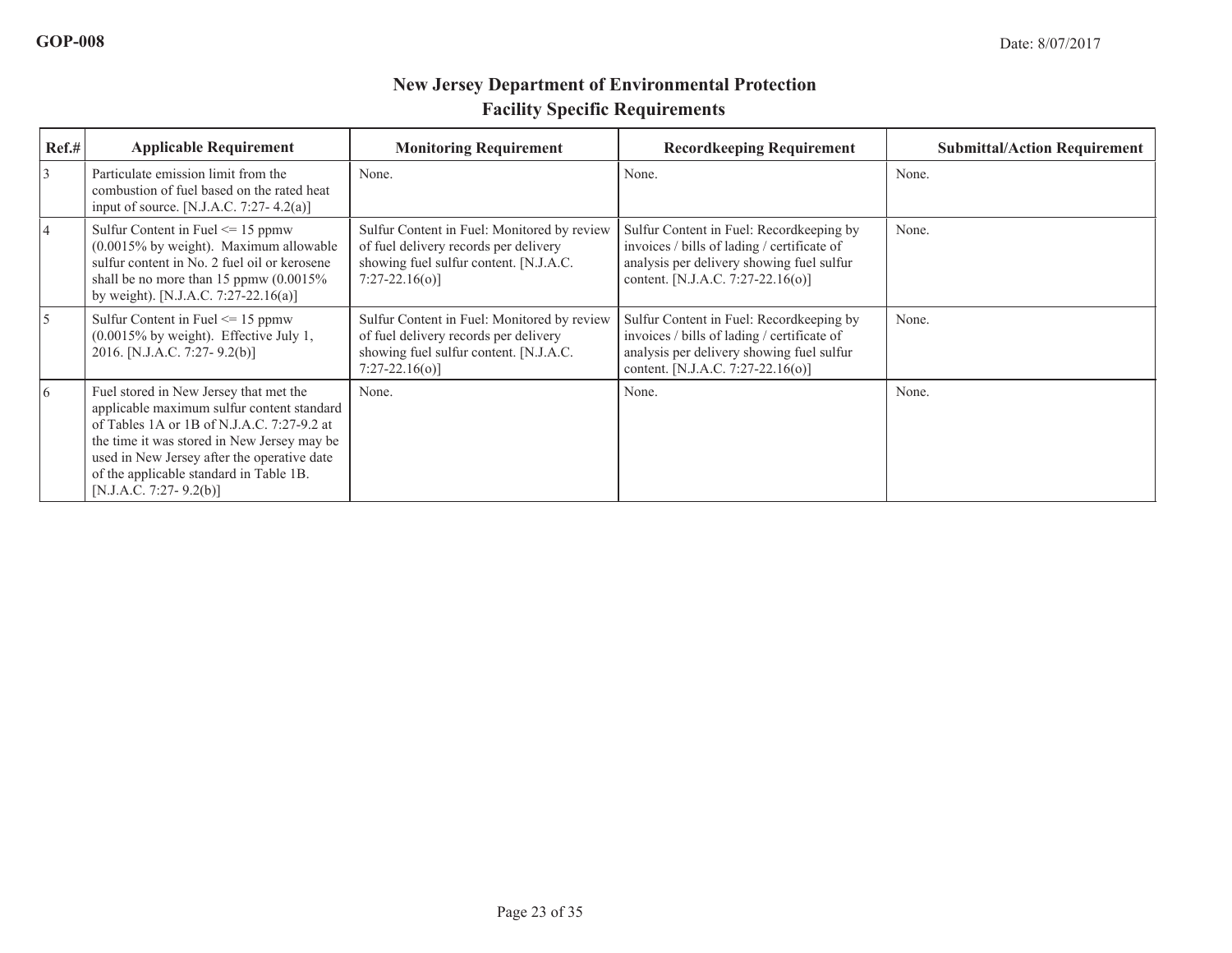| Ref.#          | <b>Applicable Requirement</b>                                                                                                                                                                                                                                                                                                                                                                                                                                                                                 | <b>Monitoring Requirement</b>                                                                                                                                                                                                                                                                                                                                                                                                                                                                                                                                                                                                                                                                                                                                                                                                                                                                                                                                                                                                                                                                                                                                                                                                                                                                                                                                                                                                                                                                                                                                                                                                                                                                                    | <b>Recordkeeping Requirement</b>                                                                                                                                                                                                                                                                                                                                                                                                                                                                                                                                                                                                                                                                                                                                                                                                                                                                                                                                                                                                                                                                                                                                                                                                                                                           | <b>Submittal/Action Requirement</b>                                                                                                                                                                                                                                                                                                                                                                                                                                               |
|----------------|---------------------------------------------------------------------------------------------------------------------------------------------------------------------------------------------------------------------------------------------------------------------------------------------------------------------------------------------------------------------------------------------------------------------------------------------------------------------------------------------------------------|------------------------------------------------------------------------------------------------------------------------------------------------------------------------------------------------------------------------------------------------------------------------------------------------------------------------------------------------------------------------------------------------------------------------------------------------------------------------------------------------------------------------------------------------------------------------------------------------------------------------------------------------------------------------------------------------------------------------------------------------------------------------------------------------------------------------------------------------------------------------------------------------------------------------------------------------------------------------------------------------------------------------------------------------------------------------------------------------------------------------------------------------------------------------------------------------------------------------------------------------------------------------------------------------------------------------------------------------------------------------------------------------------------------------------------------------------------------------------------------------------------------------------------------------------------------------------------------------------------------------------------------------------------------------------------------------------------------|--------------------------------------------------------------------------------------------------------------------------------------------------------------------------------------------------------------------------------------------------------------------------------------------------------------------------------------------------------------------------------------------------------------------------------------------------------------------------------------------------------------------------------------------------------------------------------------------------------------------------------------------------------------------------------------------------------------------------------------------------------------------------------------------------------------------------------------------------------------------------------------------------------------------------------------------------------------------------------------------------------------------------------------------------------------------------------------------------------------------------------------------------------------------------------------------------------------------------------------------------------------------------------------------|-----------------------------------------------------------------------------------------------------------------------------------------------------------------------------------------------------------------------------------------------------------------------------------------------------------------------------------------------------------------------------------------------------------------------------------------------------------------------------------|
| $\overline{7}$ | The owner or operator of an<br>industrial/commercial/institutional boiler or<br>other indirect heat exchanger with a gross<br>heat input of at least five million BTU per<br>hour or more shall adjust the combustion<br>process annually in the same quarter of each<br>calendar year. The adjustment of the<br>combustion process shall be done in<br>accordance with the procedure set forth at<br>N.J.A.C. 7:27-19.16. [N.J.A.C.<br>7:27-16.8(b)], [N.J.A.C. 7:27-16.8(c)] and<br>[N.J.A.C. 7:27-19.7(g)] | Monitored by periodic emission monitoring<br>annually. The owner or operator shall<br>perform the adjustment of the combustion<br>process in accordance with the specific<br>procedures for combustion adjustment<br>monitoring specified in NJDEP Technical<br>Manual 1005 and the procedure set forth at<br>N.J.A.C. 7:27-19.16(a) as follows: 1.Inspect<br>the burner, and clean or replace any<br>components of the burner as necessary; 2.<br>Inspect the flame pattern and make any<br>adjustments to the burner necessary to<br>optimize the flame pattern consistent with<br>the manufacturer's specifications; 3. Inspect<br>the system controlling the air-to-fuel ratio,<br>and ensure that it is correctly calibrated and<br>functioning properly; 4. Minimize the total<br>emissions of NO <sub>x</sub> and CO consistent with<br>the manufacturer's specifications; 5.<br>Measure the concentrations in the effluent<br>stream of NO <sub>x</sub> , CO and O <sub>2</sub> in ppmvd,<br>before and after the adjustment is made; and<br>6. Convert the emission values of NOx, CO<br>and O2 concentrations measured in<br>lb/MMBTU according to the following<br>formula: Lb/MMBTU = ppmvd * MW * F<br>dry factor * O2 correction<br>factor/387,000,000, where: ppmvd is the<br>concentration in parts per million by<br>volume, dry basis, of NO <sub>x</sub> or CO; MW is<br>the Molecular Weight for NOx=46<br>lb/lb-mole, CO=28 lb/lb-mole; F Dry factor<br>for: Natural Gas = $8,710$ dscf/MMBTU,<br>Residual or fuel oil = $9,190$ dscf/MMBTU;<br>O2 correction factor: (20.9%)/(20.9% - O2<br>measured), where O2 measured is percent<br>oxygen on a dry basis. [N.J.A.C.<br>$7:27-19.16(a)$ | Recordkeeping by manual logging of<br>parameter or storing data in a computer data<br>system upon performing combustion<br>adjustment of the following information for<br>each adjustment: 1. The date of the<br>adjustment and the times at which it began<br>and ended; 2. The name, title and affiliation<br>of the person who made the adjustment; 3.<br>The NO <sub>x</sub> and CO concentrations in the<br>effluent stream, in ppmvd, before and after<br>each actual adjustment was made; 4. The<br>concentration of O2 (in percent dry basis) at<br>which the CO and NO <sub>x</sub> concentrations were<br>measured; 5. A description of any corrective<br>action taken; 6. Results from any subsequent<br>test performed after taking any corrective<br>action, including concentrations and<br>converted emission values in (lb/MMBTU);<br>7. The type and amount of fuel used over<br>the 12 months prior to the annual<br>adjustment; 8. Any other information which<br>the Department or the EPA has required as a<br>condition of approval of any permit or<br>certificate issued for the source operation.<br>The records must be retained for a minimum<br>of five years and to be made readily<br>accessible to the Department upon request.<br>[N.J.A.C. 7:27-19.16(b)] | Submit a report: Annually. The owner or<br>operator shall submit an annual adjustment<br>combustion process report to the department<br>within 45 days after the adjustment of the<br>combustion process is completed. The report<br>shall be submitted electronically to:<br>www.njdeponline.com. Instructions for<br>submitting this report online are specified at:<br>http://www.nj.gov/dep/aqpp/adjustment.htm.<br>[N.J.A.C. 7:27-19.16(d)] and [N.J.A.C.<br>$7:27-19.16(c)$ |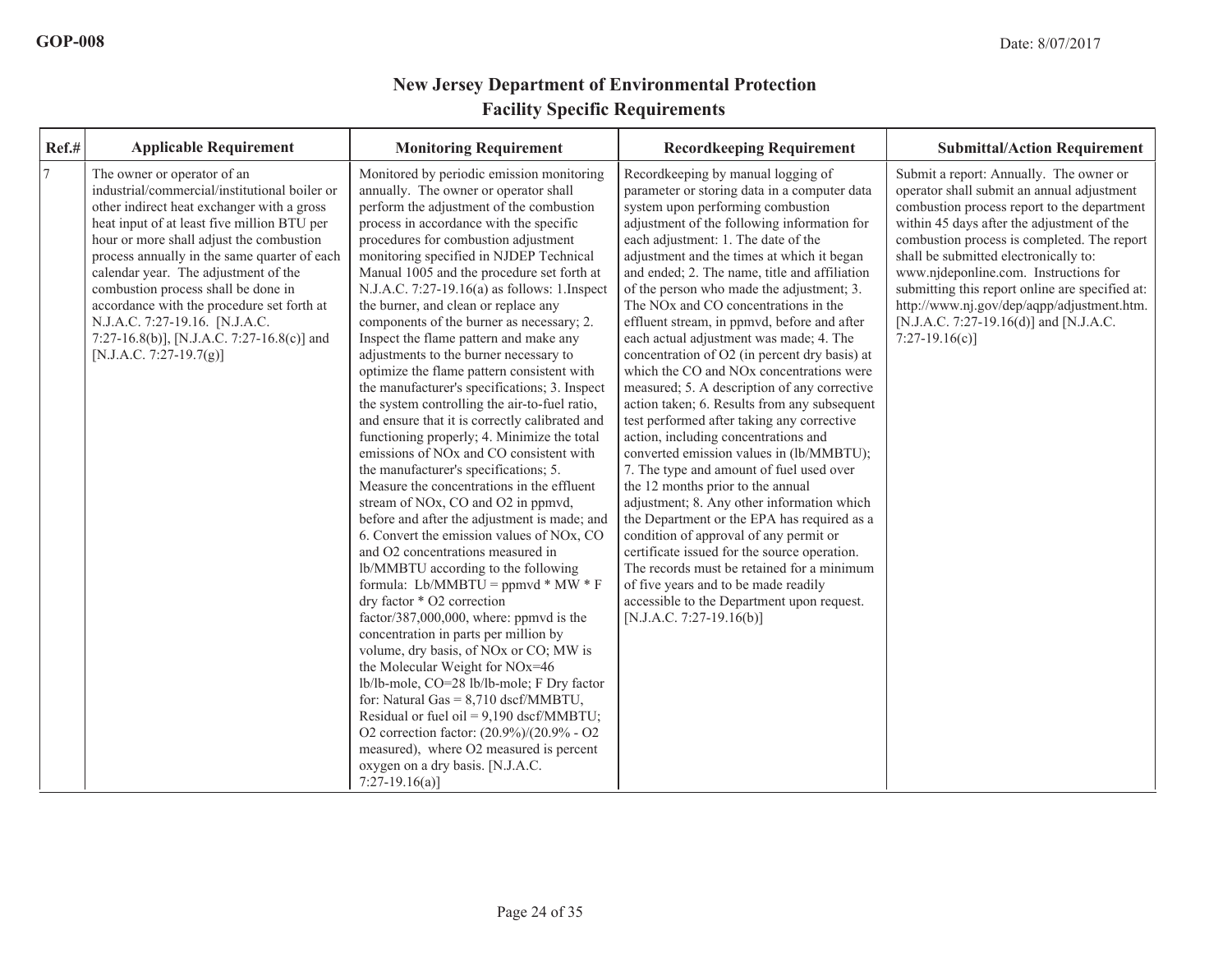| Ref.#       | <b>Applicable Requirement</b>                                                                                                                                                                                                                                                                                                                                                                                                                                                                                                                                                                                | <b>Monitoring Requirement</b>                                                                                                                                                                                                                  | <b>Recordkeeping Requirement</b>                                                                                                                                                                                                                                                                                                                                 | <b>Submittal/Action Requirement</b> |
|-------------|--------------------------------------------------------------------------------------------------------------------------------------------------------------------------------------------------------------------------------------------------------------------------------------------------------------------------------------------------------------------------------------------------------------------------------------------------------------------------------------------------------------------------------------------------------------------------------------------------------------|------------------------------------------------------------------------------------------------------------------------------------------------------------------------------------------------------------------------------------------------|------------------------------------------------------------------------------------------------------------------------------------------------------------------------------------------------------------------------------------------------------------------------------------------------------------------------------------------------------------------|-------------------------------------|
| 8           | The owner or operator of the adjusted<br>equipment or source operation shall ensure<br>that the operating parameter settings are<br>established and recorded after the<br>combustion process is adjusted and that the<br>adjusted equipment or source operation is<br>maintained to operate consistent with the<br>annual adjustment. [N.J.A.C. 7:27-19.16 $(e)$ ]                                                                                                                                                                                                                                           | Other: Monitored by the operating<br>parameter settings that are established after<br>the combustion process is adjusted in order<br>to operate consistent with the annual<br>adjustment. [N.J.A.C. 7:27-19.16(e)].                            | Other: The owner or operator shall record<br>the operating parameter settings that are<br>established after the combustion process is<br>adjusted and retain until the next annual<br>adjustment, to be made readily accessible to<br>the Department upon request. [N.J.A.C.<br>$7:27-19.16(e)$ ].                                                               | None.                               |
| $ 9\rangle$ | Boiler or Heater fuel limited to No. 2 fuel<br>oil or kerosene. [N.J.A.C. 7:27-22.16(a)]                                                                                                                                                                                                                                                                                                                                                                                                                                                                                                                     | None.                                                                                                                                                                                                                                          | None.                                                                                                                                                                                                                                                                                                                                                            | None.                               |
| 10          | Maximum Gross Heat Input: (HHV) from<br>general operating permit application.<br>[N.J.A.C. 7:27-22.16(a)]                                                                                                                                                                                                                                                                                                                                                                                                                                                                                                    | None.                                                                                                                                                                                                                                          | Other: Keep records showing maximum heat<br>input rate.[N.J.A.C. 7:27-22.16(o)].                                                                                                                                                                                                                                                                                 | None.                               |
| 11          | No. 2 Fuel Oil or Kerosene Usage: The<br>permitted maximum No. 2 Fuel Oil or<br>Kerosene usage (MGal) for any 12<br>consecutive months from the general<br>operating permit application. [N.J.A.C.<br>$7:27-22.16(a)$                                                                                                                                                                                                                                                                                                                                                                                        | Monitored by fuel flow/firing rate<br>instrument continuously. The owner or<br>operator shall install and operate a fuel<br>totalizer to monitor the total amount of fuel<br>burned for any 12 consecutive months.<br>[N.J.A.C. 7:27-22.16(o)] | Recordkeeping by manual logging of<br>parameter or storing data in a computer data<br>system each month during operation.<br>Gallons for any 12 consecutive months shall<br>be calculated by the sum of the gallons<br>consumed during any one month added to<br>the sum of the gallons consumed during the<br>preceding 11 months. [N.J.A.C.<br>$7:27-22.16(o)$ | None.                               |
| 12          | The owner or operator shall comply with the<br>hourly and annual emission limits in the<br>General Operating Permit application for the<br>following air contaminants (VOC, NOx,<br>CO, SO2, TSP and PM10), except for<br>emission rates that are below reporting<br>threshold of 0.05 lb/hr in Appendix Table A<br>to N.J.A.C. 7:27-22. The annual emission<br>limits are based on the information entered<br>by the owner or operator in the application,<br>including maximum rated heat input<br>(MMBtu/hr-HHV) and 8,760 hours per year<br>operation or annual fuel limit. [N.J.A.C.<br>$7:27-22.16(a)$ | None.                                                                                                                                                                                                                                          | Other: The owner or operator shall keep the<br>completed application showing the hourly<br>and annual emission rates, for the duration<br>of the General Operating Permit and make it<br>available to the Department upon<br>request. [N.J.A.C. 7:27-22.16(o)].                                                                                                  | None.                               |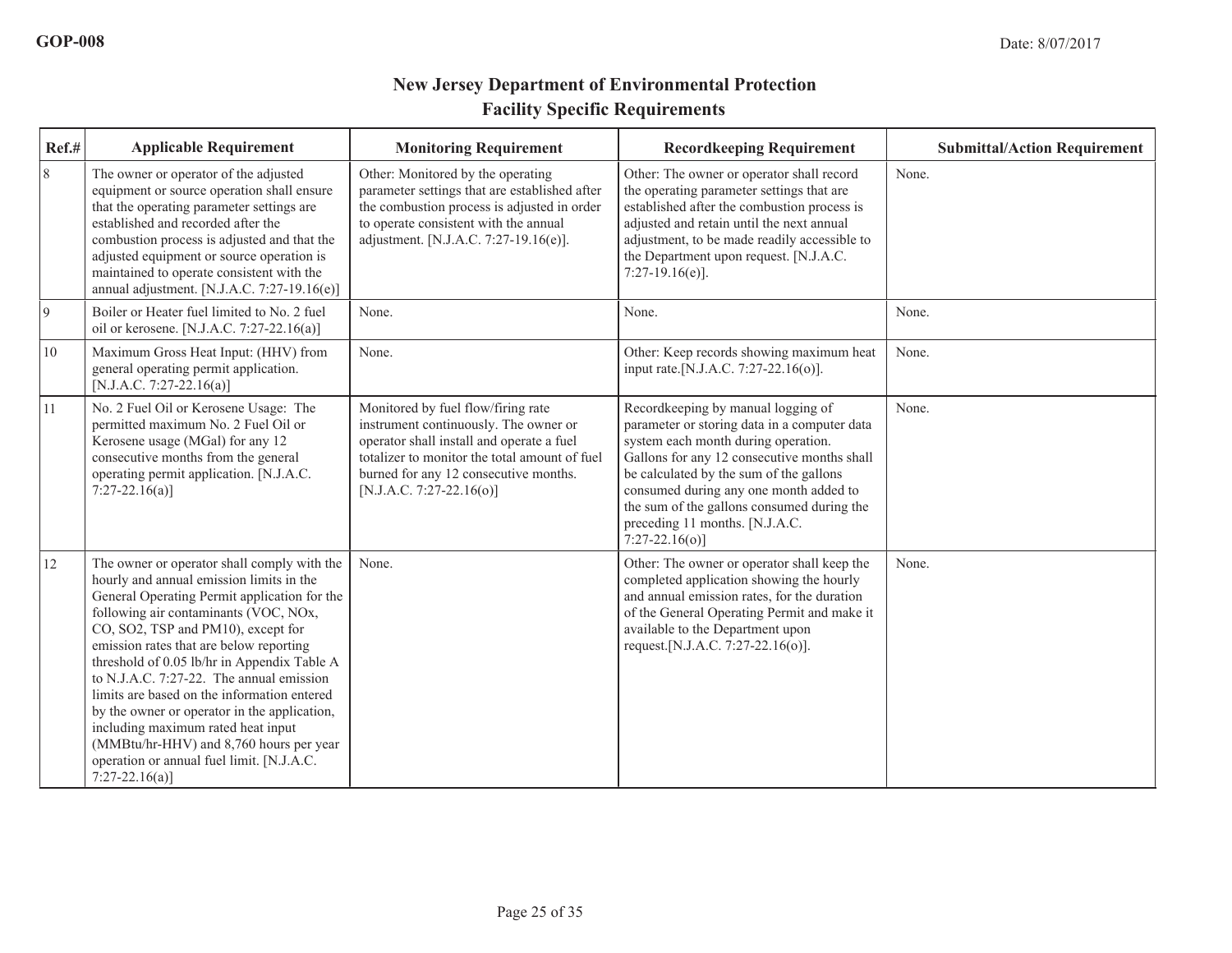| Ref.# | <b>Applicable Requirement</b>                                                                                                                                                                                                                                                                                                                                                                                                                                                                                                                                                                                                                                                           | <b>Monitoring Requirement</b> | <b>Recordkeeping Requirement</b> | <b>Submittal/Action Requirement</b> |
|-------|-----------------------------------------------------------------------------------------------------------------------------------------------------------------------------------------------------------------------------------------------------------------------------------------------------------------------------------------------------------------------------------------------------------------------------------------------------------------------------------------------------------------------------------------------------------------------------------------------------------------------------------------------------------------------------------------|-------------------------------|----------------------------------|-------------------------------------|
| 13    | The owner or operator shall submit an<br>annual statement certified in accordance<br>with N.J.A.C. 7:27-1.39 and signed by the<br>responsible official, as defined at N.J.A.C.<br>7:27-1.4. The Responsible Official shall<br>certify annually that the boiler or heater is<br>operated in compliance with all applicable<br>requirements as defined in this permit.<br>[N.J.A.C. 7:27-22]                                                                                                                                                                                                                                                                                              | None.                         | None.                            | None.                               |
| 14    | No owner or operator of an affected boiler<br>subject to the provisions of MACT Subpart<br>A in 40 CFR 63 shall build, erect, install, or<br>use any article, machine, equipment, or<br>process to conceal an emission that would<br>otherwise constitute noncompliance with a<br>relevant standard. Such concealment<br>includes, but is not limited to: (1) The use<br>of diluents to achieve compliance with a<br>relevant standard based on the concentration<br>of a pollutant in the effluent discharged to<br>the atmosphere; $(2)$ The use of gaseous<br>diluents to achieve compliance with a<br>relevant standard for visible emissions.<br>(MACT Subpart A) [40 CFR 63.4(b)] | None.                         | None.                            | None.                               |
| 15    | The owner and operator of an affected boiler<br>must not use fragmentation or phasing of<br>reconstruction activities (i.e., intentionally<br>dividing reconstruction into multiple parts<br>for purposes of avoiding new source<br>requirements) to avoid becoming subject to<br>new source requirements. (MACT Subpart<br>A) [40 CFR 63.4(c)]                                                                                                                                                                                                                                                                                                                                         | None.                         | None.                            | None.                               |
| 16    | The owner or operator of an affected boiler<br>shall conduct monitoring as specified in the<br>relevant standard, unless otherwise specified<br>by the Administrator. (MACT Subpart A)<br>$[40 \text{ CFR } 63.8(b)(1)]$                                                                                                                                                                                                                                                                                                                                                                                                                                                                | None.                         | None.                            | None.                               |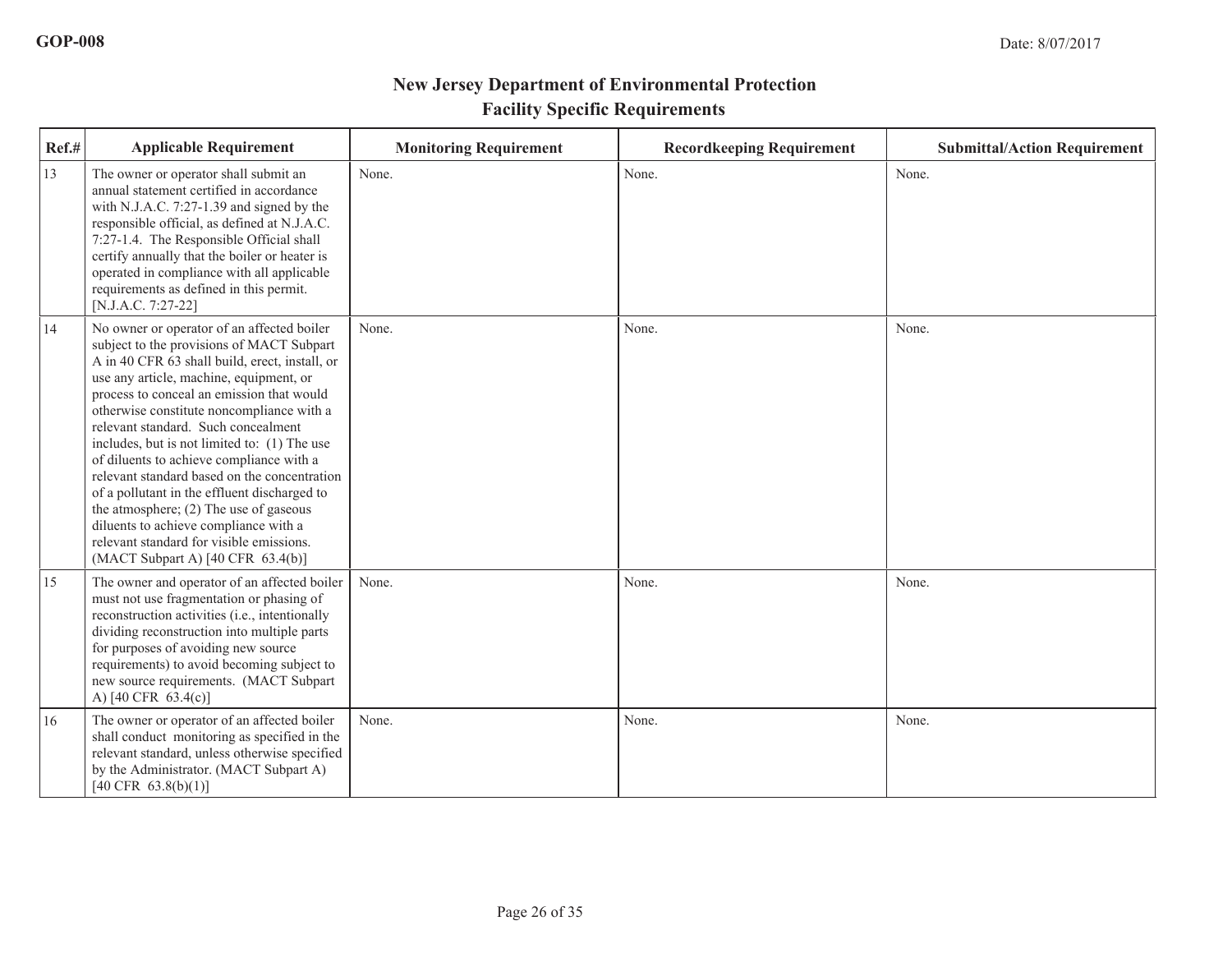| Ref.# | <b>Applicable Requirement</b>                                                                                                                                                                                                                                                                                                                                                                                                                                                                                                                                                                                                                                                                                              | <b>Monitoring Requirement</b> | <b>Recordkeeping Requirement</b>                                                                                                                                                                                                                                                                                                                                                                                                                                                                                                                                                                                                                                                                                                                                                             | <b>Submittal/Action Requirement</b>                                                                                                                                                                                                                               |
|-------|----------------------------------------------------------------------------------------------------------------------------------------------------------------------------------------------------------------------------------------------------------------------------------------------------------------------------------------------------------------------------------------------------------------------------------------------------------------------------------------------------------------------------------------------------------------------------------------------------------------------------------------------------------------------------------------------------------------------------|-------------------------------|----------------------------------------------------------------------------------------------------------------------------------------------------------------------------------------------------------------------------------------------------------------------------------------------------------------------------------------------------------------------------------------------------------------------------------------------------------------------------------------------------------------------------------------------------------------------------------------------------------------------------------------------------------------------------------------------------------------------------------------------------------------------------------------------|-------------------------------------------------------------------------------------------------------------------------------------------------------------------------------------------------------------------------------------------------------------------|
| 17    | The owner or operator of an affected boiler<br>shall notify the Administrator that the<br>source becomes subject to a relevant<br>standard. The notification shall include the<br>information as specified in 40 CFR<br>63.9(b)(2). (MACT Subpart A) [40 CFR<br>$63.9(b)(2)$ ]                                                                                                                                                                                                                                                                                                                                                                                                                                             | None.                         | Other: The owner or operator of an affected<br>source subject to the provisions of this part<br>shall maintain files of all information<br>(including all reports and notifications)<br>required by this part recorded in a form<br>suitable and readily available for<br>expeditious inspection and review. The files<br>shall be retained for at least 5 years<br>following the date of each occurrence,<br>measurement, maintenance, corrective<br>action, report, or record. At a minimum, the<br>most recent 2 years of data shall be retained<br>on site. The remaining 3 years of data may<br>be retained off site. Such files may be<br>maintained on microfilm, on a computer, on<br>computer floppy disks, on magnetic tape<br>disks, or on microfiche.[40 CFR<br>$63.10(b)(1)$ ]. | Submit notification: As per the approved<br>schedule. Within 120 calendar days after<br>the source becomes subject to the relevant<br>standard, if initial startup of the affected<br>source is before the effective date of the<br>standard. [40 CFR 63.9(b)(2)] |
| 18    | After a title V permit has been issued, the<br>owner or operator shall comply with all<br>requirements for compliance status reports<br>contained in the source's title V permit,<br>including reports required under 40 CFR 63.<br>After a title V permit has been issued to the<br>owner or operator of an affected source, and<br>each time a notification of compliance status<br>is required under this part, the owner or<br>operator of such source shall submit the<br>notification of compliance status to the<br>appropriate permitting authority following<br>completion of the relevant compliance<br>demonstration activity specified in the<br>relevant standard. (MACT Subpart A) [40<br>CFR $63.9(h)(3)$ ] | None.                         | Other: The owner or operator of an affected<br>source subject to the provisions of this part<br>shall maintain files of all information<br>(including all reports and notifications)<br>required by this part recorded in a form<br>suitable and readily available for<br>expeditious inspection and review. The files<br>shall be retained for at least 5 years<br>following the date of each occurrence,<br>measurement, maintenance, corrective<br>action, report, or record. At a minimum, the<br>most recent 2 years of data shall be retained<br>on site. The remaining 3 years of data may<br>be retained off site. Such files may be<br>maintained on microfilm, on a computer, on<br>computer floppy disks, on magnetic tape<br>disks, or on microfiche.[40 CFR<br>$63.10(b)(1)$ ]. | Submit notification: As per the approved<br>schedule. The notification shall be sent<br>before the close of business on the 60th day<br>following the completion of the relevant<br>compliance demonstration to NJDEP. [40<br>CFR $63.9(h)(3)$ ]                  |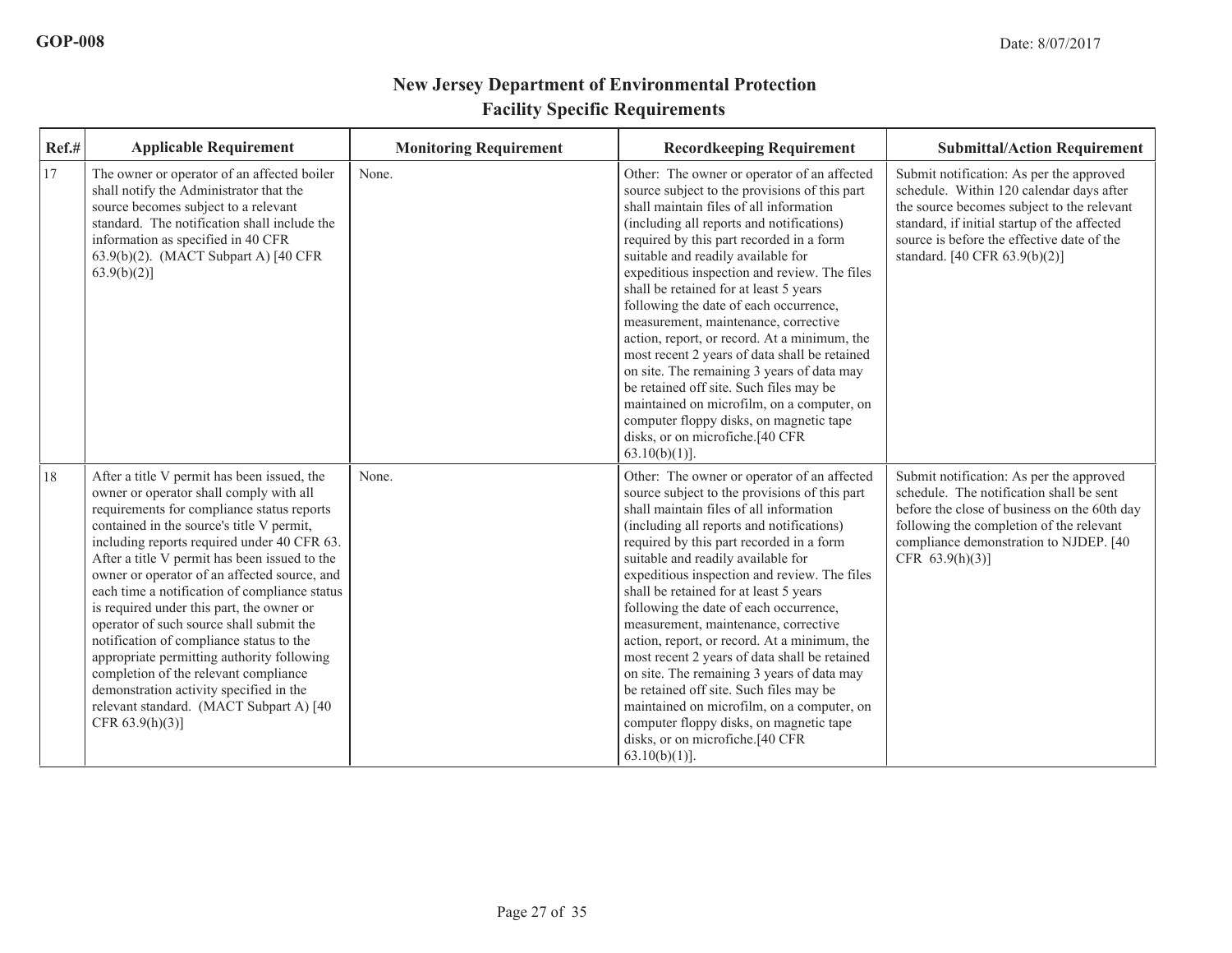| Ref.# | <b>Applicable Requirement</b>                                                                                                                                                                                                                                                                                                                                                                                                                                                        | <b>Monitoring Requirement</b> | <b>Recordkeeping Requirement</b>                                                                                                                                                                                                                                                                                                                                                                                                                                                                                                                                                                                                                                                                                                                                                             | <b>Submittal/Action Requirement</b>                                                                                                                                              |
|-------|--------------------------------------------------------------------------------------------------------------------------------------------------------------------------------------------------------------------------------------------------------------------------------------------------------------------------------------------------------------------------------------------------------------------------------------------------------------------------------------|-------------------------------|----------------------------------------------------------------------------------------------------------------------------------------------------------------------------------------------------------------------------------------------------------------------------------------------------------------------------------------------------------------------------------------------------------------------------------------------------------------------------------------------------------------------------------------------------------------------------------------------------------------------------------------------------------------------------------------------------------------------------------------------------------------------------------------------|----------------------------------------------------------------------------------------------------------------------------------------------------------------------------------|
| 19    | The owner or operator of an affected boiler<br>shall submit all information required under<br>40 CFR 63 to the Regional Enforcement<br>Office of NJDEP. In addition, per 40 CFR<br>$63.9(a)(4)(ii)$ , the owner or operator shall<br>send a copy of each report submitted to<br>NJDEP under 40 CFR 63 to Director,<br>Division of Enforcement and Compliance<br>Assistance, USEPA Region 2, 290<br>Broadway, New York, NY 10007-1866.<br>(MACT Subpart A) [40 CFR<br>63.10(a)(4)(ii) | None.                         | Other: The owner or operator of an affected<br>source subject to the provisions of this part<br>shall maintain files of all information<br>(including all reports and notifications)<br>required by this part recorded in a form<br>suitable and readily available for<br>expeditious inspection and review. The files<br>shall be retained for at least 5 years<br>following the date of each occurrence,<br>measurement, maintenance, corrective<br>action, report, or record. At a minimum, the<br>most recent 2 years of data shall be retained<br>on site. The remaining 3 years of data may<br>be retained off site. Such files may be<br>maintained on microfilm, on a computer, on<br>computer floppy disks, on magnetic tape<br>disks, or on microfiche.[40 CFR<br>$63.10(b)(1)$ ]. | Other (provide description): As per the<br>approved schedule. Submit reports and<br>notifications as required by 40 CFR 63 to<br>EPA Region 2 and NJDEP. [40 CFR<br>$63.13(b)$ ] |
| 20    | The owner or operator at all times must<br>operate and maintain an affected boiler,<br>including associated air pollution control<br>equipment, in a manner consistent with<br>safety and good air pollution control<br>practices for minimizing emissions. (MACT<br>Subpart JJJJJJ) [40 CFR 63.11205(a)]                                                                                                                                                                            | None.                         | Recordkeeping by manual logging of<br>parameter or storing data in a computer data<br>system upon occurrence of event. The<br>owner or operator shall keep records of the<br>occurrence and duration of each malfunction<br>of the boiler, or of the associated air<br>pollution control and monitoring equipment.<br>The owner or operator shall keep records of<br>actions taken during periods of malfunction<br>to minimize emissions in accordance with<br>the general duty to minimize emissions in<br>40 CFR 63.11205(a), including corrective<br>actions to restore the malfunctioning boiler,<br>air pollution control, or monitoring<br>equipment to its normal or usual manner of<br>operation. [40 CFR 63.11225(c)]                                                              | None.                                                                                                                                                                            |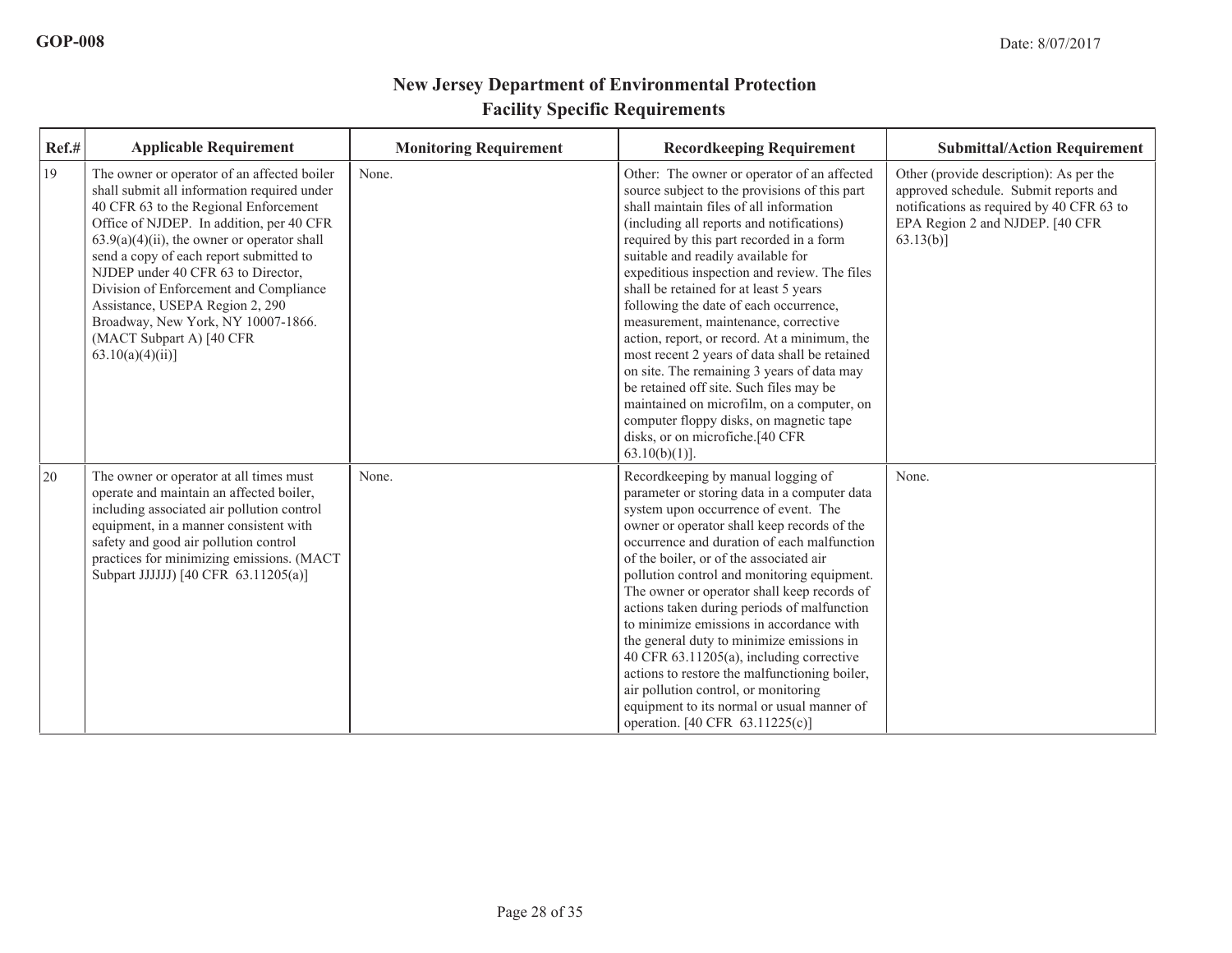| $\text{Ref.}\#$ | <b>Applicable Requirement</b>                                                                            | <b>Monitoring Requirement</b> | <b>Recordkeeping Requirement</b>                                                                                                                                               | <b>Submittal/Action Requirement</b>                                                                                                                                              |
|-----------------|----------------------------------------------------------------------------------------------------------|-------------------------------|--------------------------------------------------------------------------------------------------------------------------------------------------------------------------------|----------------------------------------------------------------------------------------------------------------------------------------------------------------------------------|
| 21              | The owner or operator of an affected boiler<br>must submit the Initial Notification of<br>Applicability: | None.                         | Recordkeeping by manual logging of<br>parameter or storing data in a computer data<br>system once initially. Maintain a copy of<br>the Initial Notification and all supporting | Submit notification: Once initially by<br>January 20, 2014 if constructed on or before<br>June 4, 2010, or within 120 days after<br>startup of a new source if constructed after |
|                 | 1. If constructed on or before June 4, 2010,<br>submit no later than January 20, 2014; or                |                               | documentation for a period of 5 years. [40]<br>CFR 63.11225(c)] and. [40 CFR<br>63.11225(d)                                                                                    | June 4, 2010, to the Administrator, EPA<br>Region 2, certified by the responsible<br>official. The Initial Notification shall also                                               |
|                 | 2. If constructed after June 4, 2010, submit<br>within 120 days after startup of new source.             |                               |                                                                                                                                                                                | be submitted to NJDEP, per 40 CFR 63.13.                                                                                                                                         |
|                 | (MACT Subpart JJJJJJ) [40 CFR<br>$63.11225(a)(2)$ ]                                                      |                               |                                                                                                                                                                                | The owner or operator may use instructions<br>and the forms provided on the EPA website.<br>https://www.epa.gov/                                                                 |
|                 |                                                                                                          |                               |                                                                                                                                                                                | stationary-sources-air-pollution/<br>compliance-industrial-commercial-and<br>-institutional-area-source<br>. [40 CFR 63.11225]                                                   |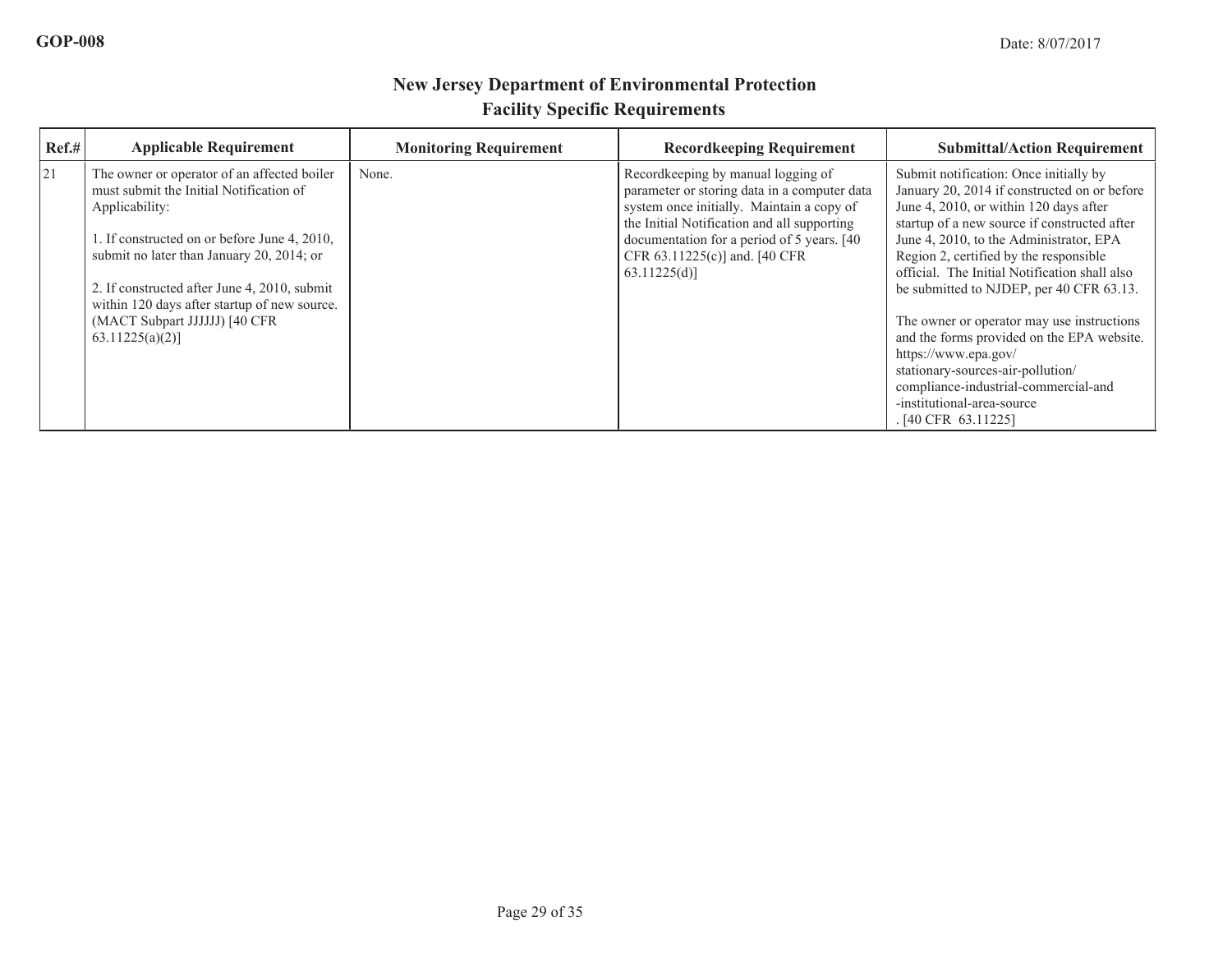| Ref.# | <b>Applicable Requirement</b>                                                                                                                                                                                                                                                                                                                                                                                                                                                                                                                                                                                                                                                                                                                                                                                                                                                                                                                                                                                                                                                                                                                                                                                                                                                                                                                                                                                                                                                                                                                                                                                                 | <b>Monitoring Requirement</b>                                                                                                                                                                                                                                                                                                                                                                                                                                                                                                                                                                                                                                                                                                                                                                                                                                                                                                                     | <b>Recordkeeping Requirement</b>                                                                                                                                                                                                                                                                                                                                                                                                                                                                                                                                                                                                                                                                                                                                                                                                                                                                                                                                                                                                                                                                                                                                                                                                                                                   | <b>Submittal/Action Requirement</b>                                                                                                                                                                                                                                                                               |
|-------|-------------------------------------------------------------------------------------------------------------------------------------------------------------------------------------------------------------------------------------------------------------------------------------------------------------------------------------------------------------------------------------------------------------------------------------------------------------------------------------------------------------------------------------------------------------------------------------------------------------------------------------------------------------------------------------------------------------------------------------------------------------------------------------------------------------------------------------------------------------------------------------------------------------------------------------------------------------------------------------------------------------------------------------------------------------------------------------------------------------------------------------------------------------------------------------------------------------------------------------------------------------------------------------------------------------------------------------------------------------------------------------------------------------------------------------------------------------------------------------------------------------------------------------------------------------------------------------------------------------------------------|---------------------------------------------------------------------------------------------------------------------------------------------------------------------------------------------------------------------------------------------------------------------------------------------------------------------------------------------------------------------------------------------------------------------------------------------------------------------------------------------------------------------------------------------------------------------------------------------------------------------------------------------------------------------------------------------------------------------------------------------------------------------------------------------------------------------------------------------------------------------------------------------------------------------------------------------------|------------------------------------------------------------------------------------------------------------------------------------------------------------------------------------------------------------------------------------------------------------------------------------------------------------------------------------------------------------------------------------------------------------------------------------------------------------------------------------------------------------------------------------------------------------------------------------------------------------------------------------------------------------------------------------------------------------------------------------------------------------------------------------------------------------------------------------------------------------------------------------------------------------------------------------------------------------------------------------------------------------------------------------------------------------------------------------------------------------------------------------------------------------------------------------------------------------------------------------------------------------------------------------|-------------------------------------------------------------------------------------------------------------------------------------------------------------------------------------------------------------------------------------------------------------------------------------------------------------------|
| 22    | For a boiler equal to 5 MMBTU/hr, or $> 5$<br>MMBTU/hr and < 10 MMBTU/hr equipped<br>with an oxygen trim system that maintains<br>an optimum air-to-fuel ratio, and<br>constructed on or before June 4, 2010, the<br>owner or operator shall conduct the initial<br>tune-up no later than March 21, 2014.<br>Subsequent tune-ups must be conducted no<br>more than 61 months after the previous<br>tune-up. The tune-ups shall be conducted, as<br>required in Table 2 to 40 CFR Part 63,<br>Subpart JJJJJJ, and in accordance with 40<br>CFR 63.11223(b) as follows:<br>(1) As applicable, inspect the burner, and<br>clean or replace any components of the<br>burner as necessary. The burner inspection<br>may be delayed until the next scheduled unit<br>shutdown, but at least once every 72 months.<br>(2) Inspect the flame pattern, as applicable,<br>and adjust the burner as necessary to<br>optimize the flame pattern. The adjustment<br>should be consistent with the manufacturer's<br>specifications, if available.<br>(3) Inspect the system controlling the<br>air-to-fuel ratio, as applicable, and ensure<br>that it is correctly calibrated and functioning<br>properly. The inspection may be delayed<br>until the next scheduled unit shutdown, but<br>at least once every 72 months.<br>(4) Optimize total emissions of carbon<br>monoxide. This optimization should be<br>consistent with the manufacturer's<br>specifications, if available, and with any<br>nitrogen oxide requirement to which the unit<br>is subject.<br>(MACT Subpart JJJJJJ) [40 CFR<br>63.11214(b)] and [40 CFR 63.11223(e)] | Monitored by periodic emission monitoring<br>once initially and once every 5 years.<br>Measure the concentrations in the effluent<br>stream of carbon monoxide (CO) in parts<br>per million, by volume, and oxygen in<br>volume percent, before and after the<br>adjustments are made (measurements may<br>be either on a dry or wet basis, as long as it<br>is the same basis before and after the<br>adjustments are made). Measurements may<br>be taken using a portable CO analyzer. Per<br>40 CFR 63.11223(c), if an oxygen trim<br>system is utilized on a boiler to reduce the<br>tune-up frequency to once every 5 years, set<br>the oxygen level no lower than the oxygen<br>concentration measured during the most<br>recent tune-up.<br>As per 40 CFR 63.11223(b)(7), if the unit is<br>not operating on the required date for a<br>tune-up, the tune-up must be conducted<br>within 30 days of startup. [40 CFR<br>$63.11223(b)(5)$ ] | Recordkeeping by manual logging of<br>parameter or storing data in a computer data<br>system once initially and once every 5<br>years. The owner or operator shall keep the<br>following records for a period of 5 years<br>following the date of each recorded action:<br>Per 40 CFR $63.11225(c)(2)(i)$ records<br>identifying each boiler, the date of tune-up,<br>the procedures followed for tune-ups and the<br>manufacturer's specifications to which the<br>boiler was tuned.<br>Per 40 CFR 63.11223(b)(6), the owner or<br>operator must maintain a report containing<br>the following information on site:<br>(i) The concentrations of CO in the effluent<br>stream in parts per million, by volume, and<br>oxygen in volume percent, measured at high<br>fire or typical operating load, before and<br>after the tune-up of the boiler.<br>(ii) A description of any corrective actions<br>taken as a part of the tune-up of the boiler.<br>(iii) The type and amount of fuel used over<br>the 12 months prior to the tune-up of the<br>boiler, but only if the unit was physically<br>and legally capable of using more than one<br>type of fuel during that period. Units sharing<br>a fuel meter may estimate the fuel use by<br>each unit. [40 CFR 63.11225(c)(2)] | Submit notification: Once initially. Submit<br>a Notification of Compliance status by July<br>19, 2014 electronically using the<br>Compliance and Emissions Data Reporting<br>Interface (CEDRI) that is accessed through<br>EPA's Central Data Exchange (CDX)<br>(www.epa.gov/cdx). [40 CFR<br>$63.11225(a)(4)$ ] |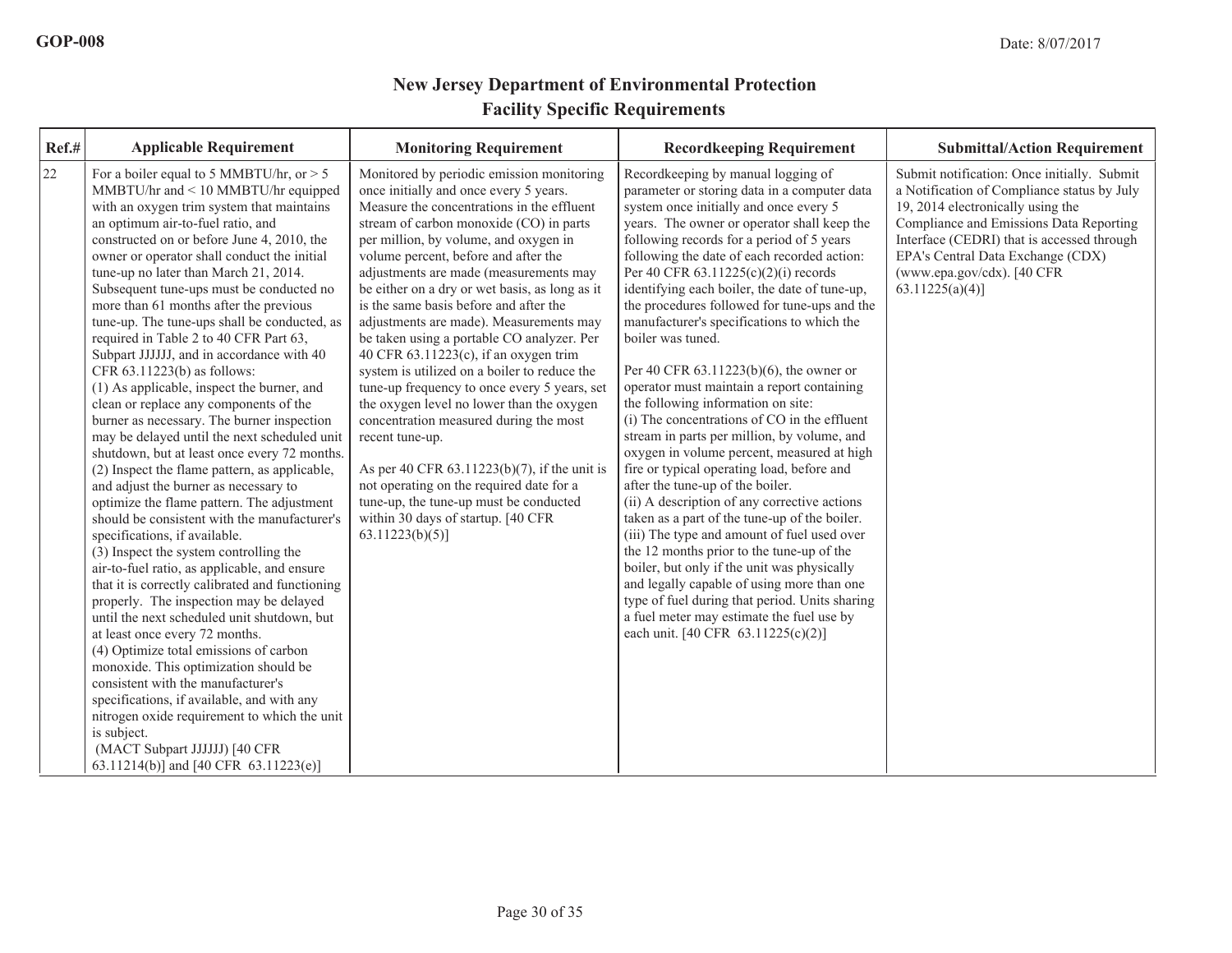| Ref.# | <b>Applicable Requirement</b>                                                                                                                                                                                                                                                                                                                                                                                                                                                                                                                                                                                                                                                                                                                                                                                                                                                                                                                                                                                                                                                                                                                                                                                                                                                                                                                                                                                                                                                                                                                                                                              | <b>Monitoring Requirement</b>                                                                                                                                                                                                                                                                                                                                                                                                                                                                                                                                                                                                                                                                                                                                                                                                                                                                                                            | <b>Recordkeeping Requirement</b>                                                                                                                                                                                                                                                                                                                                                                                                                                                                                                                                                                                                                                                                                                                                                                                                                                                                                                                                                                                                                                                                                                                                                                                                                                              | <b>Submittal/Action Requirement</b> |
|-------|------------------------------------------------------------------------------------------------------------------------------------------------------------------------------------------------------------------------------------------------------------------------------------------------------------------------------------------------------------------------------------------------------------------------------------------------------------------------------------------------------------------------------------------------------------------------------------------------------------------------------------------------------------------------------------------------------------------------------------------------------------------------------------------------------------------------------------------------------------------------------------------------------------------------------------------------------------------------------------------------------------------------------------------------------------------------------------------------------------------------------------------------------------------------------------------------------------------------------------------------------------------------------------------------------------------------------------------------------------------------------------------------------------------------------------------------------------------------------------------------------------------------------------------------------------------------------------------------------------|------------------------------------------------------------------------------------------------------------------------------------------------------------------------------------------------------------------------------------------------------------------------------------------------------------------------------------------------------------------------------------------------------------------------------------------------------------------------------------------------------------------------------------------------------------------------------------------------------------------------------------------------------------------------------------------------------------------------------------------------------------------------------------------------------------------------------------------------------------------------------------------------------------------------------------------|-------------------------------------------------------------------------------------------------------------------------------------------------------------------------------------------------------------------------------------------------------------------------------------------------------------------------------------------------------------------------------------------------------------------------------------------------------------------------------------------------------------------------------------------------------------------------------------------------------------------------------------------------------------------------------------------------------------------------------------------------------------------------------------------------------------------------------------------------------------------------------------------------------------------------------------------------------------------------------------------------------------------------------------------------------------------------------------------------------------------------------------------------------------------------------------------------------------------------------------------------------------------------------|-------------------------------------|
| 23    | For a boiler equal to 5 MMBTU/hr, or $> 5$<br>$MMB T U/hr$ and $\leq 10$ MMBTU/hr equipped<br>with an oxygen trim system that maintains<br>an optimum air-to-fuel ratio, and<br>constructed after June 4, 2010, the owner or<br>operator shall conduct tune-up once in<br>5-years. The first tune-up shall be conducted<br>no later than 61 months after the boiler<br>initial startup. The tune-ups shall be<br>conducted, as required in Table 2 to 40 CFR<br>Part 63, Subpart JJJJJJ, and in accordance<br>with 40 CFR $63.11223(b)$ as follows:<br>(1) As applicable, inspect the burner, and<br>clean or replace any components of the<br>burner as necessary. The burner inspection<br>may be delayed until the next scheduled unit<br>shutdown, but at least once every 72 months.<br>(2) Inspect the flame pattern, as applicable,<br>and adjust the burner as necessary to<br>optimize the flame pattern. The adjustment<br>should be consistent with the manufacturer's<br>specifications, if available.<br>(3) Inspect the system controlling the<br>air-to-fuel ratio, as applicable, and ensure<br>that it is correctly calibrated and functioning<br>properly. The inspection may be delayed<br>until the next scheduled unit shutdown, but<br>at least once every 72 months.<br>(4) Optimize total emissions of carbon<br>monoxide. This optimization should be<br>consistent with the manufacturer's<br>specifications, if available, and with any<br>nitrogen oxide requirement to which the unit<br>is subject.<br>(MACT Subpart JJJJJJ)[40 CFR<br>63.11214(b)] and [40 CFR 63.11223(e)] | Other: Monitored by periodic emission<br>monitoring once every 5 years.<br>Measure the concentrations in the effluent<br>stream of carbon monoxide (CO) in parts<br>per million, by volume, and oxygen in<br>volume percent, before and after the<br>adjustments are made (measurements may<br>be either on a dry or wet basis, as long as it<br>is the same basis before and after the<br>adjustments are made). Measurements may<br>be taken using a portable CO analyzer. Per<br>40 CFR $63.11223(c)$ , if an oxygen trim<br>system is utilized on a boiler to reduce the<br>tune-up frequency to once every 5 years, set<br>the oxygen level no lower than the oxygen<br>concentration measured during the most<br>recent tune-up.<br>As per 40 CFR 63.11223(b)(7), if the unit is<br>not operating on the required date for a<br>tune-up, the tune-up must be conducted<br>within 30 days of startup.[40 CFR<br>$63.11223(b)(5)$ ]. | Other: Recordkeeping by manual logging of<br>parameter or storing data in a computer data<br>system once every 5 years. The owner or<br>operator shall keep the following records for<br>a period of 5 years following the date of<br>each recorded action: Per 40 CFR<br>$63.11225(c)(2)(i)$ records identifying each<br>boiler, the date of tune-up, the procedures<br>followed for tune-ups and the<br>manufacturer's specifications to which the<br>boiler was tuned.<br>Per 40 CFR $63.11223(b)(6)$ , the owner or<br>operator must maintain a report containing<br>the following information on site:<br>(i) The concentrations of CO in the effluent<br>stream in parts per million, by volume, and<br>oxygen in volume percent, measured at high<br>fire or typical operating load, before and<br>after the tune-up of the boiler.<br>(ii) A description of any corrective actions<br>taken as a part of the tune-up of the boiler.<br>(iii) The type and amount of fuel used over<br>the 12 months prior to the tune-up of the<br>boiler, but only if the unit was physically<br>and legally capable of using more than one<br>type of fuel during that period. Units sharing<br>a fuel meter may estimate the fuel use by<br>each unit.<br>[40 CFR 63.11225(c)(2)]. | None.                               |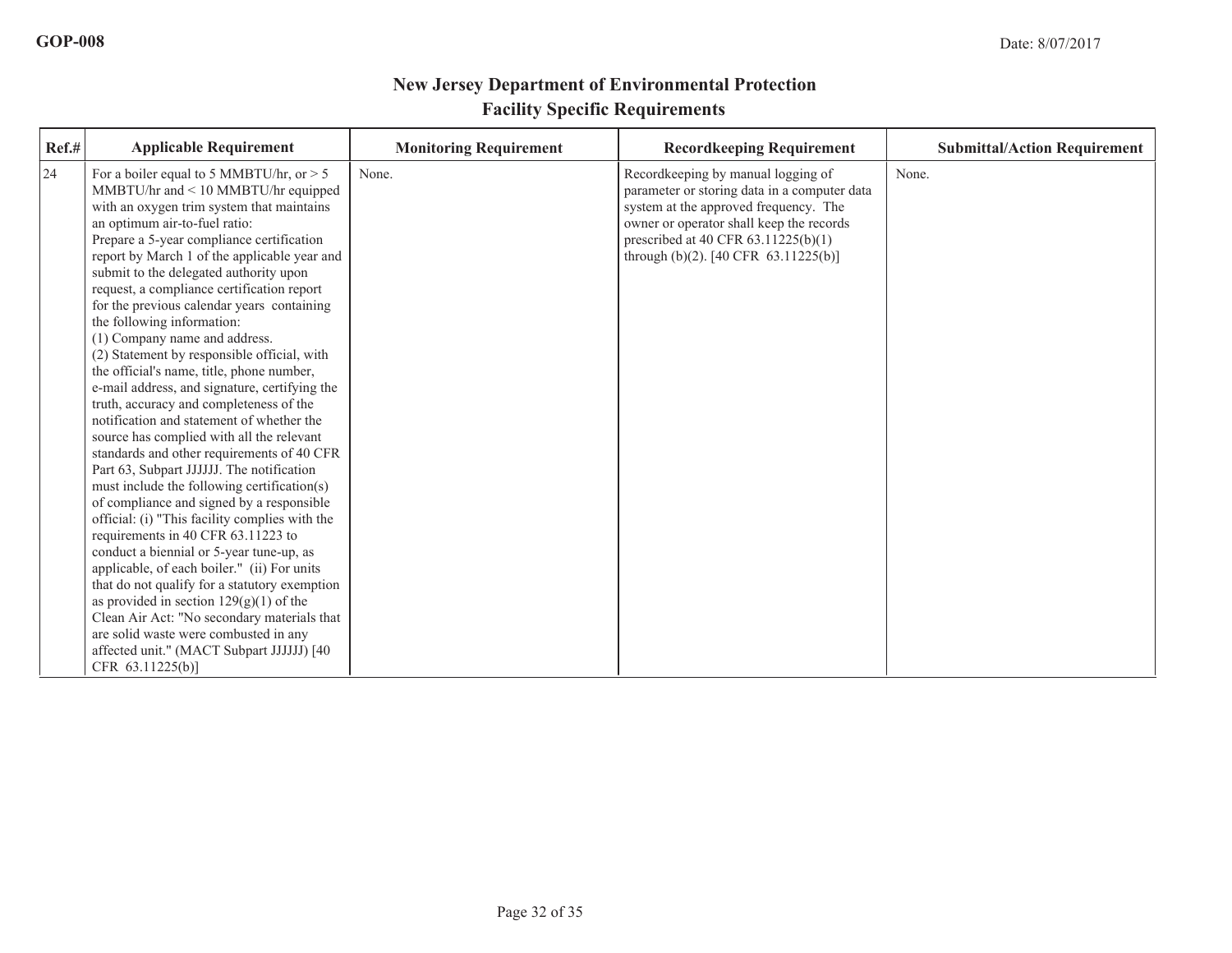| Ref.# | <b>Applicable Requirement</b>                                                                                                                                                                                                                                                                                                                                                                                                                                                                                                                                                                                                                                                                                                                                                                                                                                                                                                                                                                                                                                                                                                                                                                                                                                                                                                                                                                                                                                                                                                                                                                                                                                                                                | <b>Monitoring Requirement</b>                                                                                                                                                                                                                                                                                                                                                                                                                                                                               | <b>Recordkeeping Requirement</b>                                                                                                                                                                                                                                                                                                                                                                                                                                                                                                                                                                                                                                                                                                                                                                                                                                                                                                                                                                                                                                                                                                                                                                                                                                                                        | <b>Submittal/Action Requirement</b>                                                                                                                                                                                                                                                                               |
|-------|--------------------------------------------------------------------------------------------------------------------------------------------------------------------------------------------------------------------------------------------------------------------------------------------------------------------------------------------------------------------------------------------------------------------------------------------------------------------------------------------------------------------------------------------------------------------------------------------------------------------------------------------------------------------------------------------------------------------------------------------------------------------------------------------------------------------------------------------------------------------------------------------------------------------------------------------------------------------------------------------------------------------------------------------------------------------------------------------------------------------------------------------------------------------------------------------------------------------------------------------------------------------------------------------------------------------------------------------------------------------------------------------------------------------------------------------------------------------------------------------------------------------------------------------------------------------------------------------------------------------------------------------------------------------------------------------------------------|-------------------------------------------------------------------------------------------------------------------------------------------------------------------------------------------------------------------------------------------------------------------------------------------------------------------------------------------------------------------------------------------------------------------------------------------------------------------------------------------------------------|---------------------------------------------------------------------------------------------------------------------------------------------------------------------------------------------------------------------------------------------------------------------------------------------------------------------------------------------------------------------------------------------------------------------------------------------------------------------------------------------------------------------------------------------------------------------------------------------------------------------------------------------------------------------------------------------------------------------------------------------------------------------------------------------------------------------------------------------------------------------------------------------------------------------------------------------------------------------------------------------------------------------------------------------------------------------------------------------------------------------------------------------------------------------------------------------------------------------------------------------------------------------------------------------------------|-------------------------------------------------------------------------------------------------------------------------------------------------------------------------------------------------------------------------------------------------------------------------------------------------------------------|
| 25    | For a boiler $> 5$ MMBtu/hr and $< 10$<br>MMBtu/hr, constructed on or before June 4,<br>2010, the permittee shall conduct an initial<br>tune-up no later than March 21, 2014 and<br>subsequent biennial tune-ups no later than<br>25 months after the previous tune-up. The<br>tune-ups shall be conducted as required in<br>Table 2 to 40 CFR Part 63, Subpart JJJJJJ,<br>and in accordance with 40 CFR 63.11223(b)<br>as follows:<br>(1) As applicable, inspect the burner, and<br>clean or replace any components of the<br>burner as necessary (the burner inspection<br>may be delayed until the next scheduled unit<br>shutdown, not to exceed 36 months from the<br>previous inspection).<br>(2) Inspect the flame pattern, as applicable,<br>and adjust the burner as necessary to<br>optimize the flame pattern. The adjustment<br>should be consistent with the manufacturer's<br>specifications, if available.<br>$(3)$ Inspect the system controlling the<br>air-to-fuel ratio, as applicable, and ensure<br>that it is correctly calibrated and functioning<br>properly. (the inspection may be delayed<br>until the next scheduled unit shutdown, not<br>to exceed 36 months from the previous<br>inspection).<br>(4) Optimize total emissions of carbon<br>monoxide. This optimization should be<br>consistent with the manufacturer's<br>specifications, if available, and with any<br>nitrogen oxide requirement to which the unit<br>is subject.<br>As per 40 CFR $63.11223(b)(7)$ , if the unit is<br>not operating on the required date for a<br>tune-up, the tune-up must be conducted<br>within 30 days of startup. (MACT Subpart<br>JJJJJJJ[40CFR63.11214(b)]& [40 CFR<br>63.11223(e) | Monitored by periodic emission monitoring<br>once initially and biennially.<br>Measure the concentrations in the effluent<br>stream of carbon monoxide (CO) in parts<br>per million, by volume, and oxygen in<br>volume percent, before and after the<br>adjustments are made (measurements may<br>be either on a dry or wet basis, as long as it<br>is the same basis before and after the<br>adjustments are made). Measurements may<br>be taken using a portable CO analyzer. [40<br>CFR 63.11223(b)(5)] | Recordkeeping by manual logging of<br>parameter or storing data in a computer data<br>system once initially and biennially. The<br>permittee shall keep the following records<br>for a period of 5 years following the date of<br>each recorded action as per 40 CFR<br>63.11225(d) to document conformance with<br>the tune-up:<br>Records identifying each boiler, the date of<br>tune-up, the procedures followed for<br>tune-ups and the manufacturer's<br>specifications to which the boiler was tuned.<br>Per 40 CFR $63.11223(b)(6)$ , the permittee<br>must maintain a report containing the<br>following information on site:<br>(i) The concentrations of CO in the effluent<br>stream in parts per million, by volume, and<br>oxygen in volume percent, measured at high<br>fire or typical operating load, before and<br>after the tune-up of the boiler.<br>(ii) A description of any corrective actions<br>taken as a part of the tune-up of the boiler.<br>(iii) The type and amount of fuel used over<br>the 12 months prior to the tune-up of the<br>boiler, but only if the unit was physically<br>and legally capable of using more than one<br>type of fuel during that period. Units sharing<br>a fuel meter may estimate the fuel use by<br>each unit.<br>[40 CFR 63.11225(c)(2)] | Submit notification: Once initially. Submit<br>a Notification of Compliance status by July<br>19, 2014 electronically using the<br>Compliance and Emissions Data Reporting<br>Interface (CEDRI) that is accessed through<br>EPA's Central Data Exchange (CDX)<br>(www.epa.gov/cdx). [40 CFR<br>$63.11225(a)(4)$ ] |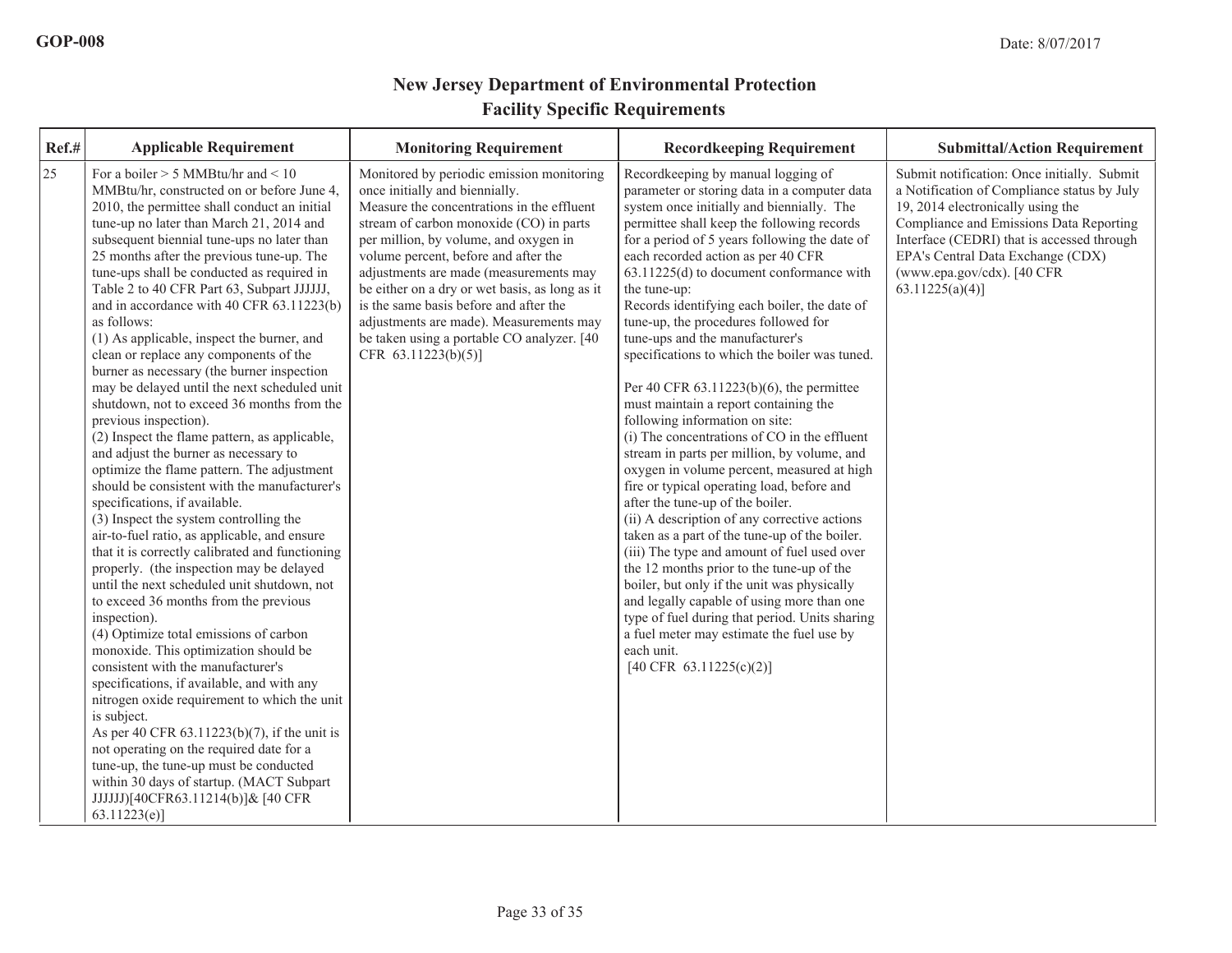| Ref.# | <b>Applicable Requirement</b>                                                                                                                                                                                                                                                                                                                                                                                                                                                                                                                                                                                                                                                                                                                                                                                                                                                                                                                                                                                                                                                                                                                                                                                                                                                                                                                                                                                                                                                                                                                                                                                                                                               | <b>Monitoring Requirement</b>                                                                                                                                                                                                                                                                                                                                                                                                                                                                                | <b>Recordkeeping Requirement</b>                                                                                                                                                                                                                                                                                                                                                                                                                                                                                                                                                                                                                                                                                                                                                                                                                                                                                                                                                                                                                                                                                                                                                                                                                                                                        | <b>Submittal/Action Requirement</b> |
|-------|-----------------------------------------------------------------------------------------------------------------------------------------------------------------------------------------------------------------------------------------------------------------------------------------------------------------------------------------------------------------------------------------------------------------------------------------------------------------------------------------------------------------------------------------------------------------------------------------------------------------------------------------------------------------------------------------------------------------------------------------------------------------------------------------------------------------------------------------------------------------------------------------------------------------------------------------------------------------------------------------------------------------------------------------------------------------------------------------------------------------------------------------------------------------------------------------------------------------------------------------------------------------------------------------------------------------------------------------------------------------------------------------------------------------------------------------------------------------------------------------------------------------------------------------------------------------------------------------------------------------------------------------------------------------------------|--------------------------------------------------------------------------------------------------------------------------------------------------------------------------------------------------------------------------------------------------------------------------------------------------------------------------------------------------------------------------------------------------------------------------------------------------------------------------------------------------------------|---------------------------------------------------------------------------------------------------------------------------------------------------------------------------------------------------------------------------------------------------------------------------------------------------------------------------------------------------------------------------------------------------------------------------------------------------------------------------------------------------------------------------------------------------------------------------------------------------------------------------------------------------------------------------------------------------------------------------------------------------------------------------------------------------------------------------------------------------------------------------------------------------------------------------------------------------------------------------------------------------------------------------------------------------------------------------------------------------------------------------------------------------------------------------------------------------------------------------------------------------------------------------------------------------------|-------------------------------------|
| 26    | For a boiler greater than 5 MMBtu/hr and<br>less than 10 MMBtu/hr and constructed after<br>June 4, 2010, the permittee shall conduct<br>tune-up biennially. The first biennial<br>tune-up must be no later than 25 months<br>after the boiler initial startup. The tune-ups<br>shall be conducted as required in Table 2 to<br>40 CFR Part 63, Subpart JJJJJJ, and in<br>accordance with 40 CFR 63.11223(b) as<br>follows:<br>(1) As applicable, inspect the burner, and<br>clean or replace any components of the<br>burner as necessary (the burner inspection<br>may be delayed until the next scheduled unit<br>shutdown, not to exceed 36 months from the<br>previous inspection).<br>(2) Inspect the flame pattern, as applicable,<br>and adjust the burner as necessary to<br>optimize the flame pattern. The adjustment<br>should be consistent with the manufacturer's<br>specifications, if available.<br>(3) Inspect the system controlling the<br>air-to-fuel ratio, as applicable, and ensure<br>that it is correctly calibrated and functioning<br>properly. (the inspection may be delayed<br>until the next scheduled unit shutdown, not<br>to exceed 36 months from the previous<br>inspection).<br>(4) Optimize total emissions of carbon<br>monoxide. This optimization should be<br>consistent with the manufacturer's<br>specifications, if available, and with any<br>nitrogen oxide requirement to which the unit<br>is subject.<br>As per 40 CFR 63.11223(b)(7), if the unit is<br>not operating on the required date for a<br>tune-up, the tune-up must be conducted<br>within 30 days of startup.[40 CFR<br>63.11223(e)] and [40 CFR 63.11214(b)] | Monitored by periodic emission monitoring<br>once initially and biennially.<br>Measure the concentrations in the effluent<br>stream of carbon monoxide (CO) in parts<br>per million, by volume, and oxygen in<br>volume percent, before and after the<br>adjustments are made (measurements may<br>be either on a dry or wet basis, as long as it<br>is the same basis before and after the<br>adjustments are made). Measurements may<br>be taken using a portable CO analyzer. [40]<br>CFR 63.11223(b)(5)] | Recordkeeping by manual logging of<br>parameter or storing data in a computer data<br>system once initially and biennially. The<br>permittee shall keep the following records<br>for a period of 5 years following the date of<br>each recorded action as per 40 CFR<br>63.11225(d) to document conformance with<br>the tune-up:<br>Records identifying each boiler, the date of<br>tune-up, the procedures followed for<br>tune-ups and the manufacturer's<br>specifications to which the boiler was tuned.<br>Per 40 CFR $63.11223(b)(6)$ , the permittee<br>must maintain a report containing the<br>following information on site:<br>(i) The concentrations of CO in the effluent<br>stream in parts per million, by volume, and<br>oxygen in volume percent, measured at high<br>fire or typical operating load, before and<br>after the tune-up of the boiler.<br>(ii) A description of any corrective actions<br>taken as a part of the tune-up of the boiler.<br>(iii) The type and amount of fuel used over<br>the 12 months prior to the tune-up of the<br>boiler, but only if the unit was physically<br>and legally capable of using more than one<br>type of fuel during that period. Units sharing<br>a fuel meter may estimate the fuel use by<br>each unit.<br>[40 CFR 63.11225(c)(2)] | None.                               |